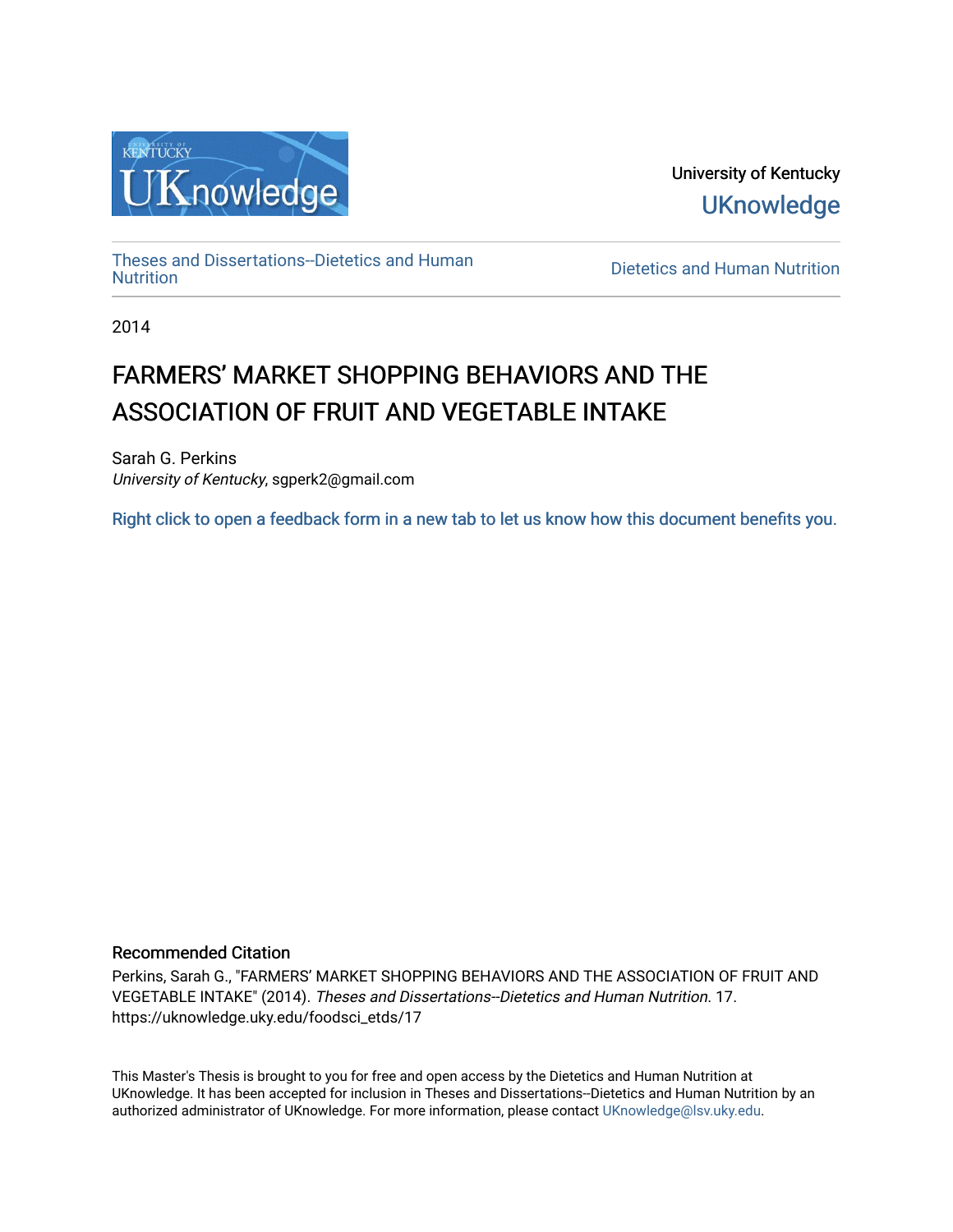# STUDENT AGREEMENT:

I represent that my thesis or dissertation and abstract are my original work. Proper attribution has been given to all outside sources. I understand that I am solely responsible for obtaining any needed copyright permissions. I have obtained and attached hereto needed written permission statements(s) from the owner(s) of each third-party copyrighted matter to be included in my work, allowing electronic distribution (if such use is not permitted by the fair use doctrine).

I hereby grant to The University of Kentucky and its agents the non-exclusive license to archive and make accessible my work in whole or in part in all forms of media, now or hereafter known. I agree that the document mentioned above may be made available immediately for worldwide access unless a preapproved embargo applies.

I retain all other ownership rights to the copyright of my work. I also retain the right to use in future works (such as articles or books) all or part of my work. I understand that I am free to register the copyright to my work.

# REVIEW, APPROVAL AND ACCEPTANCE

The document mentioned above has been reviewed and accepted by the student's advisor, on behalf of the advisory committee, and by the Director of Graduate Studies (DGS), on behalf of the program; we verify that this is the final, approved version of the student's dissertation including all changes required by the advisory committee. The undersigned agree to abide by the statements above.

> Sarah G. Perkins, Student Dr. Alison Gustafson, Major Professor Dr. Kelly Webber, Director of Graduate Studies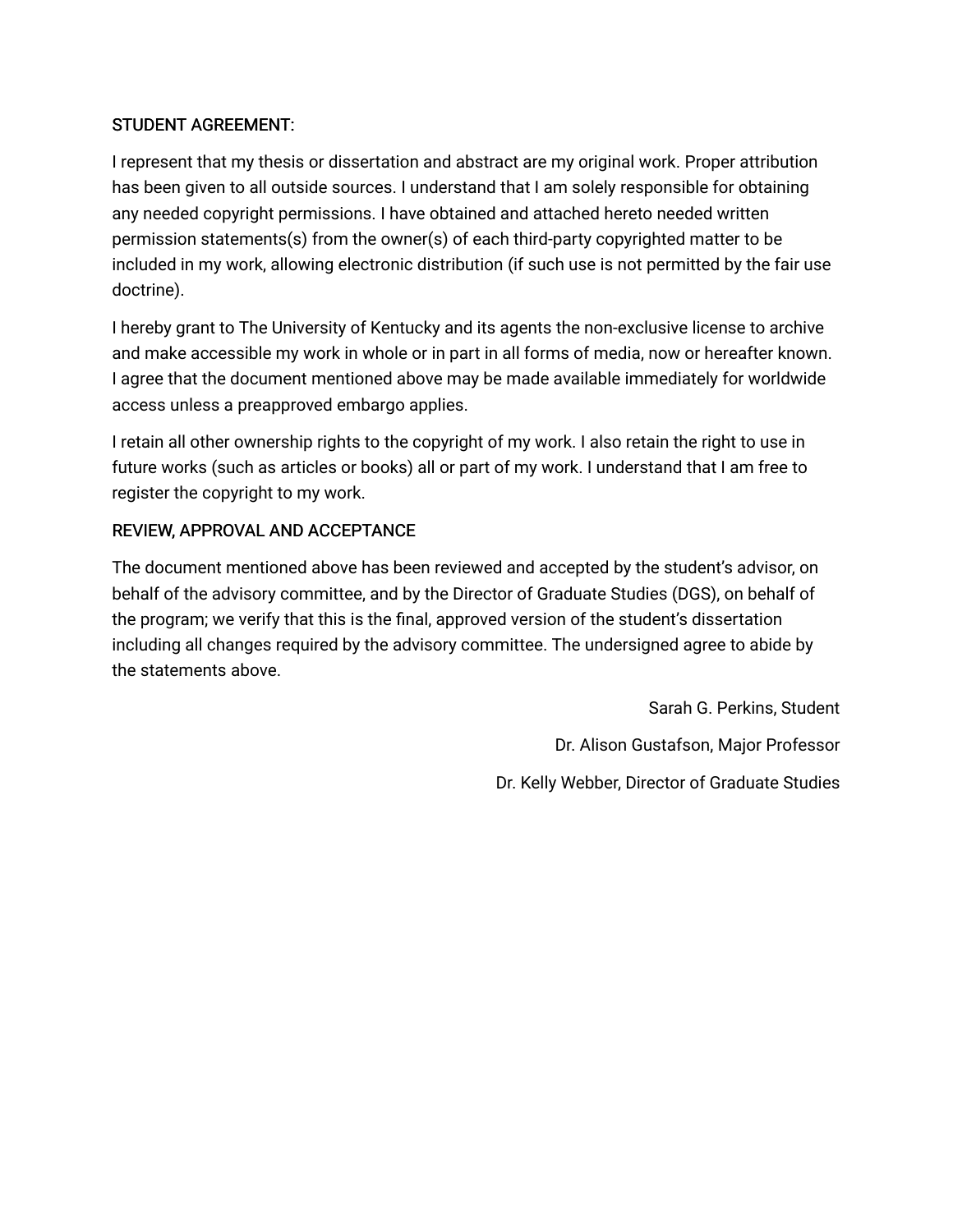# FARMERS' MARKET SHOPPING BEHAVIORS AND THE ASSOCIATION OF FRUIT AND VEGETABLE INTAKE

THESIS

\_\_\_\_\_\_\_\_\_\_\_\_\_\_\_\_\_\_\_\_\_\_\_\_\_\_\_\_\_\_\_\_\_\_\_\_\_\_\_\_\_\_\_\_\_\_\_\_\_\_\_\_\_\_\_\_\_\_\_\_\_\_\_\_\_\_\_\_\_\_\_\_\_\_\_\_\_\_\_\_\_\_\_\_\_\_\_\_\_\_\_\_\_\_\_\_

A thesis submitted in partial fulfillment of the requirements for the degree of Master of Science in the College of Agriculture, Food and Environment at the University of Kentucky

By

Sarah Grace Perkins

Lexington, Kentucky

Director: Dr. Alison Gustafson, Professor of Dietetics and Human Nutrition

Lexington, Kentucky

2014

Copyright **©** Sarah Grace Perkins 2014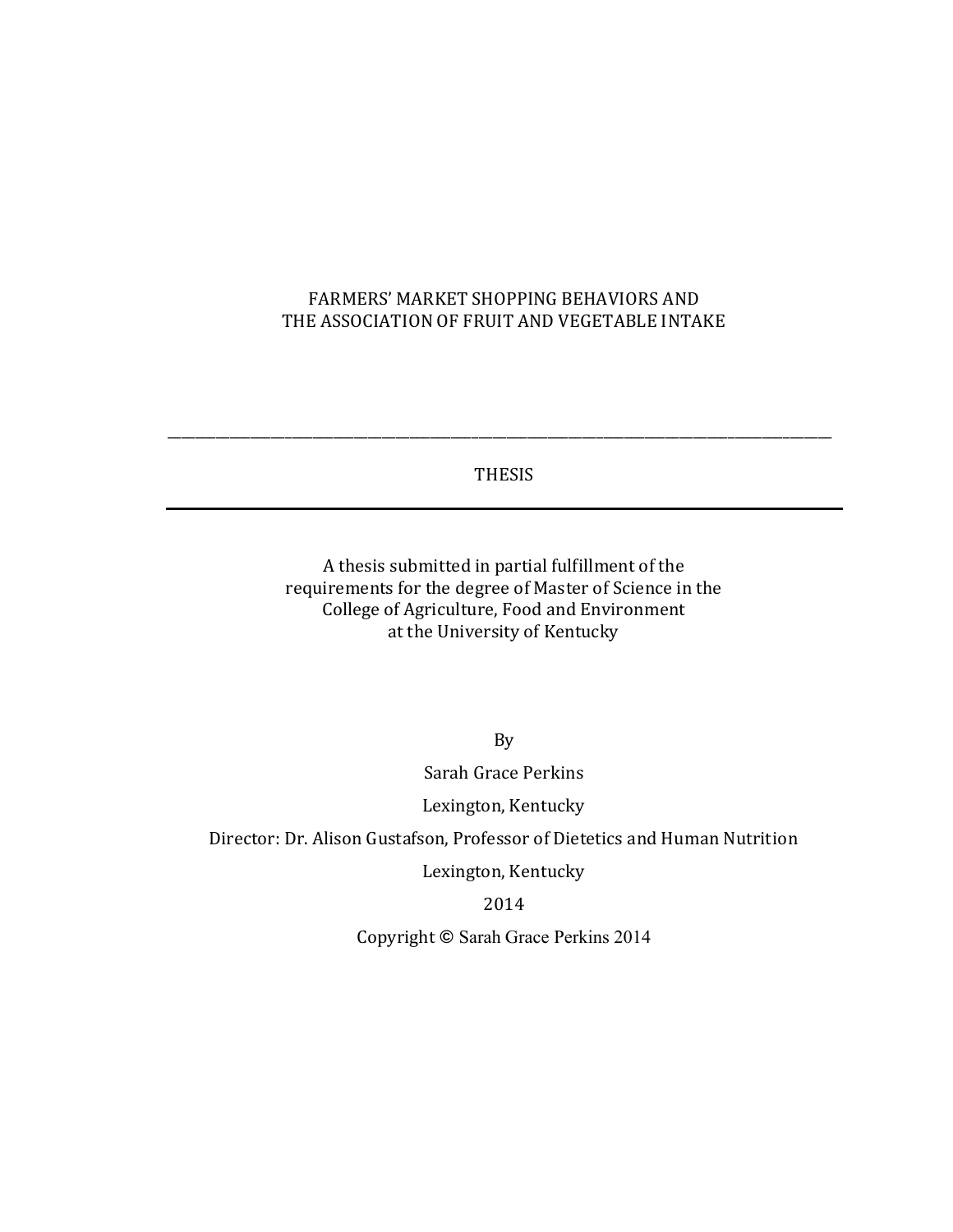### ABSTRACT OF THESIS

# FARMERS' MARKET SHOPPING BEHAVIORS AND THE ASSOCIATION OF FRUIT AND VEGETABLE INTAKE

Fruit and vegetable (FV) intake continues to decline among sub-population in the United States. Current policies and interventions have aimed to improve intake by improving access to fruits and vegetables. One Centers for Disease Control and Prevention suggested strategy is to improve access to farmers' markets in rural areas. The aims of this study were to determine if the frequency of shopping at Farmers' Markets is associated with fruit and vegetable intake, adjusted for age, income and education and to compare rural and non-rural areas frequency of Farmers' Market attendance based on Kentucky farmers' market interview participants ( $n = 102$ ). The results of the descriptive, cross-sectional study determined that the Kentucky farmers' market customers Fruit and Vegetable Score was positively associated with frequency of purchase of locally grown fruits and vegetables at farmers' markets. However, the frequency of farmers' market attendance was most commonly limited to 'once a week' (as a result of participants attending 'Only attends market when need something'). It was concluded that alleviating the barriers customers face to use farmers' markets is the best way to increase the attendance of farmers' markets and as a result increase the purchases of fresh fruits and vegetables.

## KEYWORD: Famers' Markets, Fruit and Vegetable Intake, Healthy People, Barriers, Availability

Sarah Grace Perkins

November 20, 2013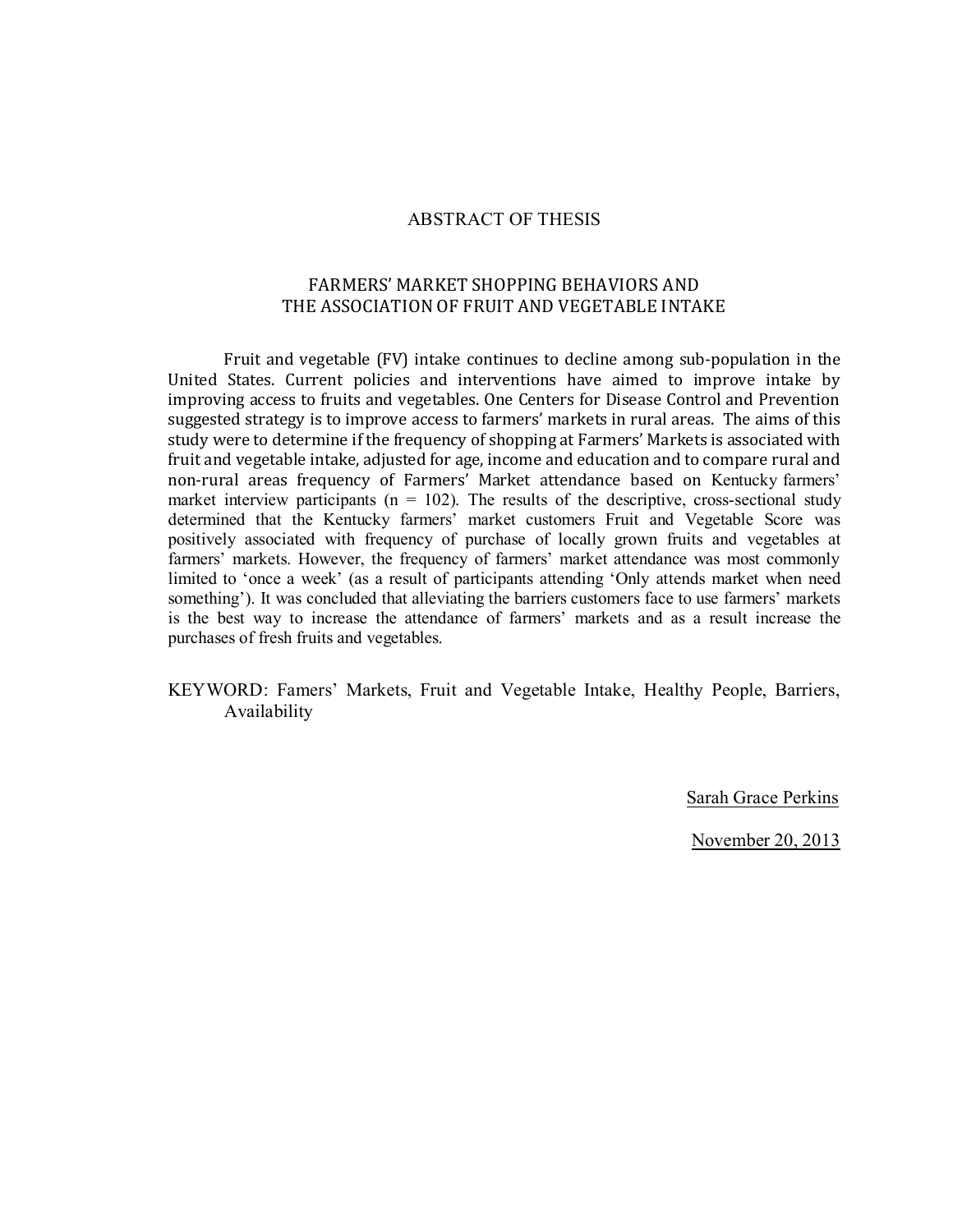# FARMERS' MARKET SHOPPING BEHAVIORS AND THE ASSOCIATION OF FRUIT AND VEGETABLE INTAKE

By:

Sarah Grace Perkins

Alison Gustafson, PhD, RD, LD Director of Thesis

 Kelly Webber, PhD, RD, LD Director of Graduate Studies

> November 20, 2013 Date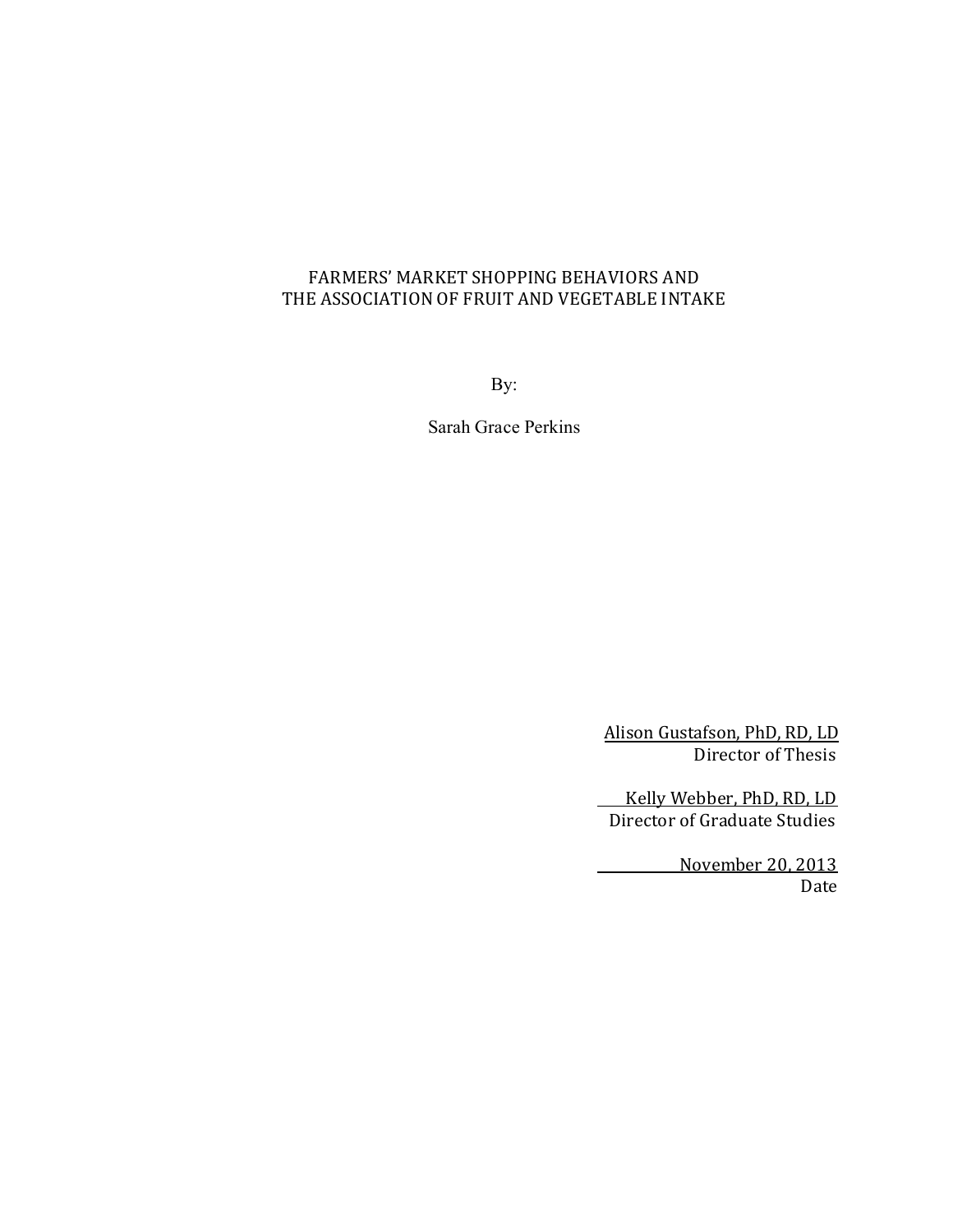# ACKNOWLEDGEMENTS

I would like to express my greatest appreciation to the many people that have made my thesis possible. First, thank you to my committee chair and advisor, Dr. Alison Gustafson. She has provided me with the most valuable guidance and encouragement throughout the entire process. Secondly I would like to thank my committee members, both Dr. Janet Kurzynske and Dr. Janet Mullins. They have provided brilliant feedback and assisted significantly in the editing process. Finally I would like to give a sincere appreciation to my family who has been a great support throughout my graduate studies and during the thesis process.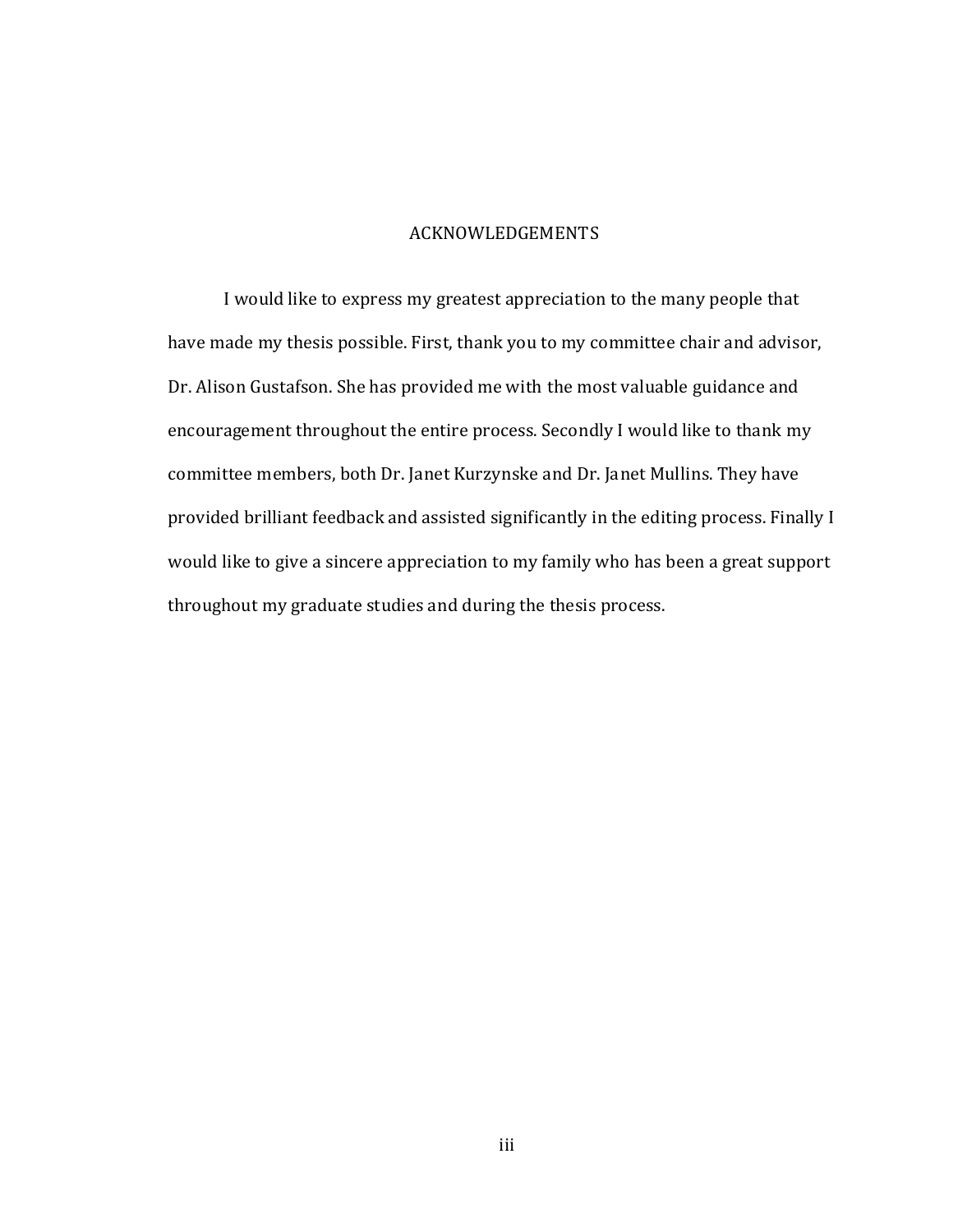| National Policy: Recommendations on the Consumption of Fruits and Vegetables4 |
|-------------------------------------------------------------------------------|
|                                                                               |
| Farmers' Markets: Benefits to Farmers, Consumers and the Community            |
|                                                                               |
|                                                                               |
|                                                                               |
|                                                                               |
| Farmers' Market Customer Recruitment and Survey Administration15              |
|                                                                               |
|                                                                               |
|                                                                               |
|                                                                               |
|                                                                               |
|                                                                               |
|                                                                               |
|                                                                               |
|                                                                               |
|                                                                               |
|                                                                               |
|                                                                               |

## TABLE OF CONTENTS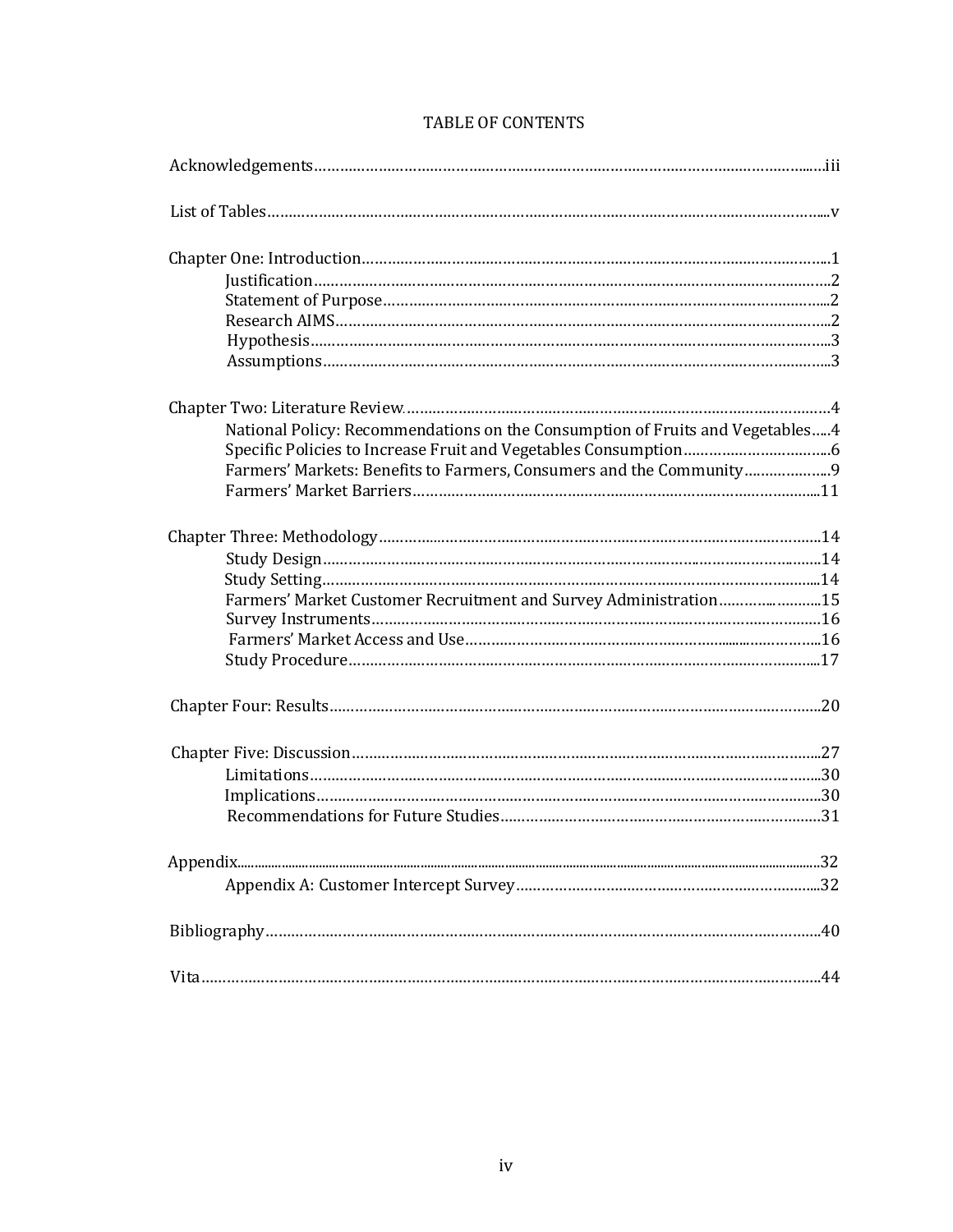# LIST OF TABLES

| Table 2: Description of Study Areas in Fayette County, Jackson County and Boone           |
|-------------------------------------------------------------------------------------------|
| Table 3: Participant demographics for farmers' market intercept interview participants in |
| Table 4. Participant shopping practices among farmers' market customers in Boone,         |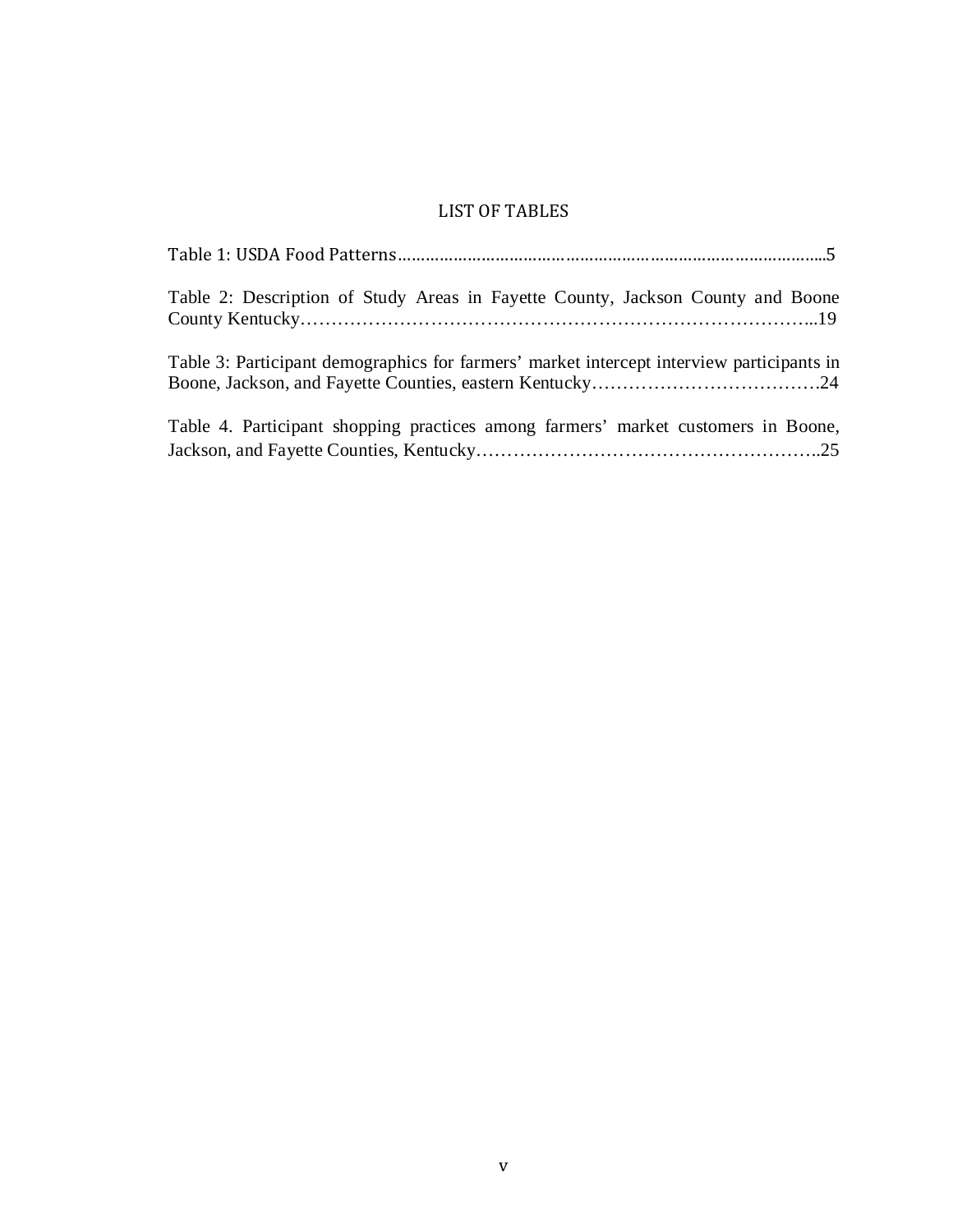#### **Chapter One: Introduction**

The Dietary Guidelines for Americans 2010 recommend adults to consume larger amounts of fruits and vegetable in order to reduce the risk of chronic disease (U.S. Department of Health and Human Services [USDHHS] 2010). Increasing this intake slightly among adults as well as children at a young age can make an impact on the future. The majority of Americans are not meeting recommendations for fruit and vegetable consumption. According to the Centers for Disease Control and Prevention only 23.5% of adults in the United States consume fruits and vegetables 5 or more times a day. In other words, over three-fourths of Americans are not incorporating adequate fruits and vegetables into their diets. In Kentucky only 21.1% of adults consume 5 or more servings of fruits and vegetables per day (NHCS, 2010).

Healthy People 2020 recommends that Americans increase the contribution of fruits to the diets as well as increase the variety and contribution of vegetables to the diets of the population aged 2 years and older. As a result of this, Healthy People 2020 also plans to increase the number of States that have State-level policies that incentivize food retail outlets to provide foods that are encouraged by the Dietary Guidelines for Americans (United States Department of Health and Human Services [HHS], Healthy People 2020, 2011). Accompanied with this recommendation is nationwide attention aimed at improving access and availability as a way to meet these recommendations. The following thesis will outline how farmers markets may be one approach in Kentucky that may or may not improve fruit and vegetable intake among rural and non-rural areas of the state.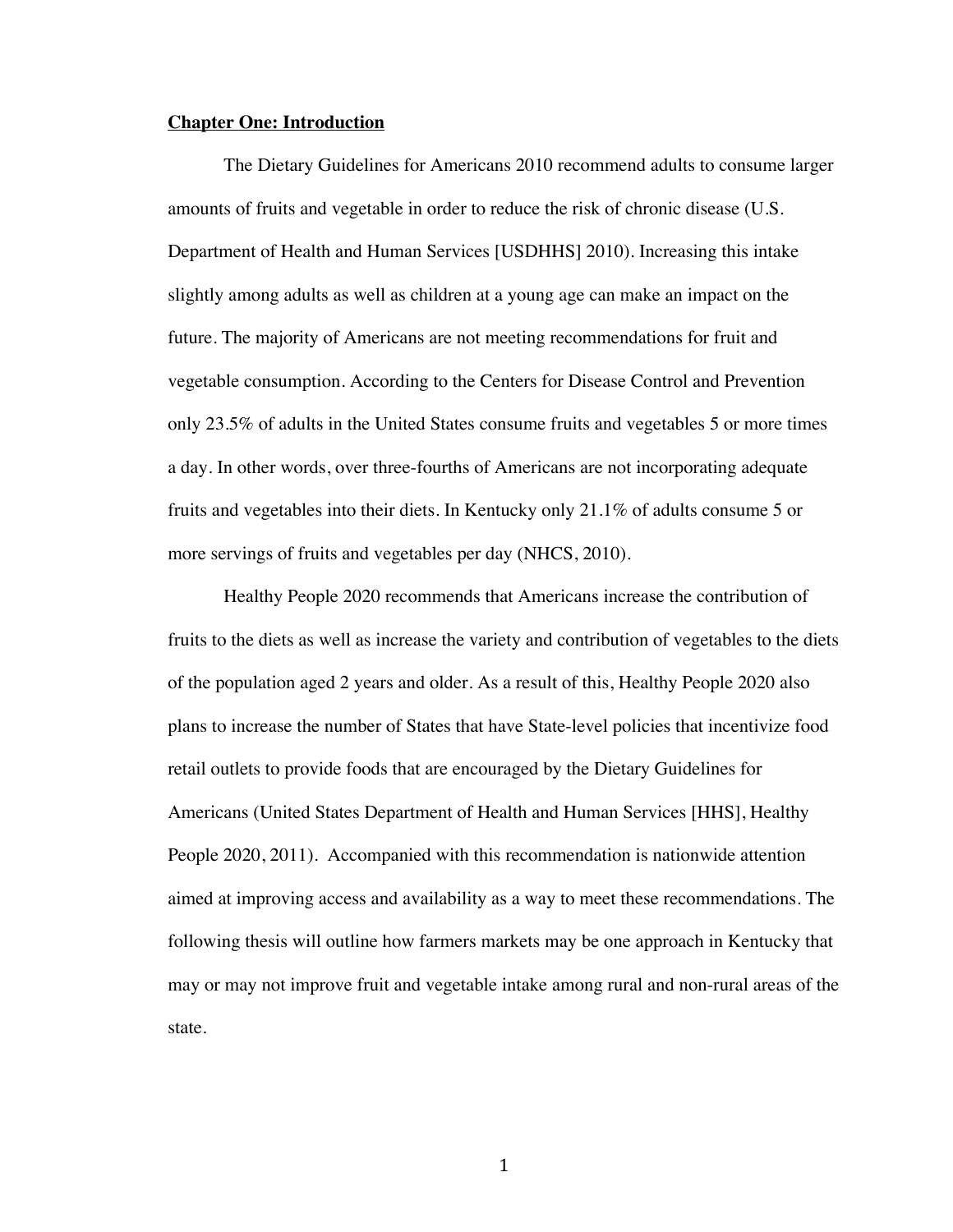## **Justification**

Farmers' markets may be particularly effective approach to increase access to healthy foods in rural areas, where improving the health status of rural residents may require more efficient development of the rural historical connection to agriculture and farming (National Association of Counties, 2005). However, despite this potential availability to sources of produce, research indicates that both fruits and vegetable consumption among rural residents is lower than non-rural residents (Liu et al. 2012, Ettienne-Gittens et al. 2013). The current agricultural resources in rural areas may support the development of farmers' markets, which could improve access to more fruits and vegetables (National Association of Counties, 2005). There are a number of potential challenges to accomplishing this, which may include lack of farmers' market use and low customer base, due to low population density.

#### **Statement of Purpose**

The purpose of this study is to: (1) identify barriers and supports involved in access to fresh fruits and vegetables in Kentucky; (2)determine whether the access to fresh fruits and vegetables influence the consumption of fruits and vegetables; and,(3) examine the factors that influence Kentucky residents, who attend local farmers' markets, fruit and vegetable intake.

## **Research AIMS**

To accomplish the purpose of this study the aims are to:

1) Determine if the frequency of shopping at Farmers' Market is associated with fruit and vegetable intake, adjusted for age, income and education.

2) Compare rural and non-rural areas frequency of Farmers' Market attendance.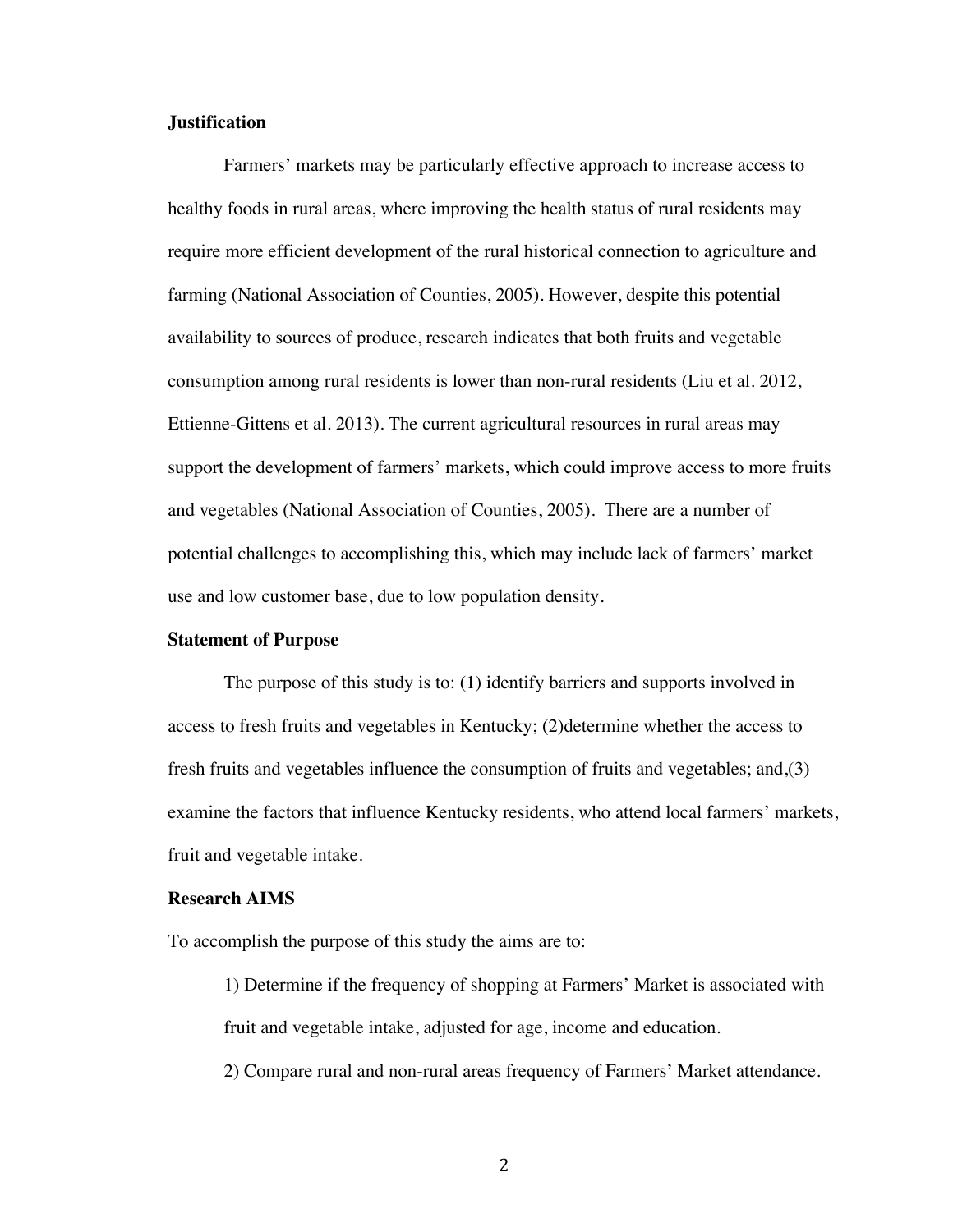# **Hypothesis**

It is hypothesized that the education and income levels will be the most significant factors influencing fruit and vegetable intake of frequent shoppers (individuals who attend local farmer's markets at least once a week) of local farmers' market. Market accessibility will be the most significant factor influencing fruit and vegetable consumption for those Kentucky residents who do not attend farmers' markets.

## **Assumptions**

The following assumptions were made:

- First that the information provided on the self-reported questionnaire was completed truthfully, and.
- Second that participants reported the dietary variables accurately.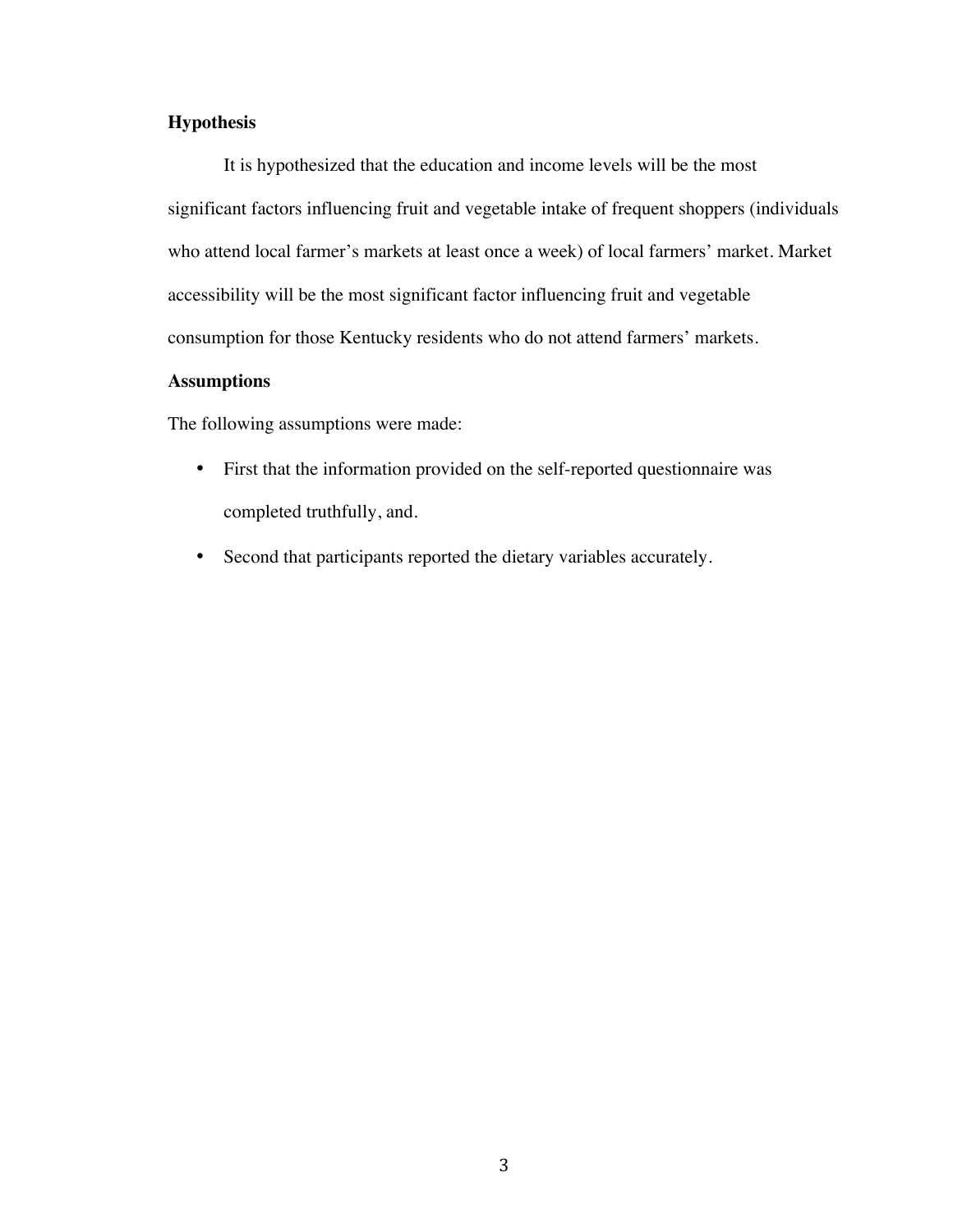#### **Chapter Two: Literature Review**

#### **National Policy: Recommendations on the Consumption of Fruit and Vegetables**

It is well known that fruits and vegetables are rich in essential nutrients that include: vitamins and minerals. Consuming a well-balanced diet rich in fruits and vegetables provide the body with water, dietary fiber, vitamin A, vitamin C, folate and potassium. The naturally low calorie, low fat and low cholesterol characteristics that fruits and vegetables have can be protection from many chronic diseases, such as heart disease, stroke, and some types of cancer. From the rich research data on the value of consuming fruits and vegetables, several national policies have been developed including the Dietary Guidelines for Americans and MyPlate. For good health, USDA and HHS urge American consumers to eat more fruits and vegetables and to choose a healthier, more varied mix of these foods. The USDA promotes the slogan "Eat 5 to 9 a day for better health," this program encourages all Americans to eat 5 to 9 servings of fruits and vegetables a day for good health. Aim for at least 2 servings of fruits and 3 servings of vegetables every day (United States Department of Agriculture 2009). During the past 20 years, serving sizes have steadily increased, partly based upon meeting consumers desire to get more 'value' for your food dollar at restaurants. This has created confusion as to the definition of a serving size. Due to this portion distortion, national public policy statements have changed recommendations from the nebulous serving to defined measurements. Table 1 displays the daily amount of food from each group based on a variety of calorie intakes.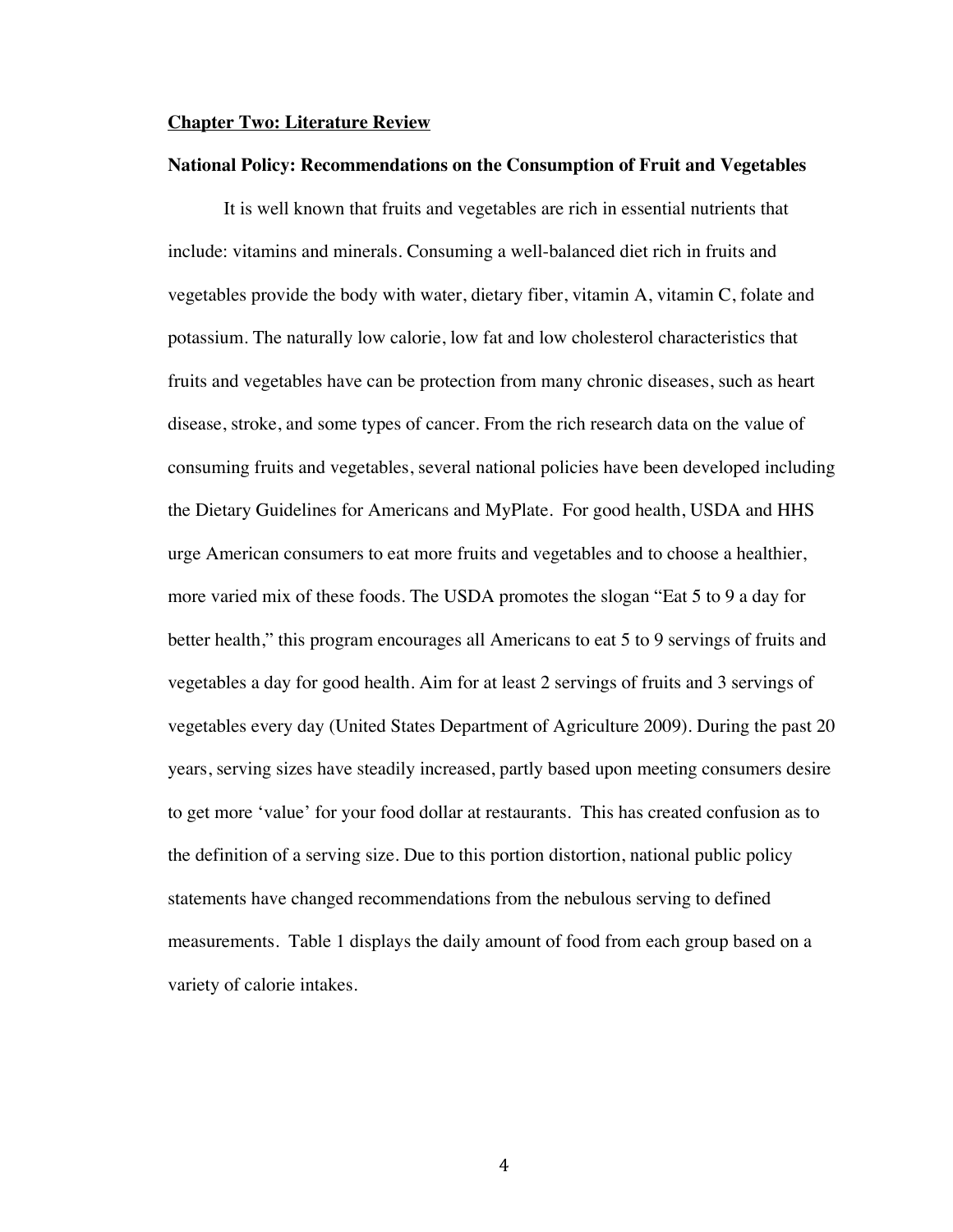Table 1: USDA Food Patterns

| <b>Calorie Level</b>        | 1400           | 1600 | 1800 | 2000 | 2200           | 2400           | 2600           | 2800 | 3000           |
|-----------------------------|----------------|------|------|------|----------------|----------------|----------------|------|----------------|
| <b>Fruits</b> (cups)        | 1.5            | 1.5  | 1.5  | 2    | $\overline{2}$ | $\overline{2}$ | $\overline{2}$ | 2.5  | 2.5            |
| <b>Vegetables</b><br>(cups) | 1.5            | 2    | 2.5  | 2.5  | 3              | 3              | 3.5            | 3.5  | $\overline{4}$ |
| Grains $(oz.)$              | 5              | 5    | 6    | 6    | 7              | 8              | 9              | 10   | 10             |
| Meat &                      | $\overline{4}$ | 5    | 5    | 5.5  | 6              | 6.5            | 6.5            | 7    | 7              |
| <b>Beans</b> $(oz.)$        |                |      |      |      |                |                |                |      |                |
| <b>Milk</b> (cups)          | 2              | 3    | 3    | 3    | 3              | 3              | 3              | 3    | 3              |
| Oils (tsp.)                 | $\overline{4}$ | 5    | 5    | 6    | 6              | 7              | 8              | 8    | 10             |

Daily Amount of Food From Each Group

The amounts of food to consume from the basic food groups, subgroups, and oil are displayed in Table 1. These amounts are suggested to meet the recommended nutrient intake at 12 different calorie levels. Nutrient and energy contributions from each group are calculated according to the nutrient-dense forms of foods in each group (e.g., lean meats and fat- free milk). The table also shows the number of calories from solid fats and added sugars (SoFAS) that can be accommodated within each calorie level, in addition to the suggested amounts of nutrient-dense forms of foods in each group (USDA, 2009).

As previously mentioned, three-fourths of Americans are not incorporating adequate fruits and vegetables into their diets. In reference to Kentucky specifically only 21.1% of adults consume the appropriate over 5 servings (using traditional serving size this would equate to about 2.5 cups) of fruits and vegetables per day (NHCS, 2010).

As a result of the very low intake levels of fruits and vegetables among Americans, Healthy People 2020 created specific objectives for fruit and vegetable consumption. Healthy People is a national public policy document that is led by a federal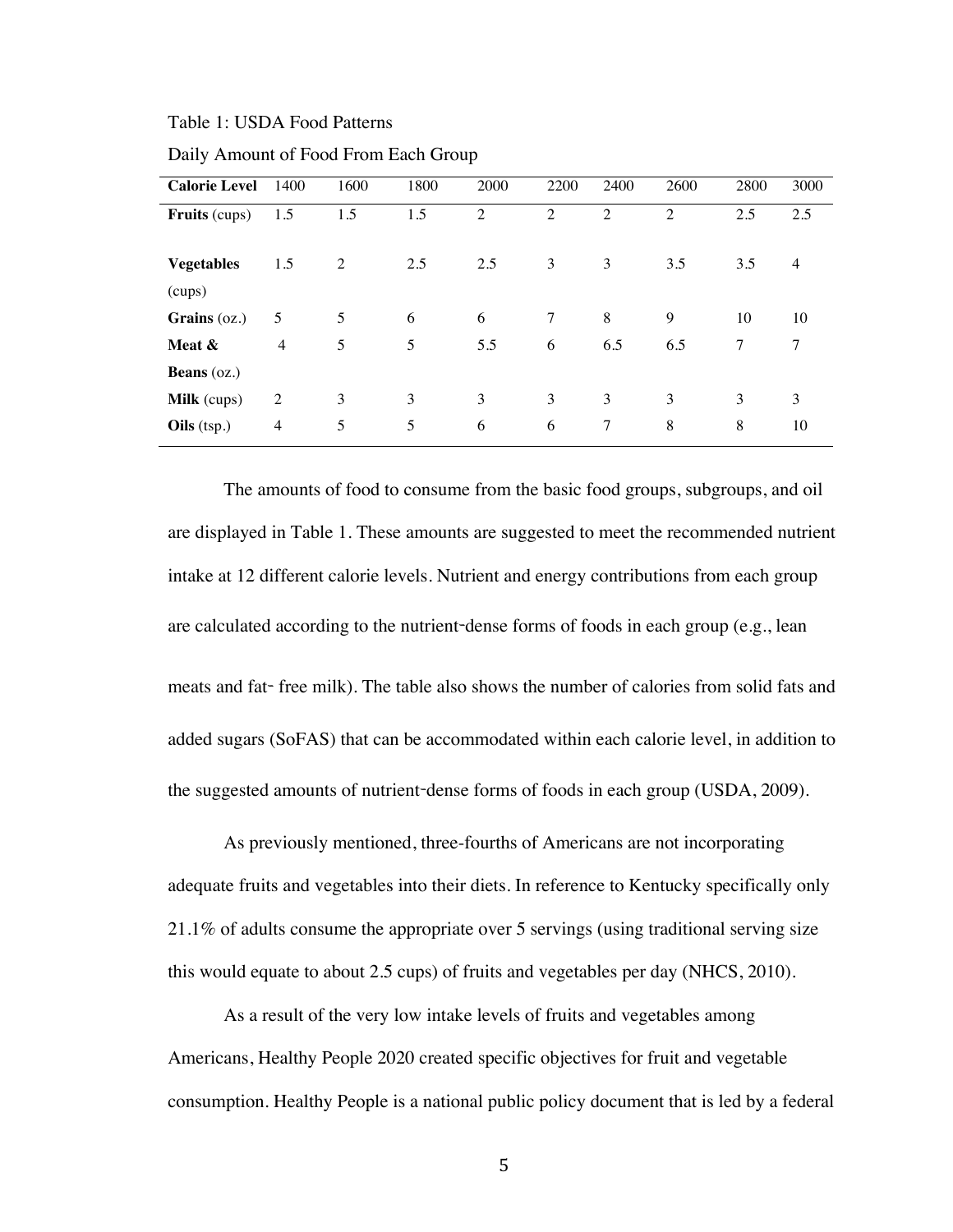interagency workgroup whose goal is to provide science-based, 10-year national objectives for improving the health of all Americans. For three decades, Healthy People has established benchmarks and monitored progress over time in order to: encourage collaborations across communities and sectors, empower individuals toward making informed health decisions, and measure the impact of prevention activities. Specifically, the Healthy People 2020 objectives aim for at least 75 percent of Americans to eat the recommended two or more daily servings of fruit, and for at least 50 percent of Americans to eat the recommended three or more servings of vegetables daily (Healthy People, 2020). In response to these recommendations, the government and business leaders, coalitions, community-based organizations, and professionals have taken a stand to support American's nutrition by providing potential indicators and actions to promote healthy lifestyles.

National progress towards the fruit objective, vegetable objective, and both fruit and vegetable objectives have been assessed from the fruit and vegetable survey items included as a 6-item frequency screener in the 2007 Behavioral Risk Factor Surveillance System (adults aged  $\geq 18$  years) and the 2007 Youth Risk Behavior Surveillance System (adolescents in grades 9-12). Two key policy and environmental issues have been developed in response that include healthier food retail and food system support (Lucan, Barb, & Long et al., 2012).

## **Specific Policies To Increase Fruit and Vegetables Consumption**

There has been a number of research studies completed that assess the correlation of fruit and vegetable intake, access to these foods, and potential policies to promote access. The first policy is to promote the availability of healthier food retail in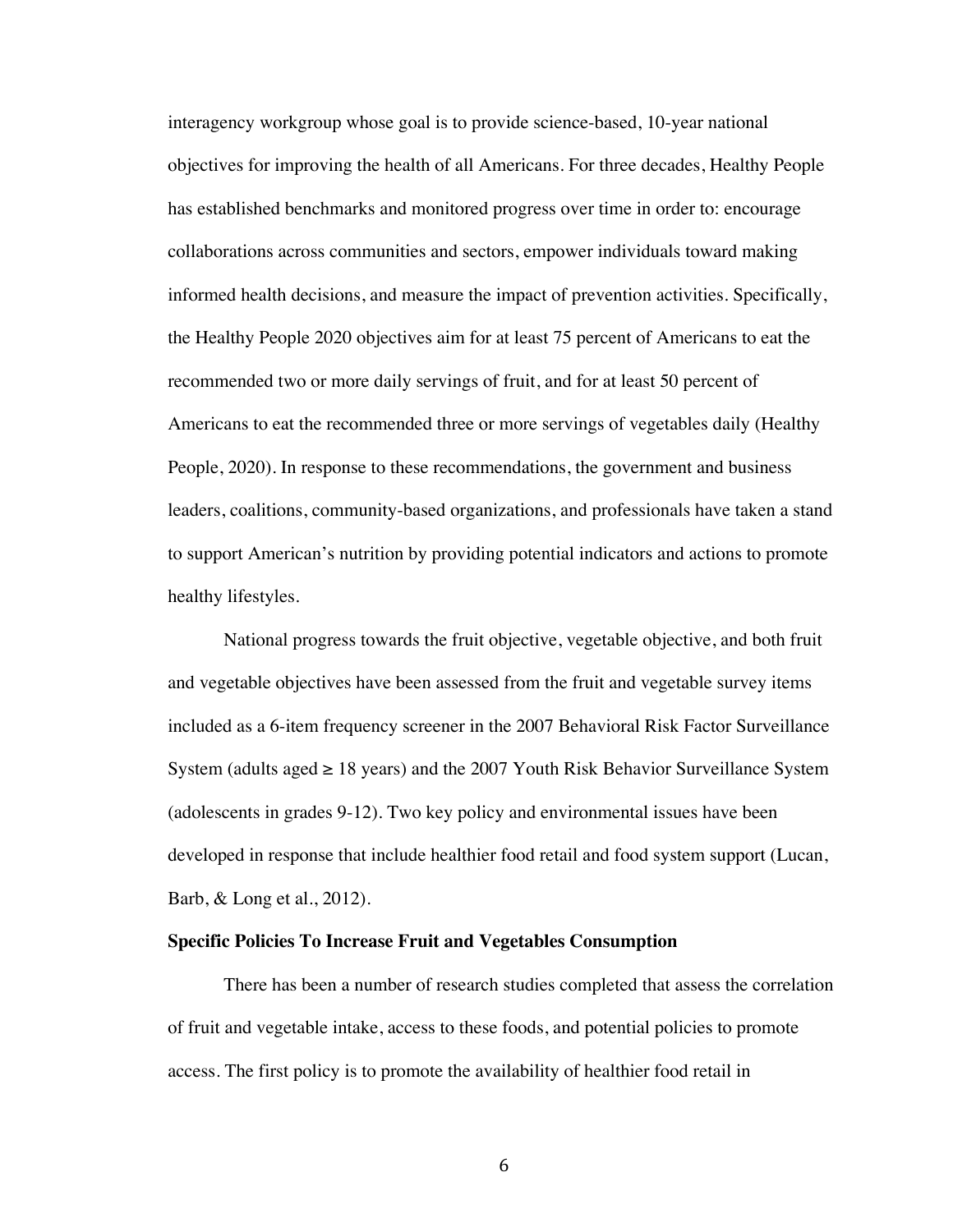communities. This involves strategies to improve and market the food environment to aid fruit and vegetable access, availability, and affordability. According to Glanz, this incorporates Point of Purchase (POP) information in grocery stores using shelf labels and/or signage that specify healthy food choices. It is recommended that a POP specifically for fruit and vegetable intake involves menu suggestions and/or signage specifying that food items are good sources of fruit and vegetables, as well as integrating cooking demonstrations (Glanz et al., S 76).

Further research suggests another effective policy is to provide financial and nonfinancial incentives to food retailers to open new stores and/or to offer healthier food and beverage choices at existing stores, including fruits and vegetables, in areas with few healthy food options. Freedman and colleagues found that even a relatively small financial incentive was beneficial. It was determined that those who used financial vouchers for payment at farmers' markets were significantly more likely to increase fruit and vegetable consumption than individuals who used other forms of payment (Freedman et al., 291). This is associated with providing support for farmers' markets to purchase wireless electronic benefit transfer (EBT) devices to make it possible for them to accept Supplemental Nutrition Assistance (SNAP) and WIC Program EBT card. Another effective policy would include education to encourage residents of lower-income neighborhoods and SNAP and WIC recipients to use farmers' markets and farm stands where they are available (CDC, 2012).

The third policy is to improve access healthy food markets. Studies have suggested that the improvement of zoning and transportation policies to make supermarkets, grocery stores, and farmers' markets more accessible in communities can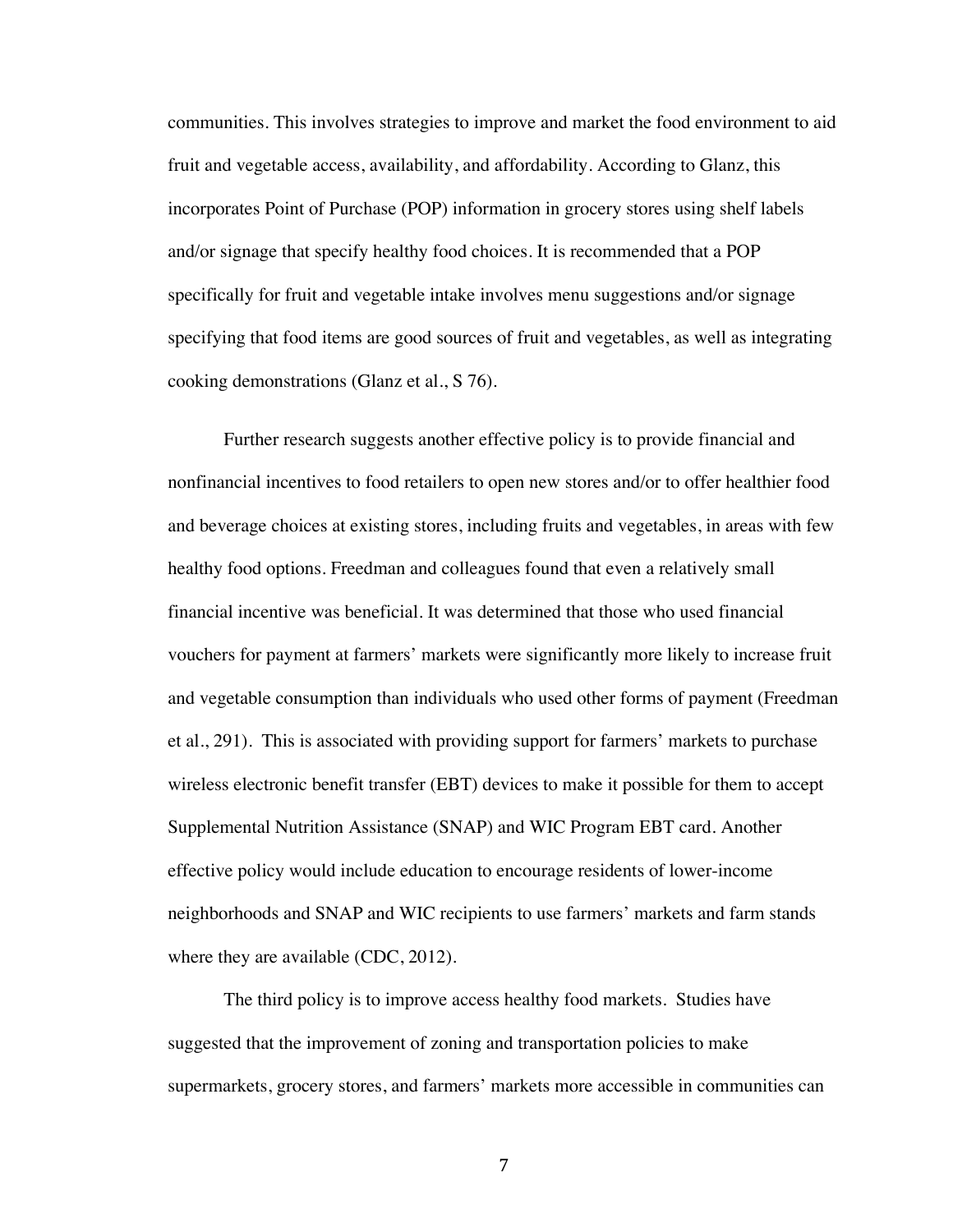be beneficial to the consumer (CDC, 2012). Upon close examination of locational access of supermarket access and fruit and vegetable consumption, Thornton and colleagues determined that there is a positive correlation between an individual's proximity to a farmers' market and an individuals' fruit and vegetable intake (Thornton et al., 10).

The research data related to the policies to improve access, availability and affordability of fruit and vegetables has shaped the next decade of objectives for Healthy People 2020. The major goal under nutrition for this set of objectives is to promote health and reduce chronic disease risk through the consumption of healthful diets and achievement and maintenance of healthy body weights (Tohill, Seymour, kettle-khan& Rolls et al., 2004). Healthy People 2020 plan to increase the proportion of Americans who have access to a food retail outlest that sell a variety of foods was shaped by the Dietary Guidelines for Americans. Specifically Objective NWS-14 and NWS-15 incorporate fruit and vegetable consumption: to increase the contribution of fruits to the diets of the population aged 2 years and older, and to increase the variety and contribution of vegetables to the diets of the population aged 2 years and older. The baseline mean daily intake by persons aged 2 years and older in 2001 to 2004 was 0.5 cup equivalent of fruits per 1,000 calories. Based on this intake, the Healthy People 2020 target goal for fruit intake is 0.9 cup per 1,000 calories. In reference to vegetable intake NWS–15.1, Healthy People 2020 plans to increase the contribution of total vegetables to the diets of the population aged 2 years and older. The baseline mean daily intake is 0.8 cup of total vegetables per 1,000 calories by persons aged 2 years and older in 2001 to 2004. As a result, Healthy People 2020 has created a target goal to increase intake to 1.1 cup equivalent per 1,000 calories (Healthy People, 2020).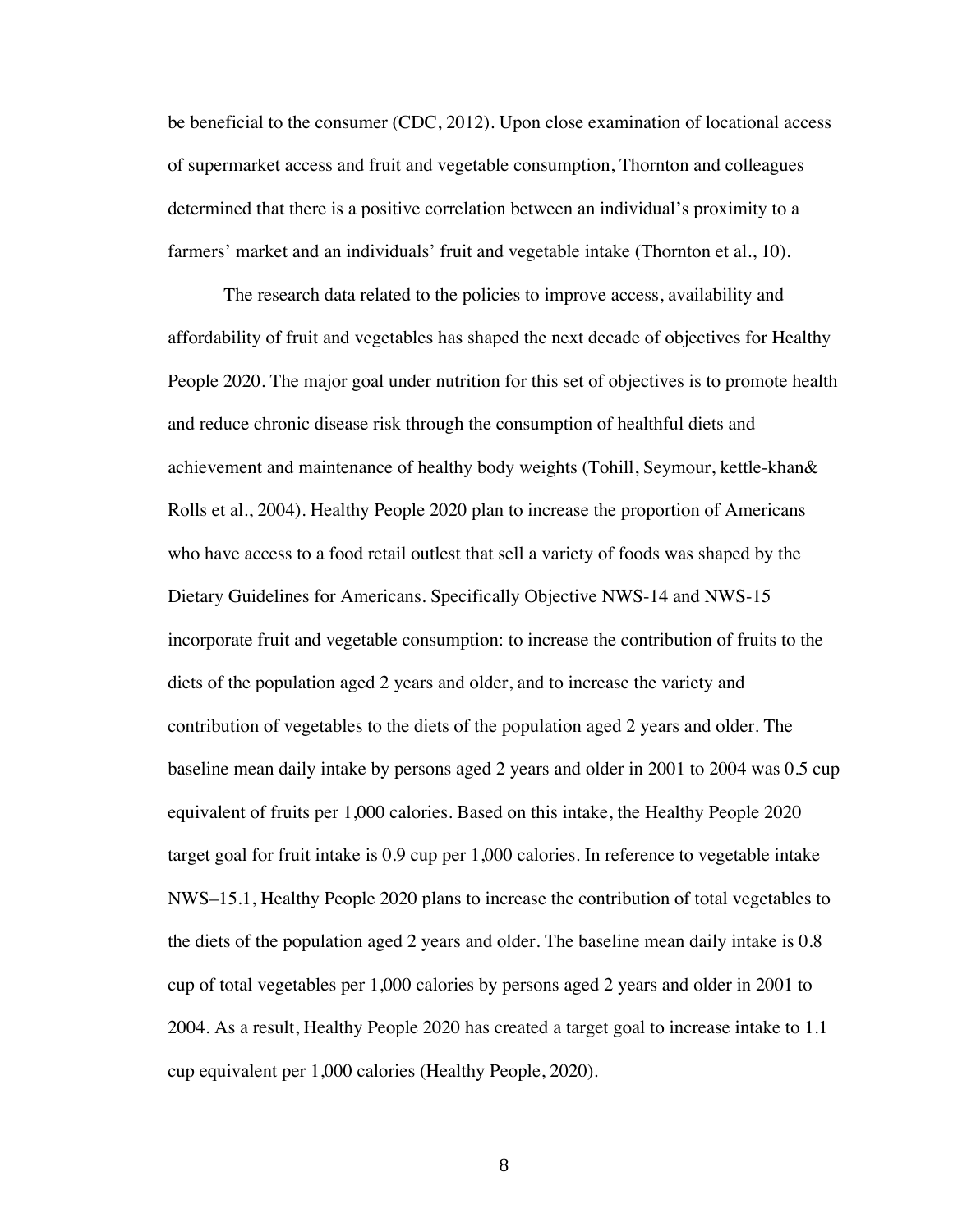#### **Farmers' Markets: Benefits to Farmers, Consumers, and the Community**

Farmers' markets are becoming an integral part of urban-farm relationship and have grown drastically in popularity over the past decade. Growth in the number of farmers' markets over the past decade has been dramatic. In 2004 there were 3,706 farmers' markets operating in the United States, an increase of 53% since 1994 (USDA-AMS, 2004). In Kentucky the number of markets increased from 96 in 2004 to now nearly 150 farmers markets in use across the bluegrass in 2012. There are a vast number of products offered throughout KY, a few of the most common include: fruits, vegetables, dairy, meat, cheeses, wine, flowers, herbs and a collection of seasonal items (Kentucky Department of Agriculture, 2012DA). While each market is unique there are several commonalities as far as benefits to attending farmer's markets.

The growth in farmers' markets is attributable to the many benefits offered by direct marketing to vendors, consumers, and communities. Abel and colleagues suggest that farmers' markets can be an effective community development tool. The creation of close relationships between farmers and consumers can lead to increased producer incomes as well as improved consumer access to fresh foods, while communities benefit from boosts to local economies (Abel, Thomson, & Maretzki, et al. 1999). Social and economic benefits are documented by the community-building contributions of markets to social interaction, as well as the new economic activity stimulated by farmers' markets (Freentra, et al. 2007). Generally research shows that there are three common reasons' why individuals attend farmers' market. These include: the access to fresh produce, the ability to support local agriculture and the availability of inexpensive food (Andretta &Wickliffe, et al. 2002).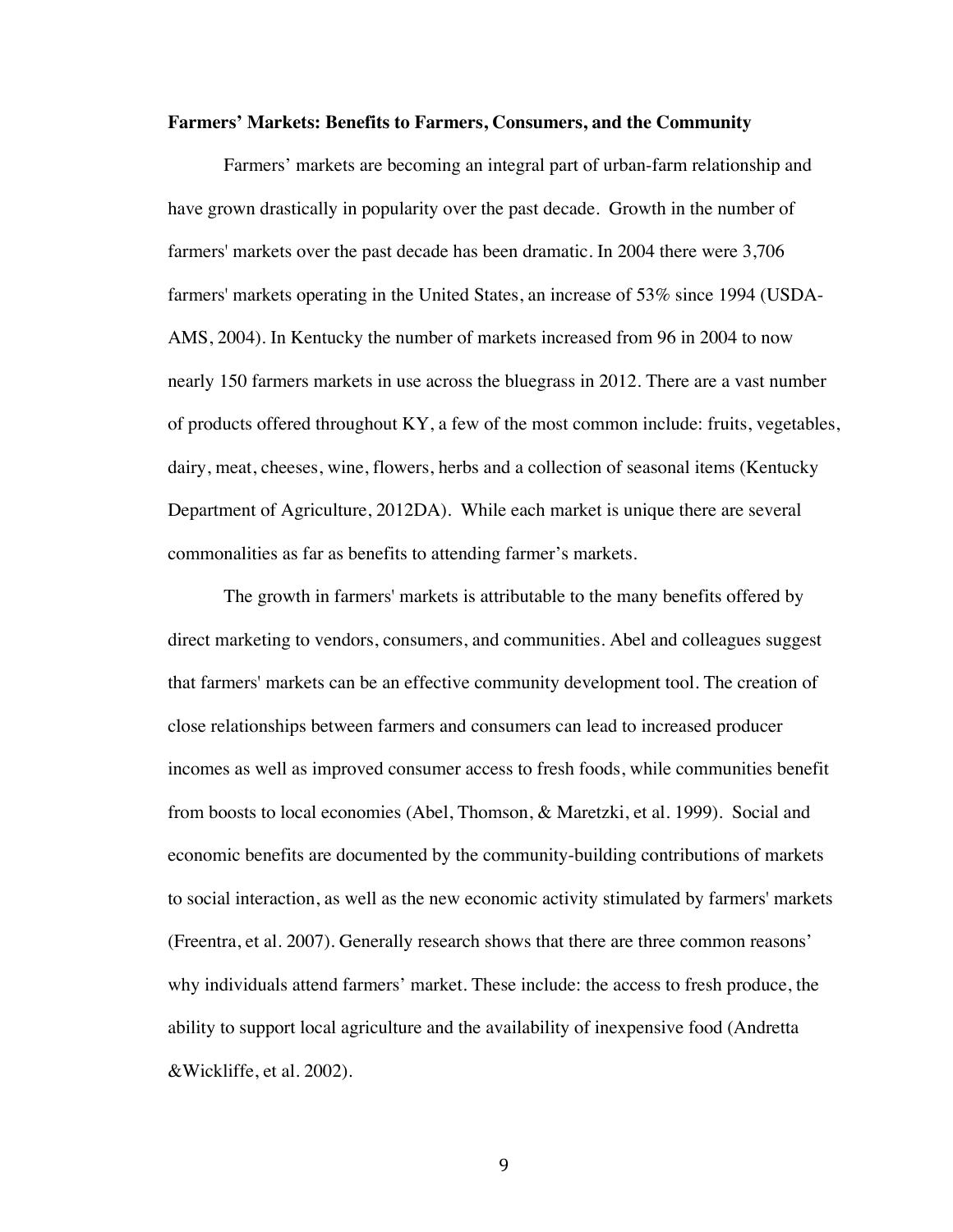While examining consumer trends, preferences, and characteristics, it was shown that the quality and freshness of produce were important factors affecting purchasing decisions (Govindasamy, Italia & Adeleja, et al. 2002). The attributes most positively attributed to quality and value of produce include: fresher in appearance and taste, higher quality produce, more reasonably priced and better quality for the money, more likely to be nationally/locally grown, good for the environment and more easily traced to the processor and grower than in supermarkets (Wolf, McGaury, Sitler & Ahem et al., 2005).

The second common factor influencing individual's choices to attend farmers' market was the ability to support local farmers. Based on a consumer study conducted in northwestern Vermont, individuals felt a greater sense of satisfaction purchasing fresh produce from their local farmers than anywhere else. Most importantly consumers are explicitly supporting sustainability among local farmers (Baker, Hamshaw &Kolodinsky et al., 2009). By supporting local farmers the individual is giving back to the community and helping improve the economy. The support provided to local agriculture was the top motivator for consumers to visit the market and resulted in a greater ability to purchase nutritious foods (Eastwood et al., 1999).

The third important factor that drives individuals to attend local farmers' markets is the availability of inexpensive, quality produce. When purchasing directly from the farmer the consumer is eliminating the middleman/convenience store and therefore are saving money (Owainwa, Moijca & Wheelock, et al., 2006). This inevitably makes both parties happy because the consumer saves money while the farmer may make slightly more money. Research conducted in North Carolina showed that the market itself has an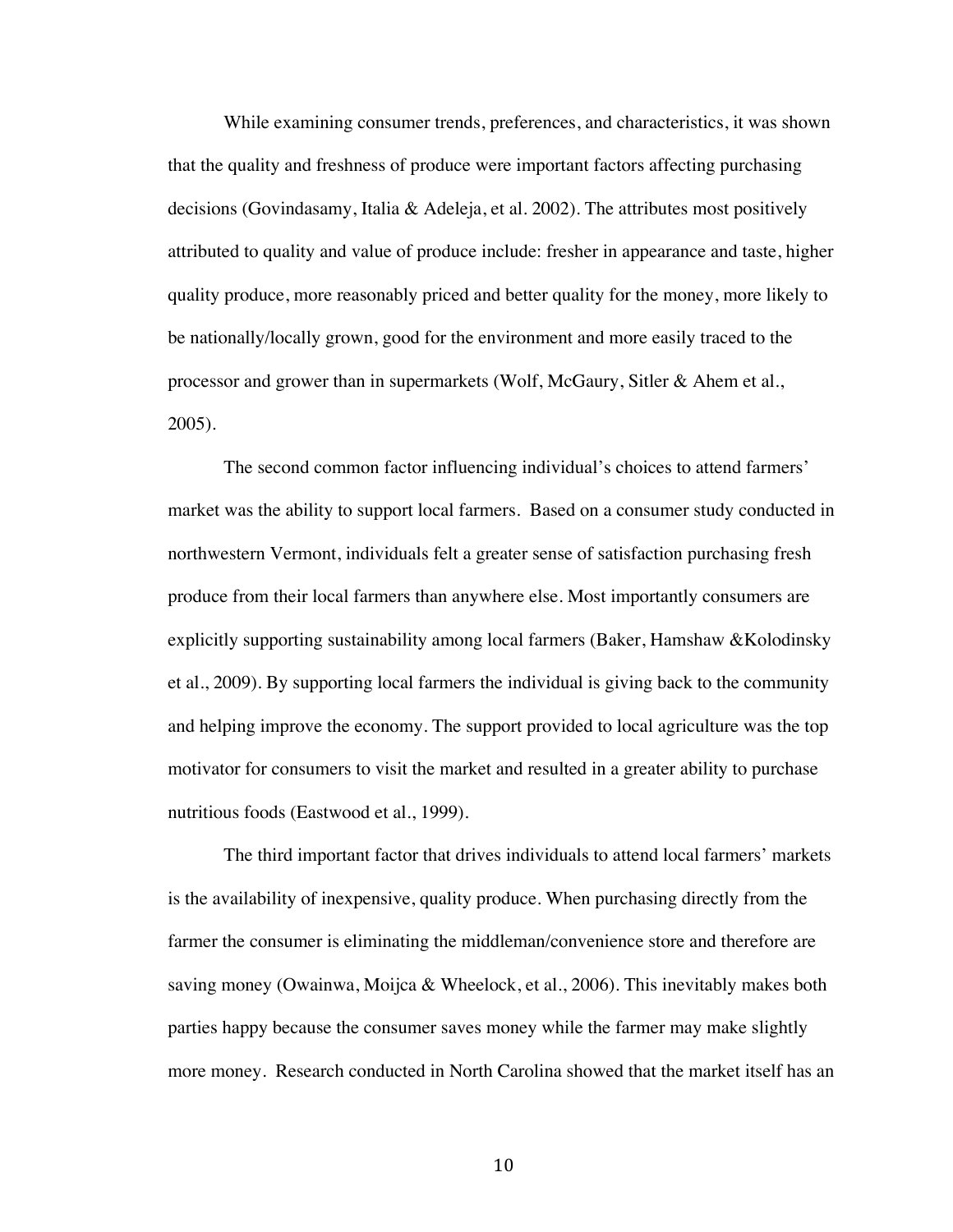important role in structuring the relationships between farmers and consumers and in determining whether the experiences of selling and buying at the market are satisfying to them. Therefore current research has begun to answer the grueling question 'What drives the consumer to shop at a farmers market?' Ultimately this involves the availability of fresh produce, support of local farms and inexpensive food and can be utilized to continue the growth and expansion of farmer's markets. Knowing the characteristics of typical consumers allows vendors to identify unmet demand, coordinate among markets, and develop stronger and more strategic plans. Understanding what reasons motivate individuals to purchase goods from farmers' markets can guide marketing efforts (Owainwa, Moijca & Wheelock, et al., 2006).

According to research by Freedman, the individuals who benefitted most from the personal incentive intervention and farmers' markets attendance were those who consume the lowest levels of fruit and vegetables (Freedman et al. 291).

#### **Farmers' Market Barriers**

Farmers' markets provide a vast number of benefits to not only the consumer and farmer, but the overall economy as well. However there are a number of barriers that make access and purchasing fresh fruits and vegetables difficult. Inaccessibility to nutritious, reasonably priced food in certain areas of the United States could be a key factor in major health problems. (Treuhaft, Karpyn, 2010). The Kentucky Department of Agriculture stated that 'travel is limited by high gas prices and record high food prices' which has a direct effect on local agriculture. Individuals living areas with limited access to nutritious affordable foods tend to face both geographical and non-geographical barriers.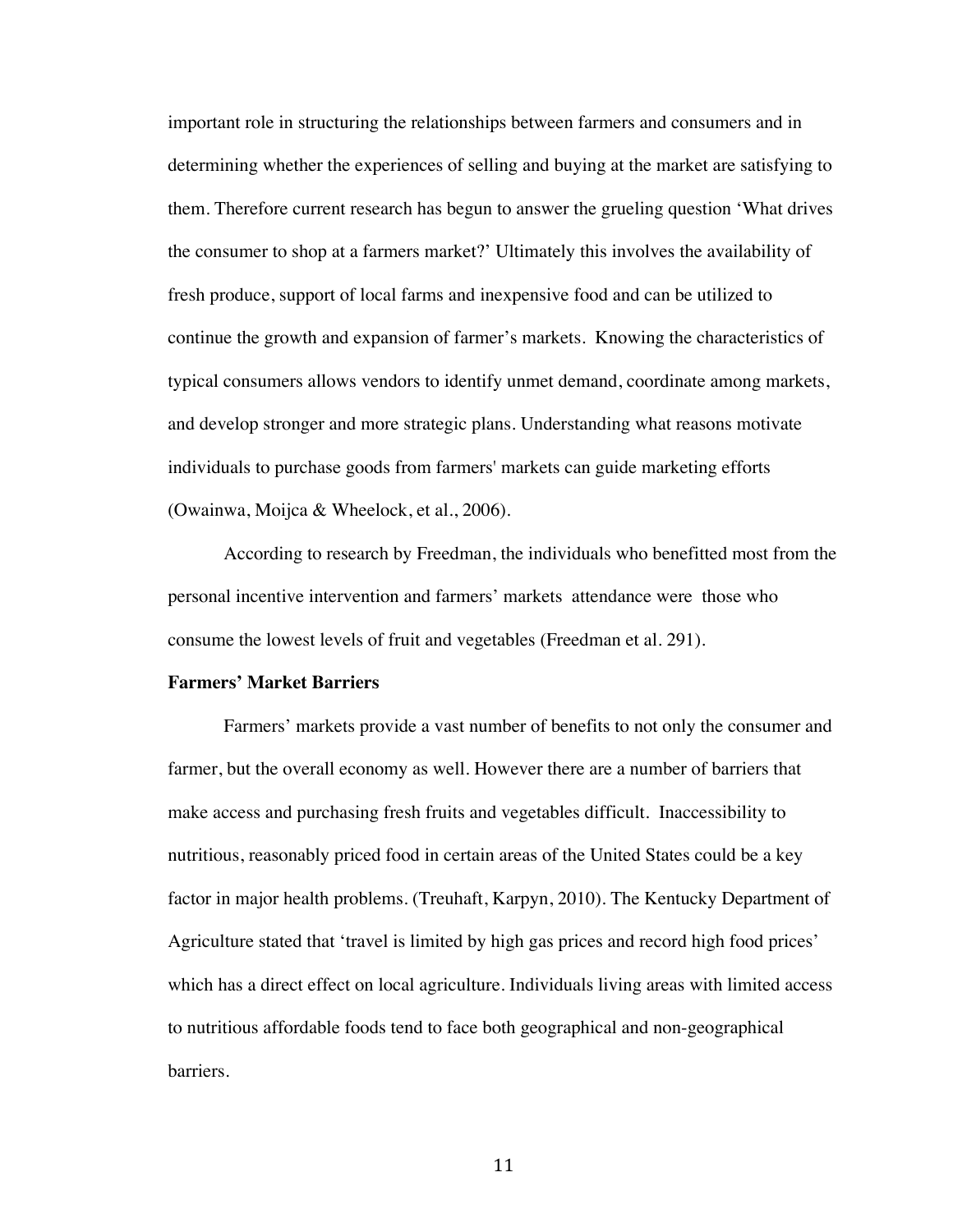The first and most common barrier that restricts individuals from attending farmers' markets is the geographic aspect; therefore location is key when developing a farmer's market. Many low-income families are not able to shop at local farmers' markets due to the location. "Food deserts" are areas or districts in urban or rural settings with little or no access to large grocery stores that offer fresh and affordable foods needed to maintain a healthy diet (Jiao, Moudon, Ulmer, Hurvitz, & Drewnowski, 2012). Without a form of transportation it is difficult for these individuals to shop at farmers' markets or other venues which have healthful foods. Based on Markowitz research it was suggested that the ideal scenario is to develop local farmers' markets throughout food desserts to give communities access to nutritious food options (Markowitz, 2010).

The second barrier commonly restricting individuals is a non-geographic barrier. It is an economic barrier. Along with the geographic barrier, it is also becoming a more prevalent issue among consumers as the economy continues to suffer. As the economy continues to shift, food prices are directly affected. When there is less nutritious food being consumed, individual's health suffers as well. A direct result of this is seen in a study examining U.S. households, it was determined that those with an income of less than or equal to 130% of poverty line are most vulnerable for poor health outcomes as a result of less fruit and vegetable purchases (Reed, Frazao & Itsowitz et al., 2004).

Overall it is important to address these two major barriers in hopes to improve fruit and vegetable consumption and ultimately improve health in these communities. The Healthy Food Financing Initiative (HFFI) has recently been developed by the United States Department of Health and Human Services in order to counteract these barriers. HFFI supports projects that increase access to healthy, affordable food in communities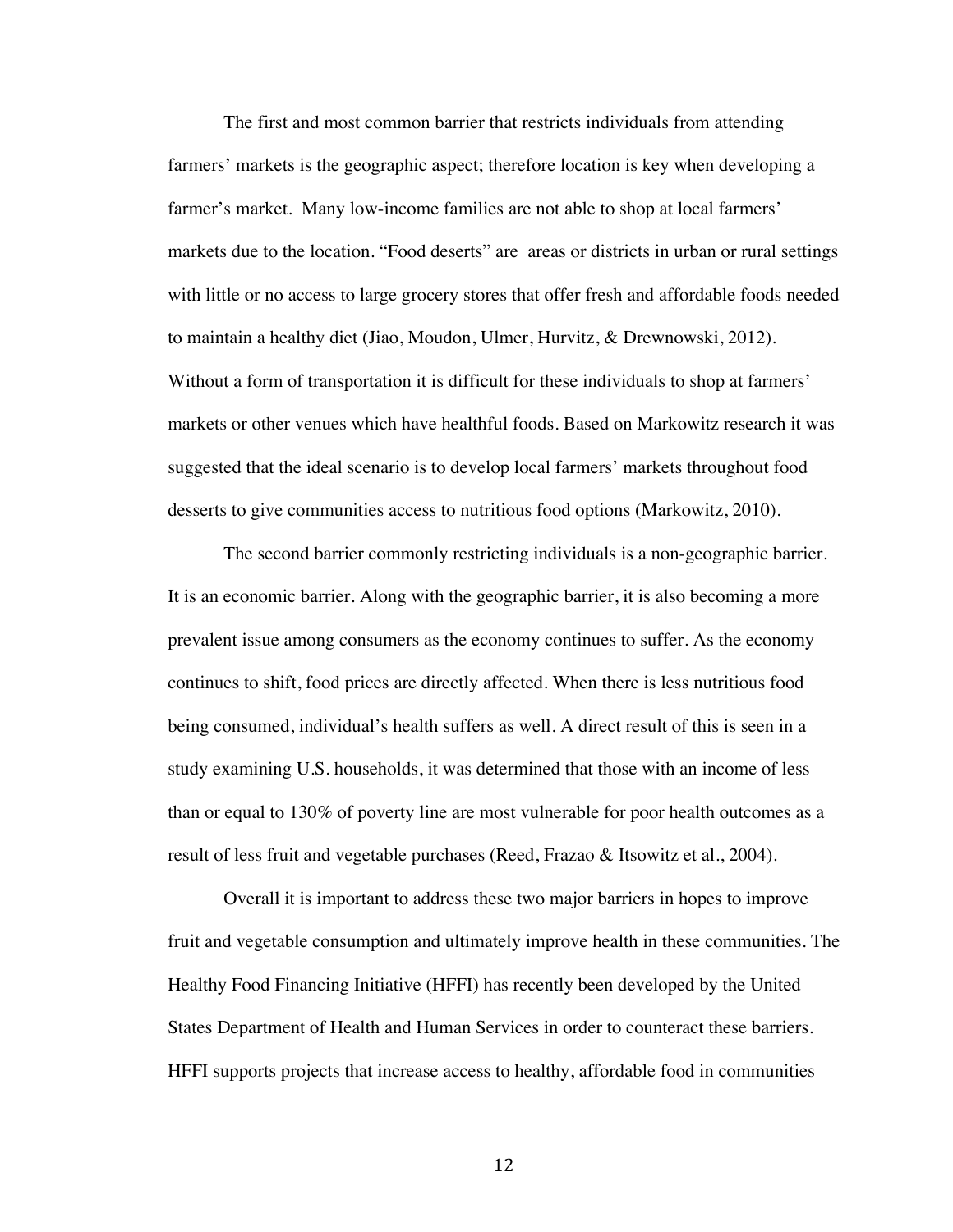that currently lack these options. Through a range of programs at the United States Departments of Agriculture (USDA), Treasury, and Health and Human Services (HHS), there is hope to expand the availability of nutritious food, including building and preparing grocery stores, small retailers, corner stores, and farmers markets selling healthy food (United States Department of Health and Human Services, 2010). With the combined effort of government support working towards improving these barriers, the accessibility and utility of farmers' markets will hold great promise for the future.

In conclusion improving the problem of significantly low fruit and vegetable intake is a complex issue that needs to be further developed. With the increased negative implication of reduced fruit and vegetable consumption on chronic diseases, it is a prevalent health concern in the United States. Overall through this study the following is hoped to be determined: identification of factors that influence the intake of fresh fruits and vegetables in Kentucky; which of those factors are significant for those who attend local farmers' markets and those that do not attend local farmers' markets; how education level, income and age of the individual will influence purchasing habits and intake of fruits and vegetable, and; whether the market accessibility; location, distance and hours of operation influence Kentucky residents in their decision to attend local farmers' markets.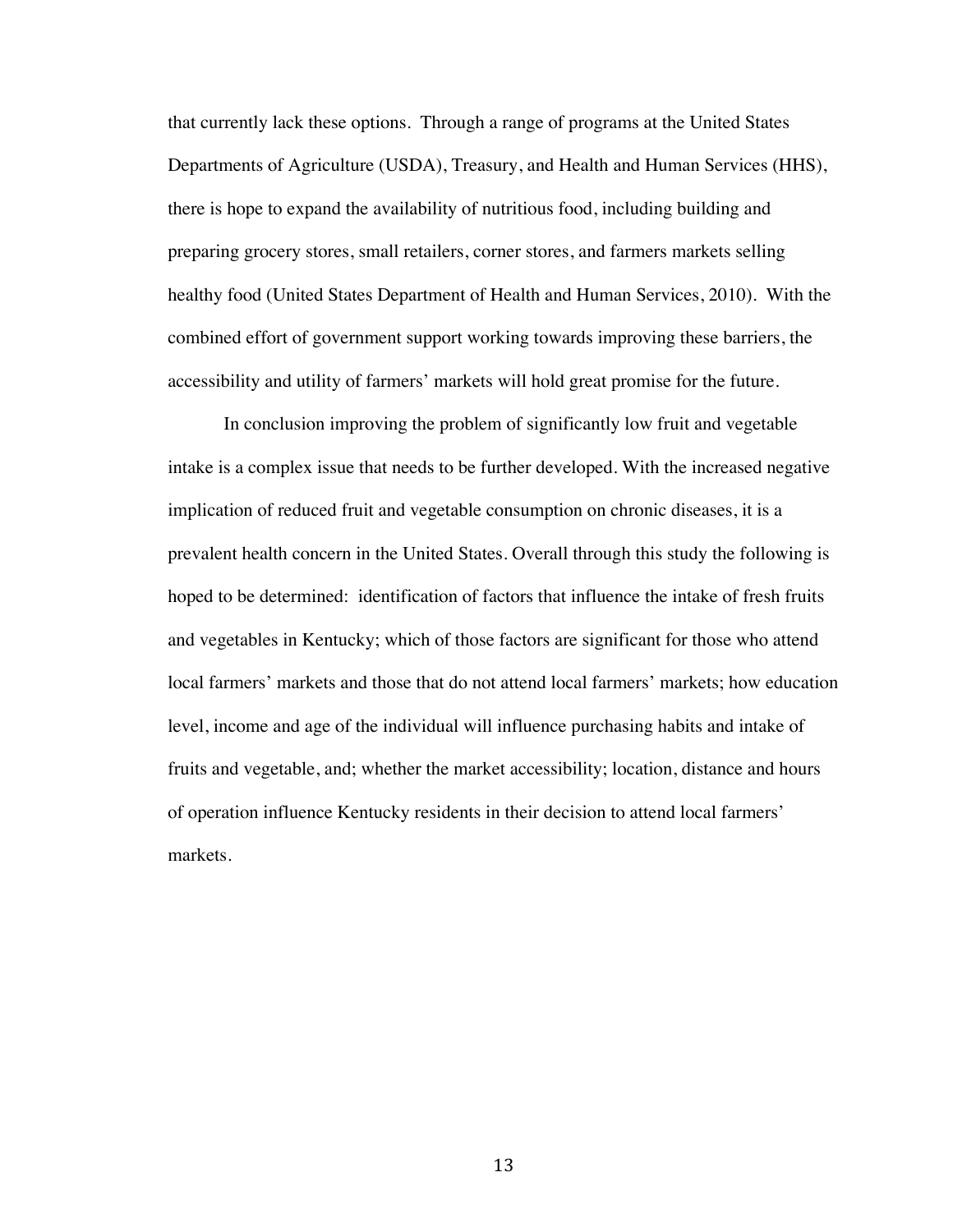#### **Chapter Three: Methodology**

### **Study Design**

The study design is a descriptive, cross-sectional study that measures the barriers and motivators among Kentucky residents who attend and do not attend local farmers' markets. Through a descriptive survey this study examines the phenomena of the current purchasing practices and fruit and vegetable intake to determine influential factors.

## **Study Setting**

This study was conducted in both rural and non-rural counties in Kentucky; these locations included Lexington-Fayette County, Boone County and Jackson County. The studies were done in areas with a well-established base of local farmers markets. Ultimately this was a small portion of a much larger data study involving areas such as rural North Carolina and Appalachian Kentucky. The University of Kentucky had previously investigated the three different locations.

This study was conducted in Kentucky counties that had (1) at least one farmers' market in the county, (2) a high percent of the county residents living at or below federal poverty levels and (3) low population density. In 2011, Fayette County had a total population of 301,569, and approximately 17.9% of residents were living below poverty, 14.8% are black and 7% are Hispanic (USCB, 2012) and in 2009, 60.7% of adults were obese (CDC, 2009). In 2011, Jackson County had a total population of 13,443 with mostly white residents, 35.6% live below poverty, and 100% of residents are rural dwellers (USC, 2009. USCB, 2012), with 33.4% of adults being classified obese in 2009 (CDC, 2009) In 2011, Boone County had a total population of 121,737, with 93% White,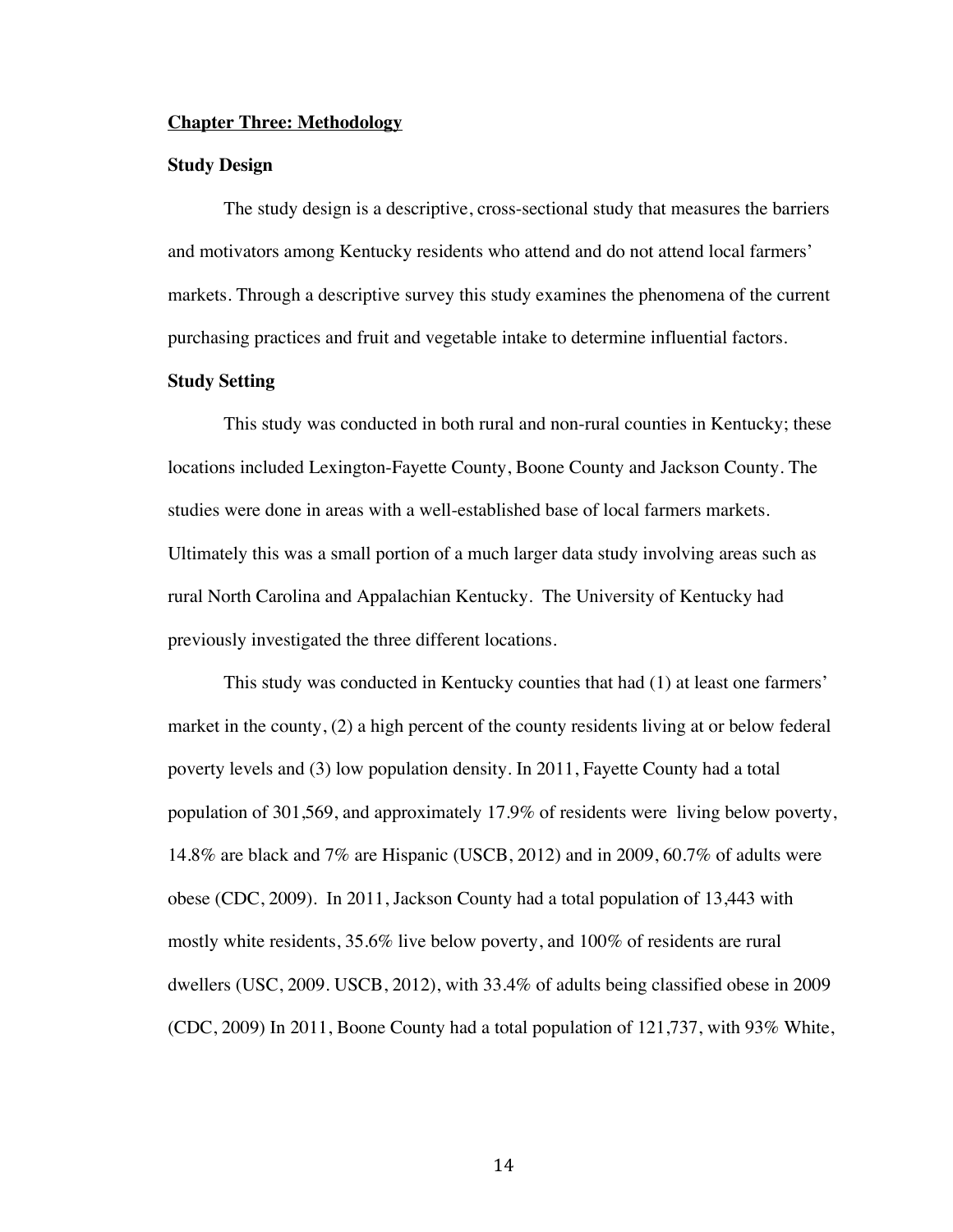2.9% Black, 2% Hispanic or Latino, and 2.2% Asian (USCB, 2012) 7.2% live below poverty (USCB, 2012) and in 2009, 30.8% of adults were obese (CDC, 2009).

#### **Farmers' Market Customer Recruitment and Survey Administration**

In Fall 2012, IRB approved farmers' market customer surveys were distributed among approximately 100 Kentucky residents in Fayette, Boone, and Jackson counties. Potential participants were approached in the markets, asking about interest in participation. If interested, the survey was self-administered unless it was necessary for the researcher to individually read the survey to the participant. The interaction between the researcher and the participant varied, depending upon the number of customers interested in being surveyed at one time.

Cooking demonstrations were going on in the middle of both the Boone County and Jackson County farmers' markets while Fayette County Farmers' Market did not have any activity for residents to participate in. Free small giveaways were distributed as incentives for Boone County resident's market survey completion.

The Fayette County Farmers Market selected was the market on the corner of South Broadway and East Maxwell. This location is only in use on Tuesdays and Thursdays from 8am to 2pm. As a result of the low volume of shoppers, the surveys were distributed for two consecutive weeks. The participants filled the surveys out on their own, unless assistance was necessary due to hearing/vision problems. Surveys took approximately 20 minutes to complete and were returned immediately. The Boone County Farmers Market selected is operated by the Boone County Farmers Market Association and advertises as an educational program at the Boone County Cooperative Extension Service, and this location is used seven days a week from May to October.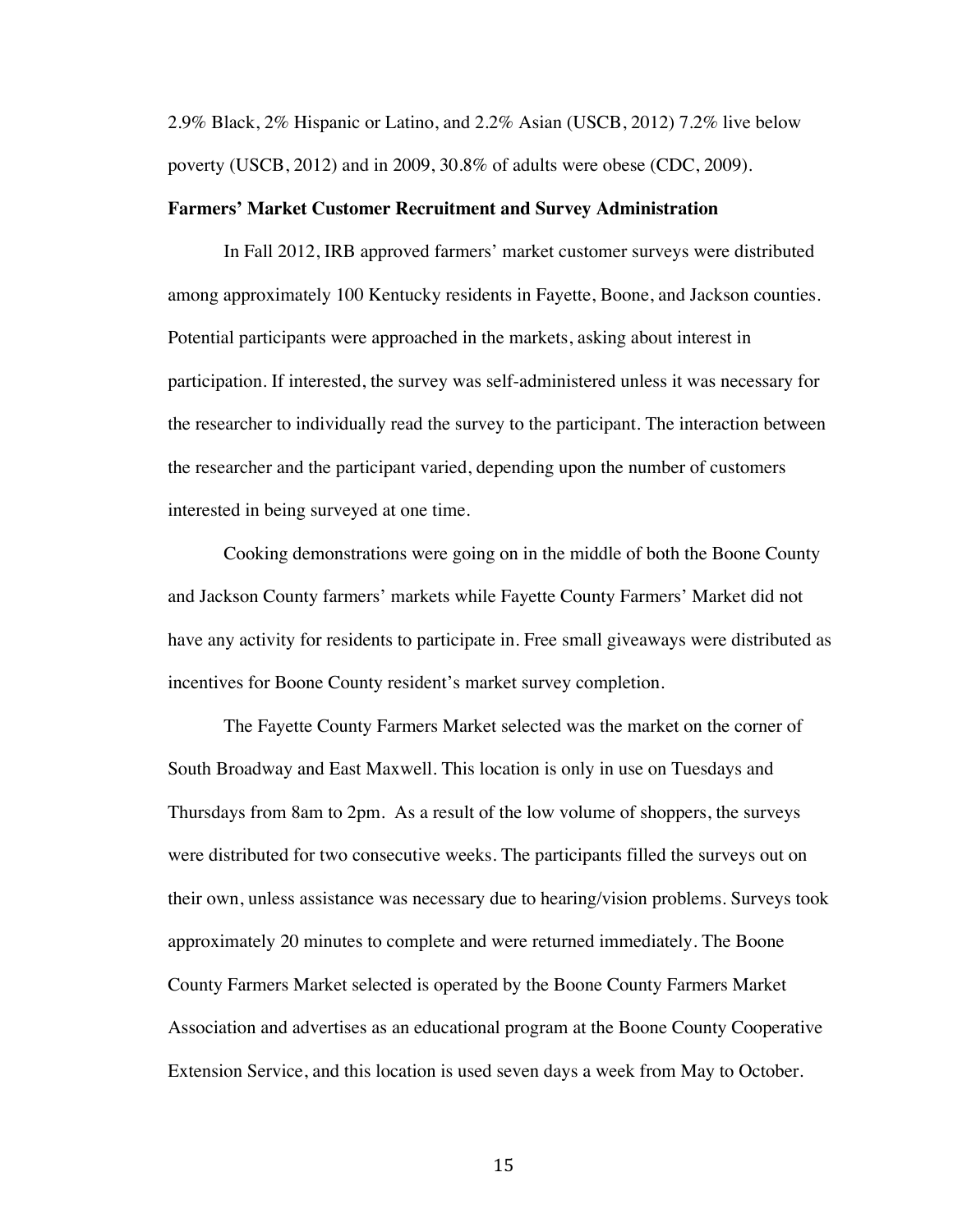While the market's highest volume of shoppers is Saturday from approximately 8 am to 12pm; data from this location was collected on a Saturday morning. As in Fayette County, the majority of individuals completed the surveys on their own, unless there was a hearing/vision disability and assistance was requested. Finally the Farmers market in Jackson County was in Bond Memorial park on a Friday morning at 10am. This is a much smaller market than Boone and Fayette Counties. Surveys here were most frequently done verbally.

#### **Survey Instruments**

The customer intercept survey was developed by researchers at the University of Kentucky at Lexington, East Carolina University, and the University of North Carolina at Chapel Hill. It was collaboratively developed using selected items from previous surveys regarding food shopping patterns, Behavioral Risk Factor Surveillance System (BRFSS) survey items, and items specific to farmers' markets.

The customer intercept surveys included a series of demographic questions, as in the BRFSS, including age (in years), marital status, race, and education level. Questions assessed participation in the Special Supplemental Nutrition Program for Women, Infants, and Children (WIC), WIC Farmers' Market Nutrition Program (FMNP), SNAP, and the Senior FMNP. Items also asked about food shopping practices (at discount supercenters, grocery stores, and farmers' markets), farmers' market awareness, access, use, barriers, and facilitators.

#### **Farmers' Market access and use**

The survey assessed fruit and vegetable consumption among all respondents using a validated Block fruit, vegetable, and fiber screener (Block et al., 285. Ritenbaugh et al.,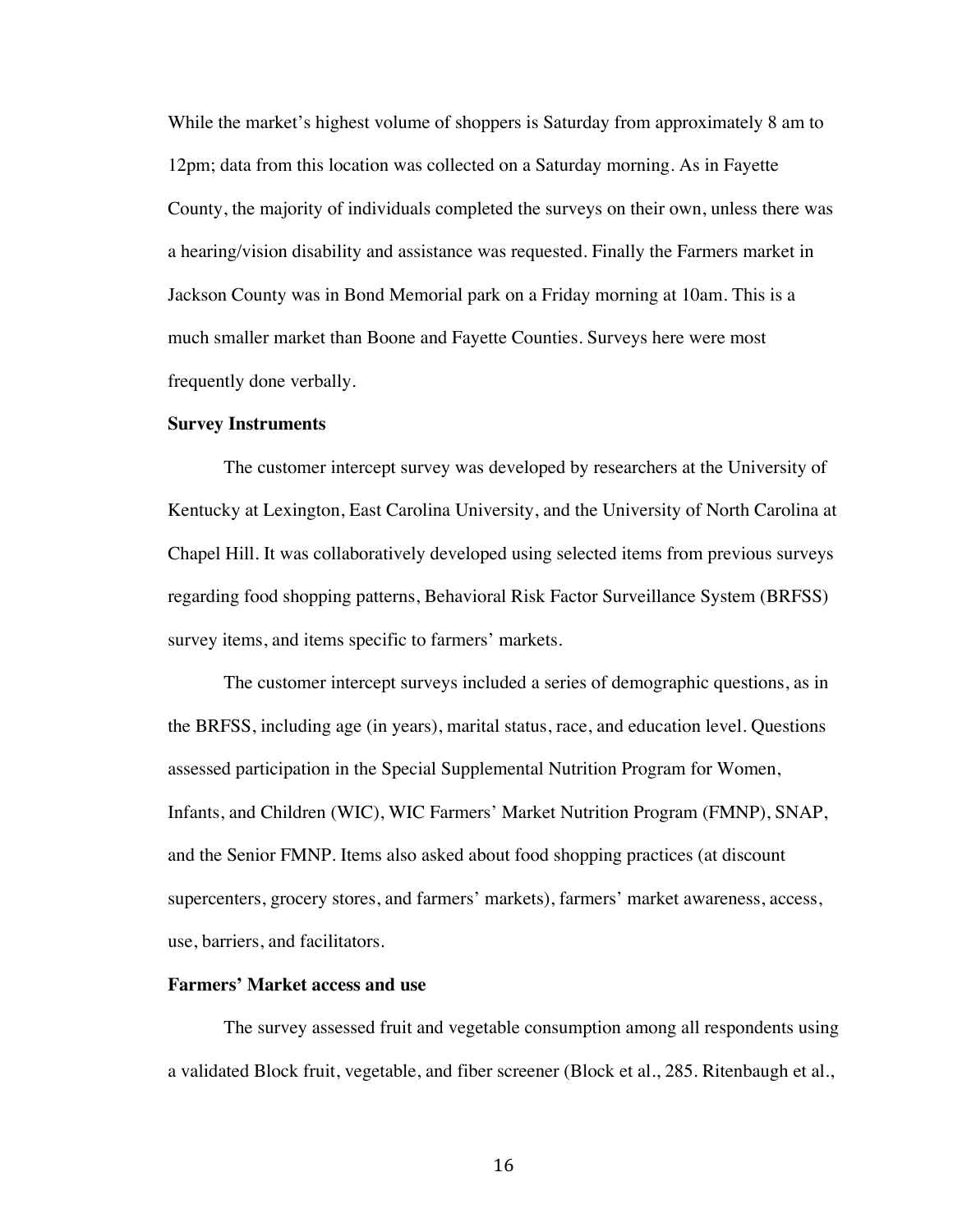258). Fruit and vegetable scores were calculated using the standard protocol, summing responses to the 7 fruit and vegetable items to yield fruits and vegetables consumed per day. In addition, the following two questions were included: (1) On a typical day, how many servings of fruit do you eat? (2) On a typical day, how many servings of vegetables do you eat? Examples of serving sizes (e.g., one medium-sized apple) were provided. Body mass index was calculated from self-reported height (in pounds) and weight (feet and inches), which is considered a valid method to assess weight status (Spencer et al., 562. Burnner Huber et al., 11).

#### **Study Population**

Selection criteria included Kentucky residents above the age of 18. The participants of the study were limited to those residents who attended farmers' markets. The selection criterions were determined in order to utilize the information collecting from the questionnaires and compare the data effectively. Children and adolescents were excluded due to the vulnerability and limited opportunity of the population. There was no upper age exclusion for participation, and there is no pre-existing Kentucky data set to use as a comparison. Non-Kentucky residents were not included in the data said because they would not be applicable to a study on Kentucky residents. Both men and women were included in the sample.

## **Study Procedure**

Data was gathered from questionnaires following survey completion. Participants were de-identified through numbers and id for each record. The data was then coded into indicator for input and statistical analysis by demographics and variables extracted from the data set such as shopping habits, fruit and vegetable consumption, age, gender, etc.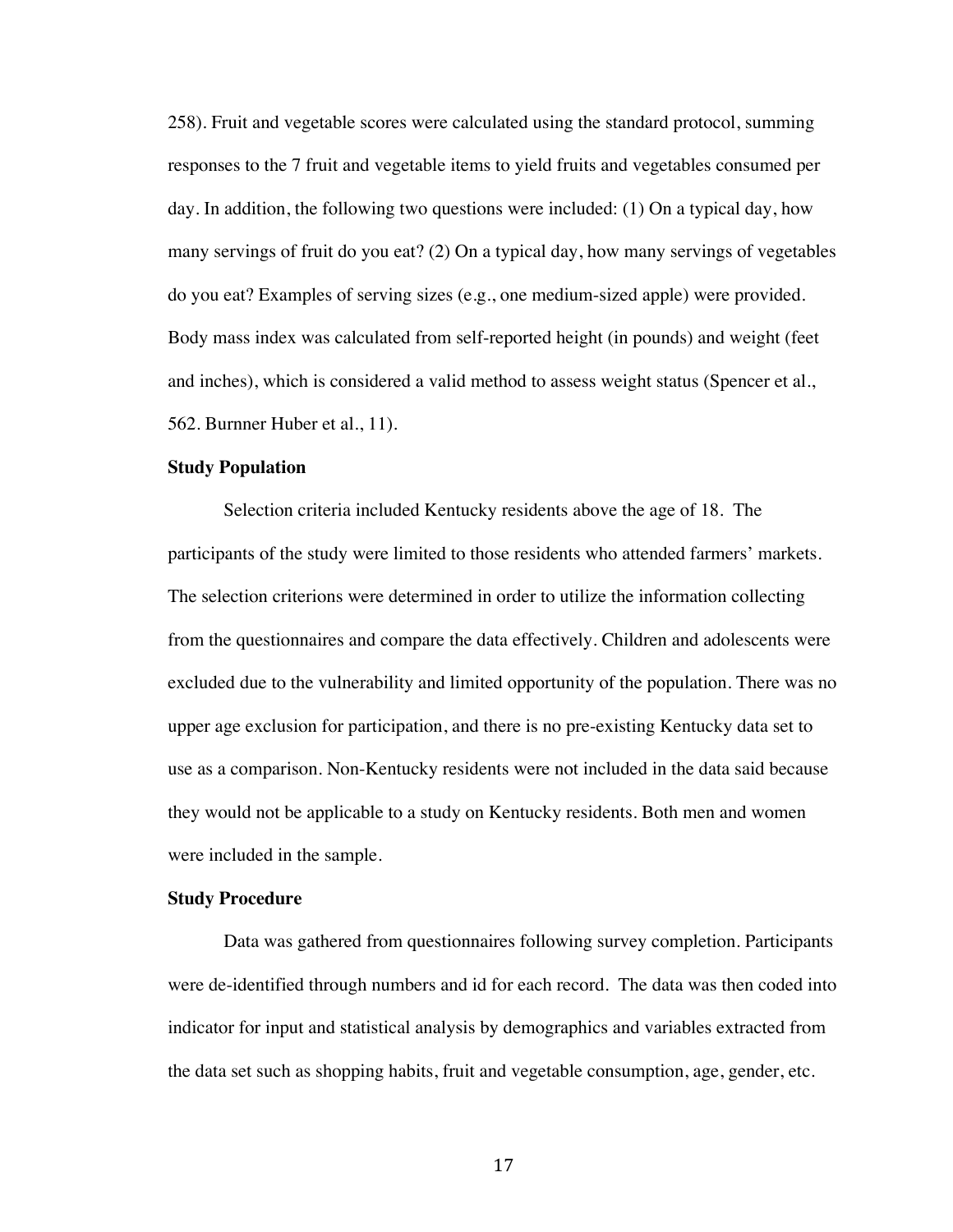Data was coded and imported into Statistical Analysis System (SAS) and Statistic Package for the Social Sciences (SPSS) software to perform statistical analysis. The statistical analysis was completed through various forms. A multiple linear regression model of fruit and vegetable intake, shopping habits, frequency in which fresh fruits and vegetables are produced to determine which variables are most significant. A multiple linear regression model of education level, age, gender, income level and distance from grocery/farmers' market was also used to determine which variables were most significant.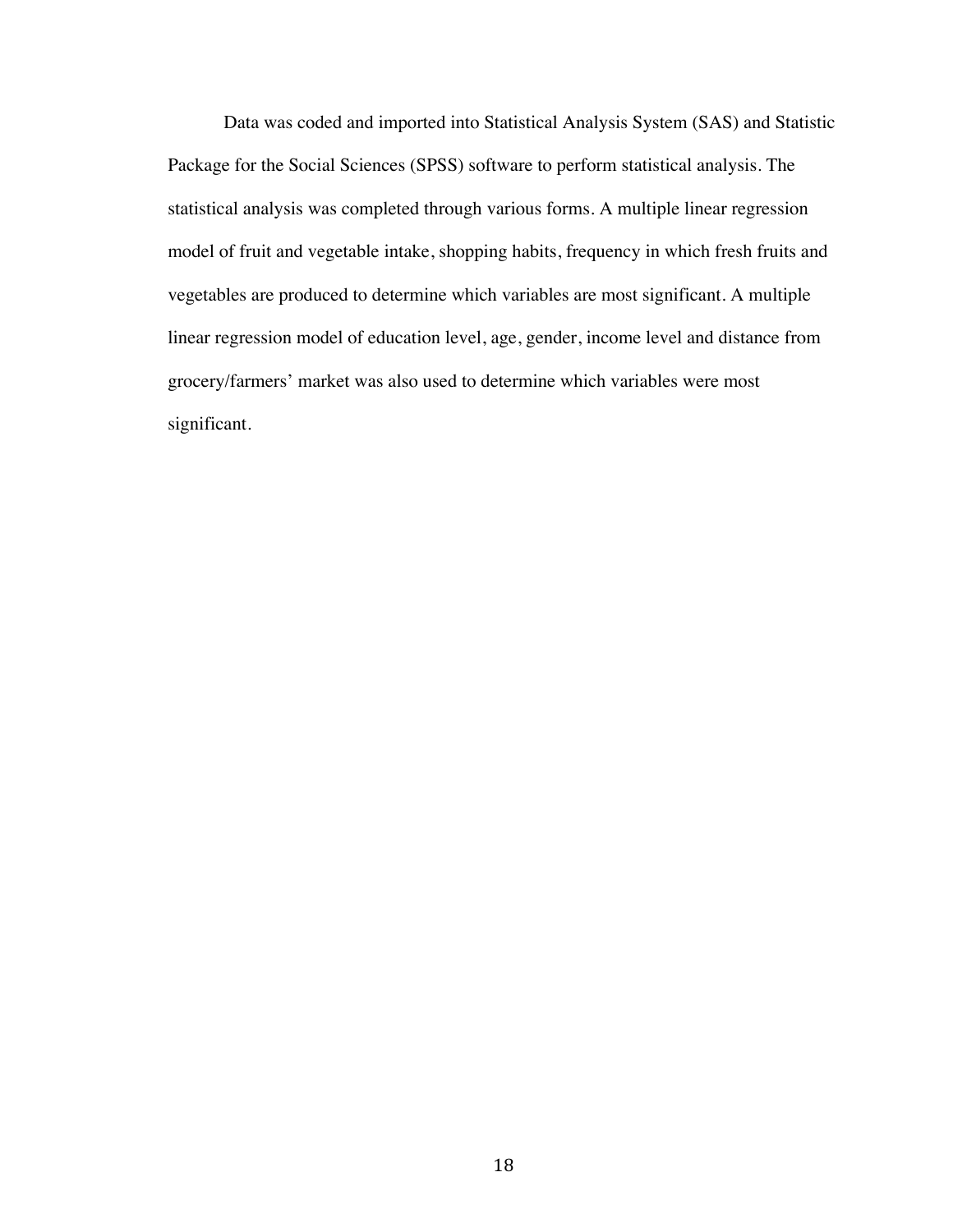| Characteristics                                                                                    | Fayette<br>County,<br>eastern<br>Kentucky | Jackson<br>County,<br>eastern<br>Kentucky | Boone<br>County,<br>eastern<br>Kentucky |
|----------------------------------------------------------------------------------------------------|-------------------------------------------|-------------------------------------------|-----------------------------------------|
| <b>Population Estimate</b><br>$(2011)^{19-21}$                                                     | 301,569                                   | 13,443                                    | 121,737                                 |
| Percent rural dwellers<br>$(2010)^{17}$                                                            | 3.1                                       | 100                                       | 13.3                                    |
| Percent black $(2011)^{19-21}$                                                                     | 14.8                                      | 0.2                                       | 2.9                                     |
| Percent white $(2011)^{19-21}$                                                                     | 79.1                                      | 98.9                                      | 93                                      |
| Percent living below<br>poverty $(2007-2011)^{19-21}$                                              | 17.9                                      | 35.6                                      | 7.2                                     |
| Percent consuming five<br>or more fruits and<br>vegetables<br>daily $(2009^*)^{22,23}$             | 22.1                                      | 16.4                                      | 17.7                                    |
| <b>Age-Adjusted Estimates</b><br>of % Obese Adults<br>$(2009)^{18}$ ; BMI >= 30<br>$\text{kg/m}^2$ | 30.7                                      | 33.4                                      | 30.8                                    |
| Population density<br>(Person per square mile,<br>$2010)^{16,19-21}$                               | 1,042.8                                   | 39.1                                      | 482.3                                   |

Table 2: Description of Study Areas in Fayette County, Jackson County and Boone County Kentucky.

\*Data for the Kentucky Counties is from "County Group" 2005-2009 BRFSS data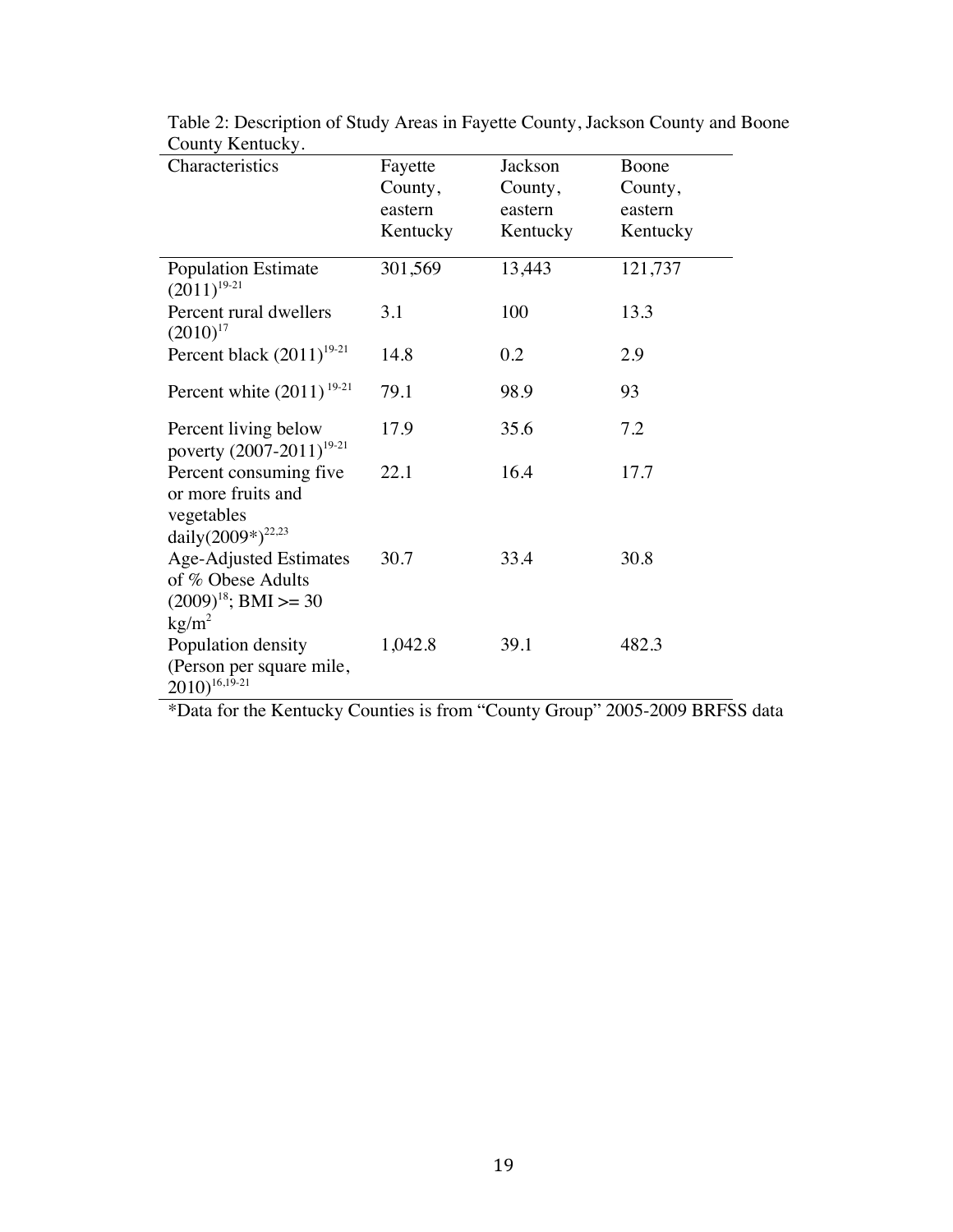#### **Chapter Four: Results**

Overall, from the three counties selected for the study Fayette, Jackson and Boone there were approximately 9,300 rural dwellers in Fayette County, 13,000 rural dwellers in Jackson County and 16,000 rural dwellers in Boone County (Table 1). All of the counties contained individuals of both black and white races. Fayette County was made up of 14.8% black and 79.1% white. Jackson County contained less that 1% black individuals and 98.9% white individuals. Boone County was made up of 2.9% black and 93% white. Of the counties included, all contained individuals living below the poverty level: 17.9% of Fayette County residents, 35.9% of Jackson County residents and 7.2% of Boone County residents.

The amount of participants consuming five or more fruit and vegetables daily was below 25% for all three counties. Only 22.1% of Fayette County residents consumed five or more fruits and vegetables a day, only 16.4% of Jackson County residents consumed adequate amounts of fruits and vegetables daily, while 17.7% of Boone County residents consumed the adequate five or more fruits and vegetables a day. From the study participants self-reported data the age-adjusted estimate of obese adults is approximately one-third of the population. Over 30% of Fayette county participants have a BMI>=30 kg/m<sup>2</sup>, 33.4% of Jackson County participants have a BMI $> = 30$  kg/m<sup>2</sup>, 30.8% of Boone County participants have a BMI $>=$ 30 kg/m<sup>2</sup>.

Table 2 displays participant demographics for farmers' market intercept interview participants in Fayette, Jackson and Boone County. The mean age in years of participants was  $50.8$  SD $\pm$  16.8. The average length of time at current residence was 13.9 SD $\pm$ 13.5 years. According to the self-reported survey Kentucky residents had an average Block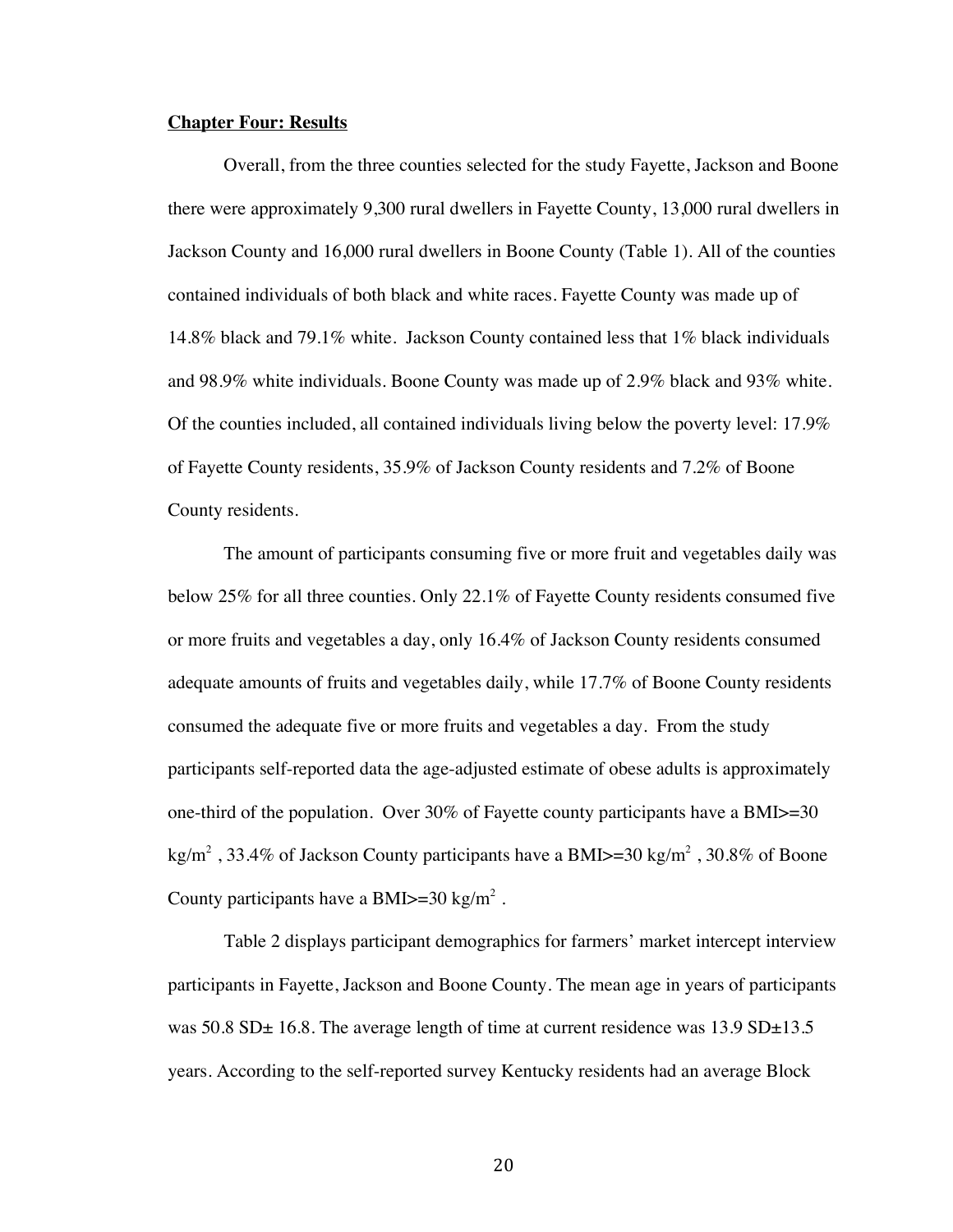Fruit and Vegetable score of 11.6 SD $\pm$ 5.0. The self-reported height (inches) and selfreported weight (pounds) was used to calculate the average BMI (kg/m<sup>2</sup>) of Kentucky residents as  $28.1$  SD $\pm$ 6.1. Of the counties examined 72.6 percent of participants were female, in reference to race there was 1% black and 99% white participants. Not all individuals had a specific level of education and the only significant difference was seen comparing the non-college graduates at 44.6% and the college graduates at 55.5%. The survey examined participation levels of government-funded food assistance programs. Participants in Special Supplemental Nutrition Program for Women, Infants and Children (WIC) without FMNP had 1% of survey participation rate. WIC Farmers' Market Nutrition Program (FMNP) were 7.8% of survey participants. Only 5% of Kentucky residents surveyed participated in the Supplemental Nutrition Assistance Program (SNAP) and even less than that, 4% participated in the Senior Farmers' Market Nutrition Program (SFMNP).

Table 3 represents participants' shopping practices among farmers' market customers in Fayette, Jackson and Boone Counties. Of the 102 survey participants 75.3% of individuals reported grocery shopping at supercenters. Frequency of supercenters shopping was further broken down into how often individuals attend supercenters. Approximately 26.3% of Kentucky participants reported shopping at supercenters a few times per year, 18.8% reported shopping at supercenters once a month, 17.5% reported shopping at supercenters 2-3 times per month, 27.5% reported shopping at supercenters one time per week, and only 10% reported 2 or more times per week. Of the 102 survey participants 96% of individuals reported grocery shopping at supermarkets. Frequency of supercenters shopping was further broken down into how often individuals shop at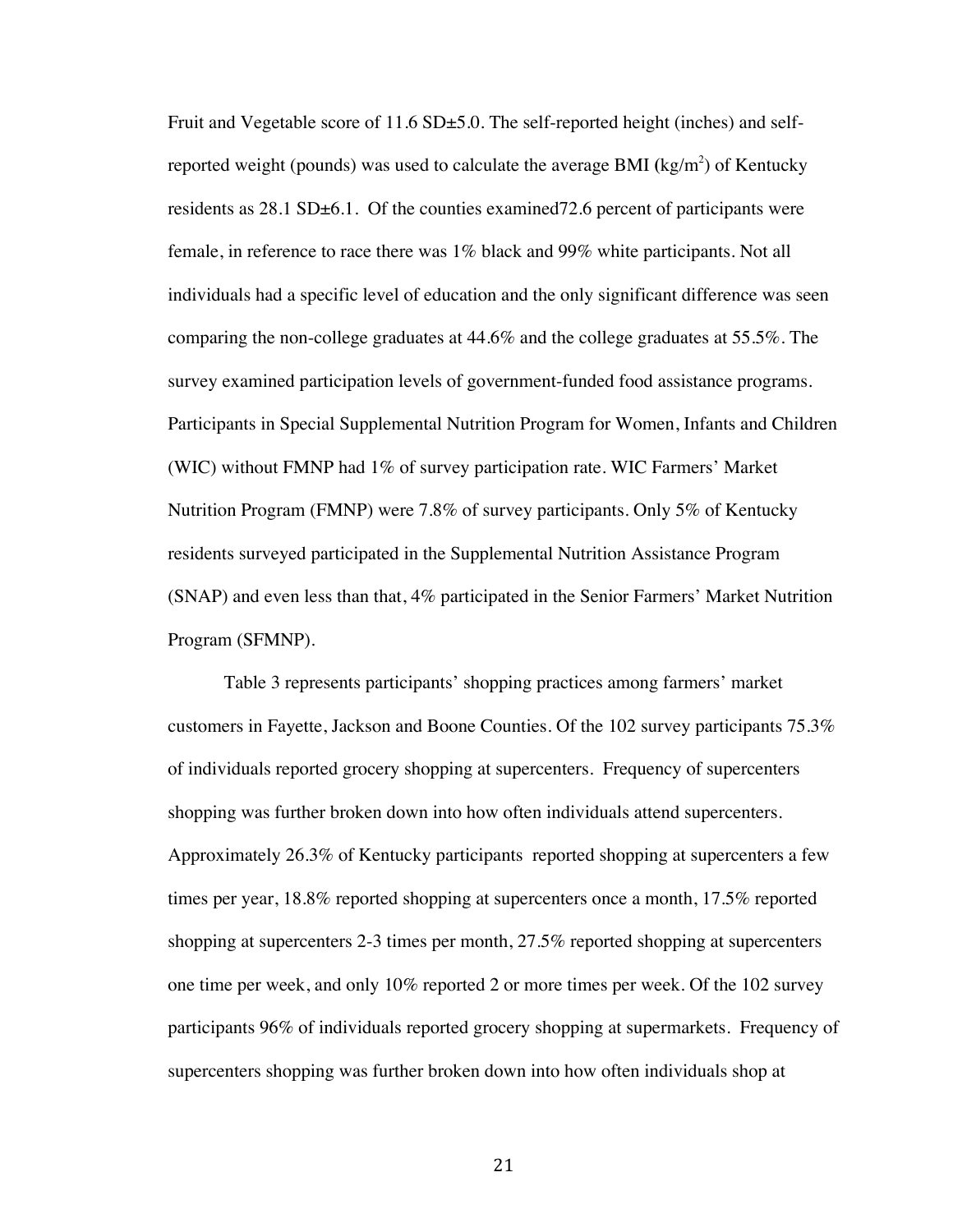supermarkets. Approximately 6.2% of Kentucky residents reported shopping supermarkets a few times per year, 11.3% reported shopping supermarkets once a month, 10.3 reported shopping supermarkets 2-3 times per month, 43.3% reported shopping supermarkets one time per week, and 28.9% reported 2 or more times per week.

The frequency of fruit and vegetable purchases in the last 12 months from a farmers' market, CSA, etc. was determined from the survey. Only 1% of participants never purchased fruits and vegetables from farmers' markets, CSA, etc., 10% of participants purchased items once a month, 16% of participants purchased items at least 2-3times per month. Participants who purchase fruits and vegetables from farmers' market, CSA, etc. once a week in the last 12 months accounted for 36.0% of our respondents and 19% reported making purchases at least twice per week in the last 12 months.

The top 8 barriers to use of Farmers' Markets are stated in table 3 as well. The most common barrier reported by 42.4% of participants was 'I only come when I need something,' second most common barrier reported by 20.7% of participants was 'Extreme weather,' and following the third most common barrier reported by 14.1% of participants was 'Market days and hours.' Closely following, 12.0% of participants stated that the market being located 'Out of the way' was a barrier. Less common barriers to use of Farmers' markets include 7.6% of participants reported 'Price,' and least reported items all at 1.1% of participants 'No EBT, Transportation barriers, and Parking' being barriers to use of Farmers' markets. In relation to these barriers, Awareness of farmers' markets in the county was not an applicable question for participants. Perceived distance to closest farmers' market (minutes) was  $14.6$  SD $\pm$  9.6 minutes from residents home. The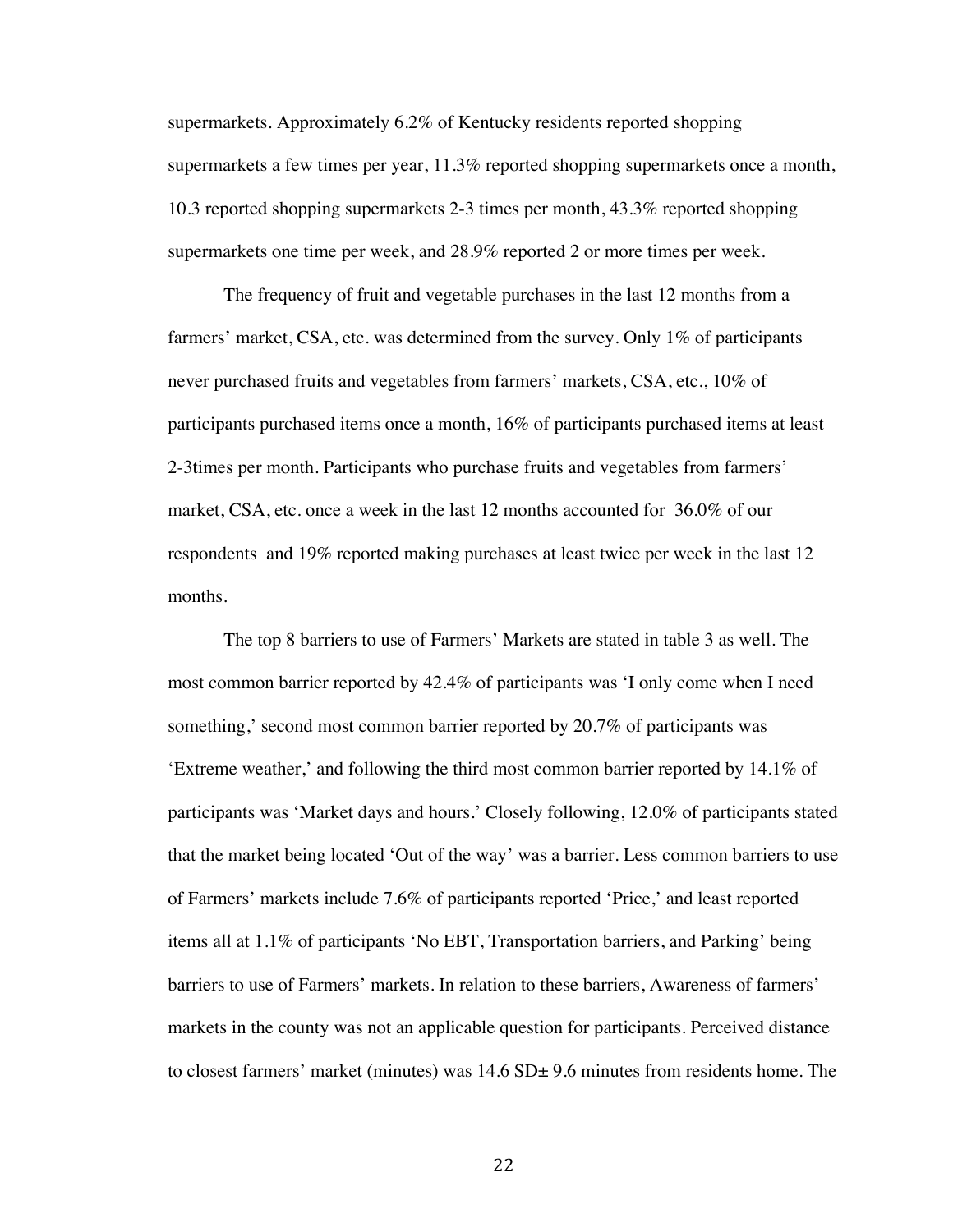perceived distance to closest market (miles) was determined to be 12.6 SD± 15.9 miles from residents' homes. Finally the 'Dollars spent at farmers' market per visit came to be 20.64 SD± 13.27 dollars.

Among KY farmers' market customers, in adjusted models with fruit and vegetable consumption as the dependent variable, consumption was positively associated with use of farmers' markets (estimate  $= 0.8$ , standard error  $= 0.4$ ,  $p = 0.05$ ). This means those who visited a farmers' market at least 2-3 times a month consumed on average 0.8 serving of fruit and vegetable more than those who visited a farmers' market at most once a month. There were no significant associations between farmers' market use and fruit and vegetable consumption with BMI.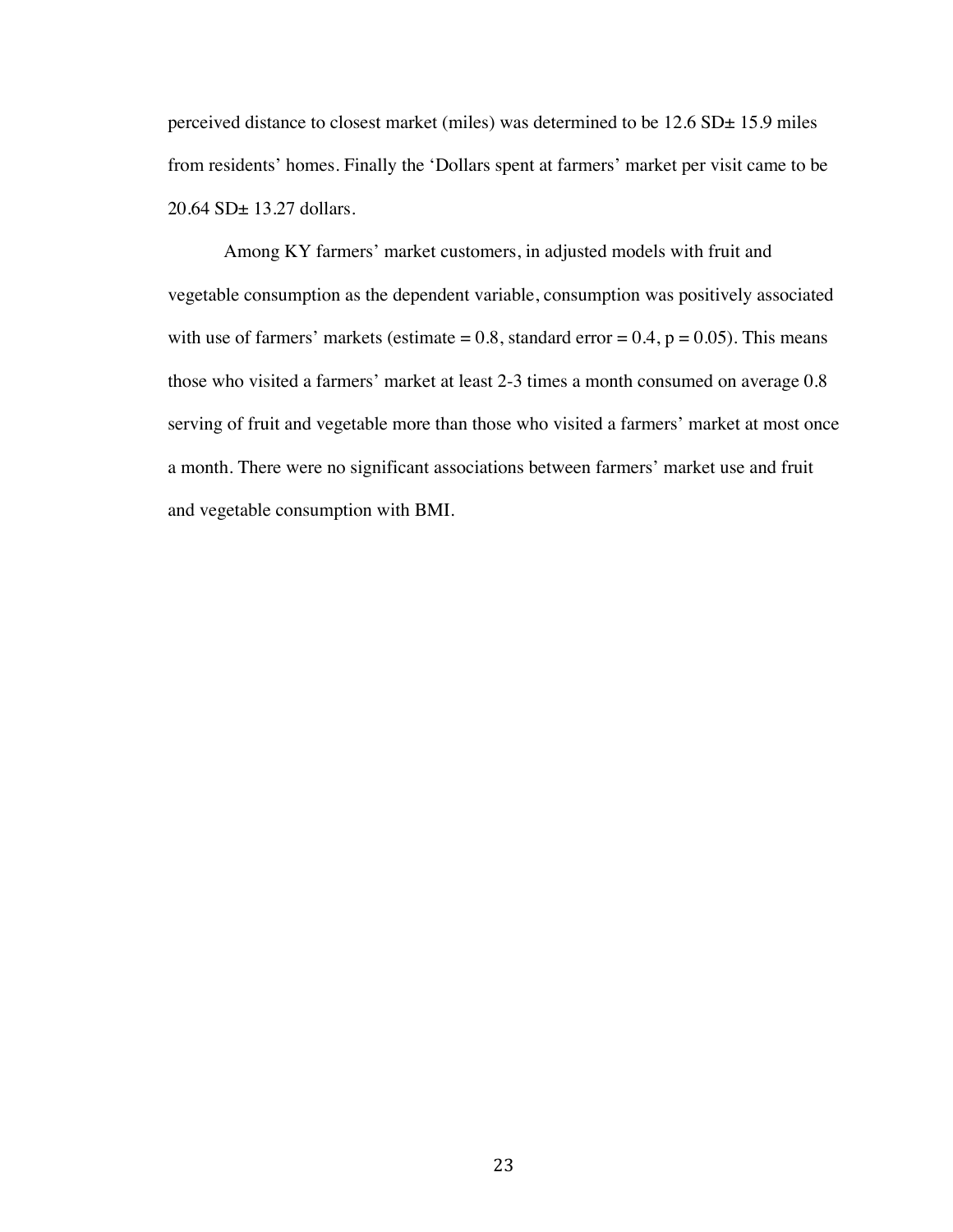| Characteristic                                                                                                               | Kentucky farmers' market<br>intercept interview participants<br>$(n = 102)$ |                           |
|------------------------------------------------------------------------------------------------------------------------------|-----------------------------------------------------------------------------|---------------------------|
|                                                                                                                              | Mean                                                                        | <b>Standard Deviation</b> |
| Age in years                                                                                                                 | 50.8                                                                        | 16.4                      |
| Length of time at current residence in years                                                                                 | 13.9                                                                        | 13.5                      |
| <b>Block Fruit and Vegetable Score</b>                                                                                       | 11.6                                                                        | 5.0                       |
| Self-reported height (inches)                                                                                                | 66.3                                                                        | 3.5                       |
| Self-reported weight (pounds)                                                                                                | 176.8                                                                       | 44.0                      |
| <b>BMI</b> ( $kg/m2$ )                                                                                                       | 28.1                                                                        | 6.1                       |
|                                                                                                                              | n                                                                           | $\%$                      |
| Female, $n$ (%)                                                                                                              | 74                                                                          | 72.6                      |
| Race                                                                                                                         | n                                                                           | $\%$                      |
| African American/ other                                                                                                      | $\mathbf{1}$                                                                | 1.0                       |
| White                                                                                                                        | 100                                                                         | 99.0                      |
| <b>Education</b>                                                                                                             | n                                                                           | $\%$                      |
| College graduate                                                                                                             | 56                                                                          | 55.5                      |
| Non-college graduate                                                                                                         | 45                                                                          | 44.6                      |
| Special Supplemental Nutrition Program for<br>Women, Infants, and Children (WIC)                                             | $\mathbf{1}$                                                                | 1.0                       |
| Special Supplemental Nutrition Program for<br>Women, Infants, and Children (WIC) Farmers'<br>Market Nutrition Program (FMNP) | 4                                                                           | 7.8                       |
| <b>Supplemental Nutrition Assistance Program</b>                                                                             | 5                                                                           | 5.0                       |
| (SNAP)<br>Senior Farmers' Market Nutrition Program<br>(SFMNP)                                                                | $\overline{4}$                                                              | 4.0                       |

Table 3: Participant demographics for farmers' market intercept interview participants in Boone, Jackson, and Fayette Counties, eastern Kentucky.<sup>1</sup> NA = Not asked and thus not available.

<sup>1</sup> For continuous weighted variables, the cells include the weighted mean and standard error of the mean; For categorical variables, the cells contain the true n, weighted %, standard error of %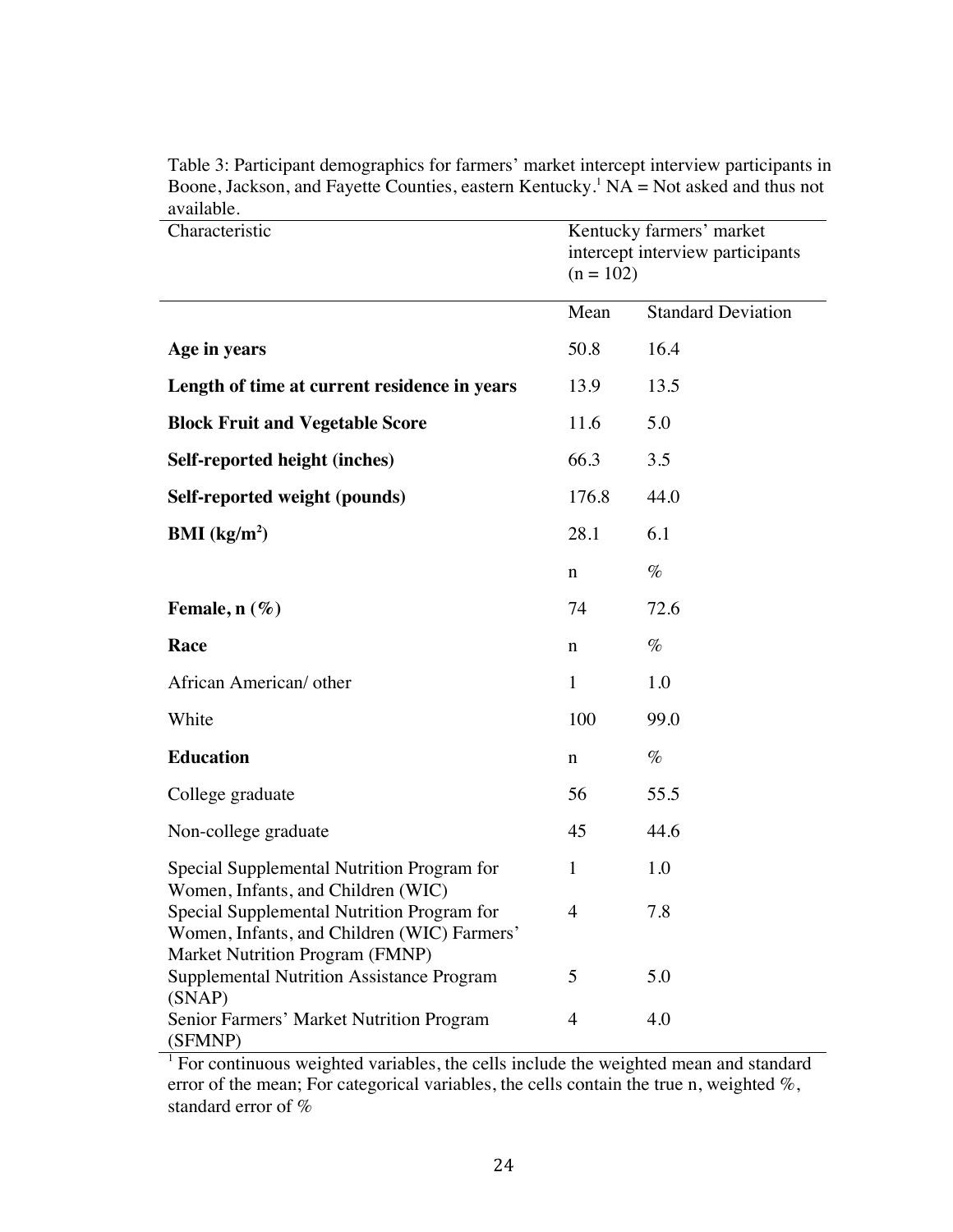| <b>Shopping practices</b>                                                                                        | <b>Farmers' market customers</b><br>in Kentucky ( $n = 102$ ) |      |  |  |
|------------------------------------------------------------------------------------------------------------------|---------------------------------------------------------------|------|--|--|
| Grocery shopping at supercenter                                                                                  | $\mathbf n$                                                   | $\%$ |  |  |
|                                                                                                                  | 76                                                            | 75.3 |  |  |
| <b>Frequency of supercenter shopping</b>                                                                         | $\mathbf n$                                                   | $\%$ |  |  |
| A few times per year                                                                                             | 21                                                            | 26.3 |  |  |
| Once a month                                                                                                     | 15                                                            | 18.8 |  |  |
| 2-3 times per month                                                                                              | 14                                                            | 17.5 |  |  |
| One time per week                                                                                                | 22                                                            | 27.5 |  |  |
| 2 or more times per week                                                                                         | 8                                                             | 10.0 |  |  |
| <b>Grocery shopping at supermarket</b>                                                                           | $\mathbf n$                                                   | $\%$ |  |  |
|                                                                                                                  | 97                                                            | 96.0 |  |  |
| <b>Frequency of supermarket shopping</b>                                                                         | $\mathbf n$                                                   | $\%$ |  |  |
| A few times per year                                                                                             | 6                                                             | 6.2  |  |  |
| Once a month                                                                                                     | 11                                                            | 11.3 |  |  |
| 2-3 times per month                                                                                              | 10                                                            | 10.3 |  |  |
| One time per week                                                                                                | 42                                                            | 43.3 |  |  |
| 2 or more times per week                                                                                         | 28                                                            | 28.9 |  |  |
| How often in the past 12 months have you<br>purchased fruits and vegetables from a farmers'<br>market, CSA, etc? | $\mathbf n$                                                   | $\%$ |  |  |
| Never                                                                                                            | $\mathbf{1}$                                                  | 1.0  |  |  |
| A few times per year                                                                                             | 10                                                            | 10.0 |  |  |
| Once a month                                                                                                     | 16                                                            | 16.0 |  |  |
| 2-3 times per month                                                                                              | 18                                                            | 18.0 |  |  |
| One time per week                                                                                                | 36                                                            | 36.0 |  |  |
| 2 or more times per week                                                                                         | 19                                                            | 19.0 |  |  |

Table 4. Participant shopping practices among farmers' market customers in Boone, Jackson, and Fayette Counties, Kentucky.\*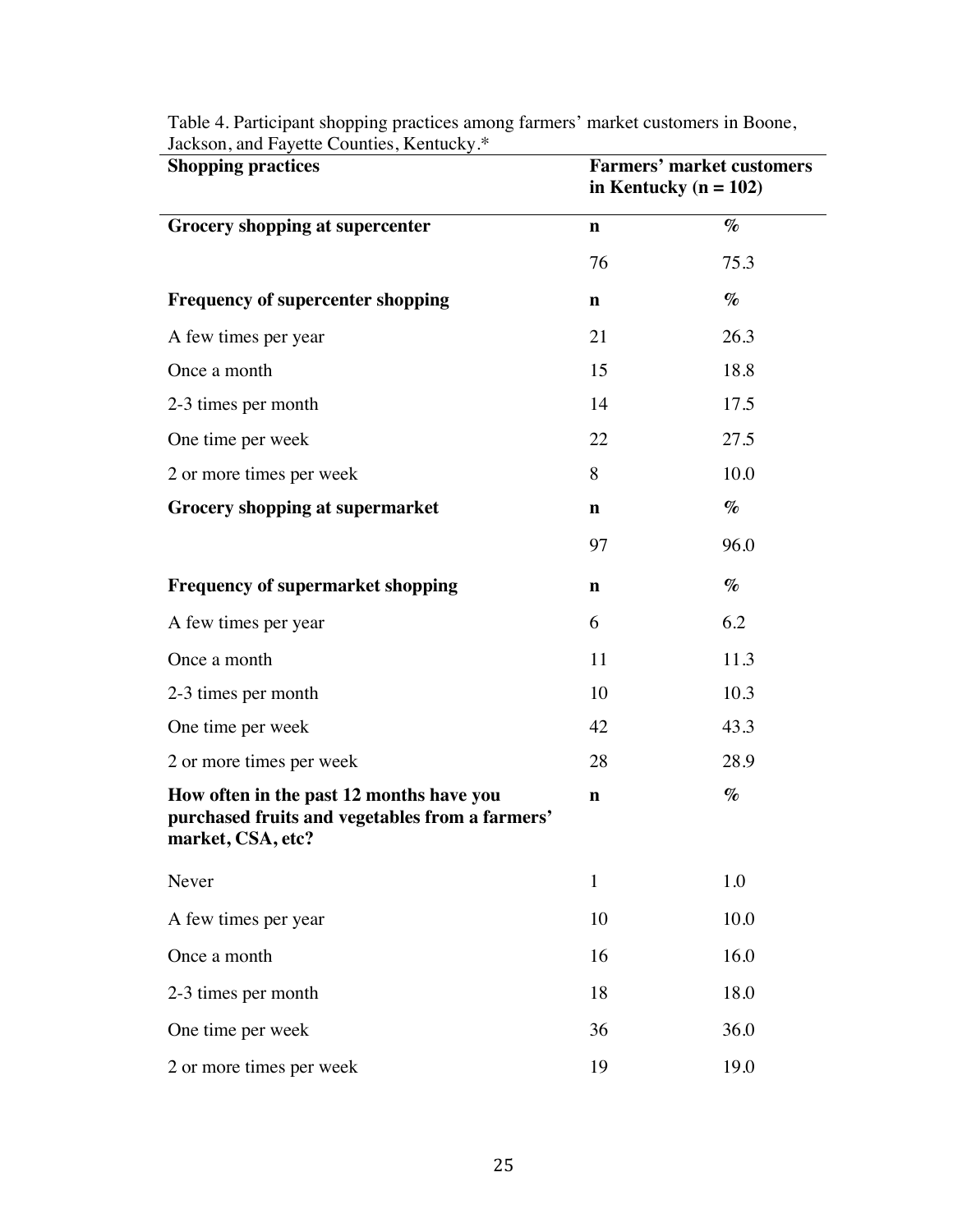| Table 4 continued                              |             |                                     |
|------------------------------------------------|-------------|-------------------------------------|
| <b>Barriers to use of Farmers' Markets</b>     | $\mathbf n$ | $\frac{6}{9}$                       |
|                                                |             |                                     |
| No EBT                                         | 1           | 1.1                                 |
| <b>Transportation barriers</b>                 | 1           | 1.1                                 |
| Prices                                         | 7           | 7.6                                 |
| Extreme weather                                | 19          | 20.7                                |
| Parking                                        | 1           | $1.1\,$                             |
| Market days and hours                          | 13          | 14.1                                |
| Out of the way                                 | 11          | 12.0                                |
| I only come when I need something              | 39          | 42.4                                |
| Other                                          | NA          |                                     |
|                                                | <b>Mean</b> | <b>Standard</b><br><b>Deviation</b> |
| Awareness of farmers' markets in the county    | NA.         | <b>NA</b>                           |
| Perceived distance to closest market (minutes) | 14.6        | 9.6                                 |
| Perceived distance to closest market (miles)   | 12.6        | 15.9                                |
| Dollars spent at farmers' market per visit     | 20.64       | 13.27                               |

<sup>1</sup>For continuous weighted variables, the cells include the weighted mean (standard error of the mean); For categorical variables, the cells contain the true n (weighted %, standard error of %).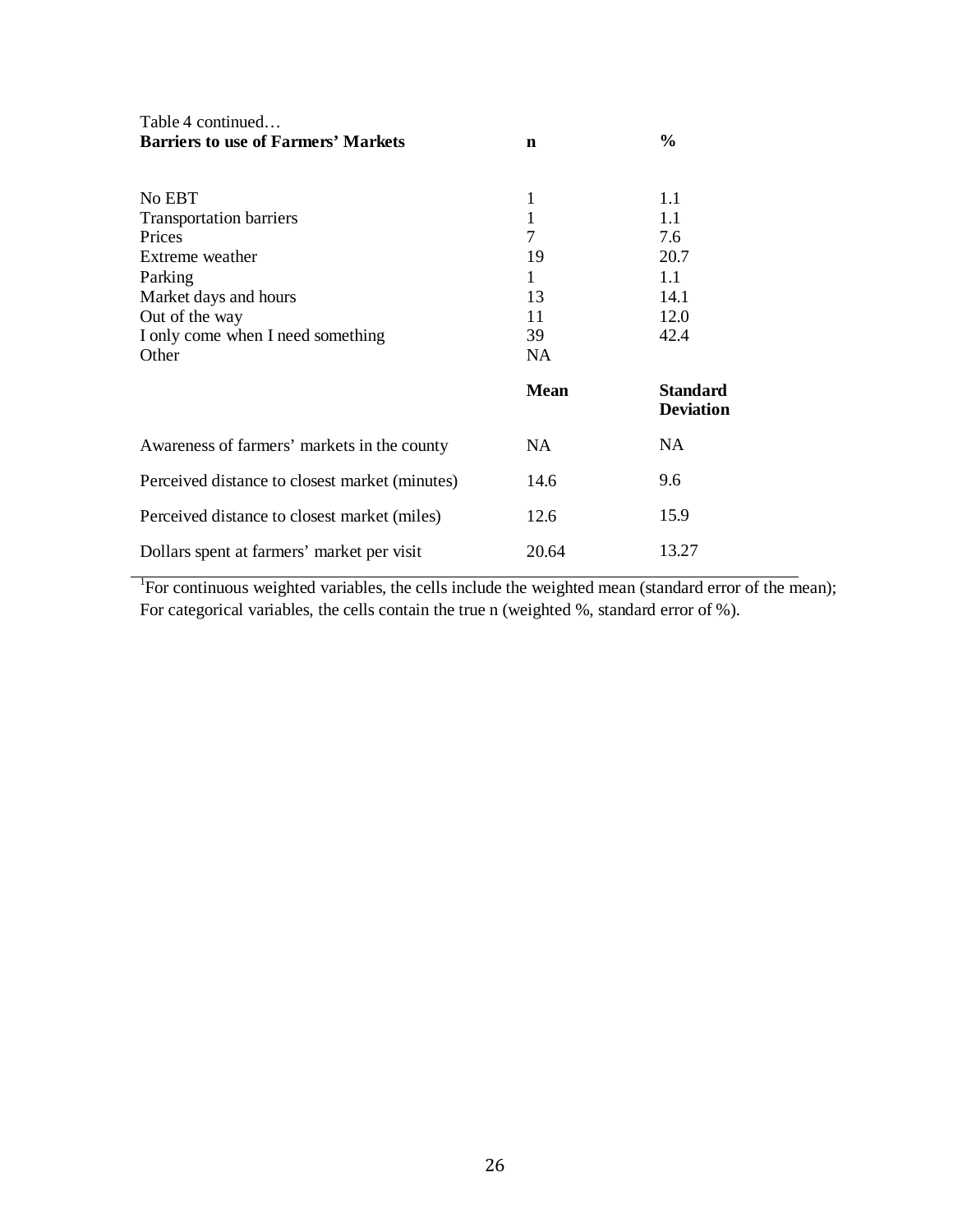#### **Chapter Five: Discussion**

The results of this analysis suggest that over 50% of participants in the customer surveys reported attending farmers' markets 2 or more times a month in comparison to nearly 73% of respondents attending supermarkets 2 or more times a month. This was a surprisingly high level of attendance to farmers' markets than what was expected. However, although the participants may have attended the farmers market monthly, it seems that they did not always spend a significant amount of money. According to the results there was an average of \$23.89 spent while attending the market. While there is not a specific amount expected for participants to spend, approximately \$24 dollars a month does not equate to an adequate amount of groceries for sustainability. Therefore it is apparent that farmer's markets are not the primary venue for grocery shopping.

"Only attending when I need something" was what nearly a quarter of the participants agreed to as a barrier to use of a farmers market. As previously mentioned, participants in the study do not do the bulk of their grocery shopping at farmer's markets and therefore only attend when there is something that they need. A second major barrier reported by participants is "extreme weather". Due to famers' markets being outdoors, the weather has a major influence on the outcome of a market's success. Finally two other common barriers reported by individuals were 'market days and hours' as well as 'out of my way.' The limited hours and days that farmer's markets are open significantly affects the ability of individuals to attend. Fayette County was more available for participants due to the fact that there was one nearly every day of the week, however the location of these markets also varied depending on the day. This incorporates both a barrier and a strength but overall the different locations may make it difficult for regular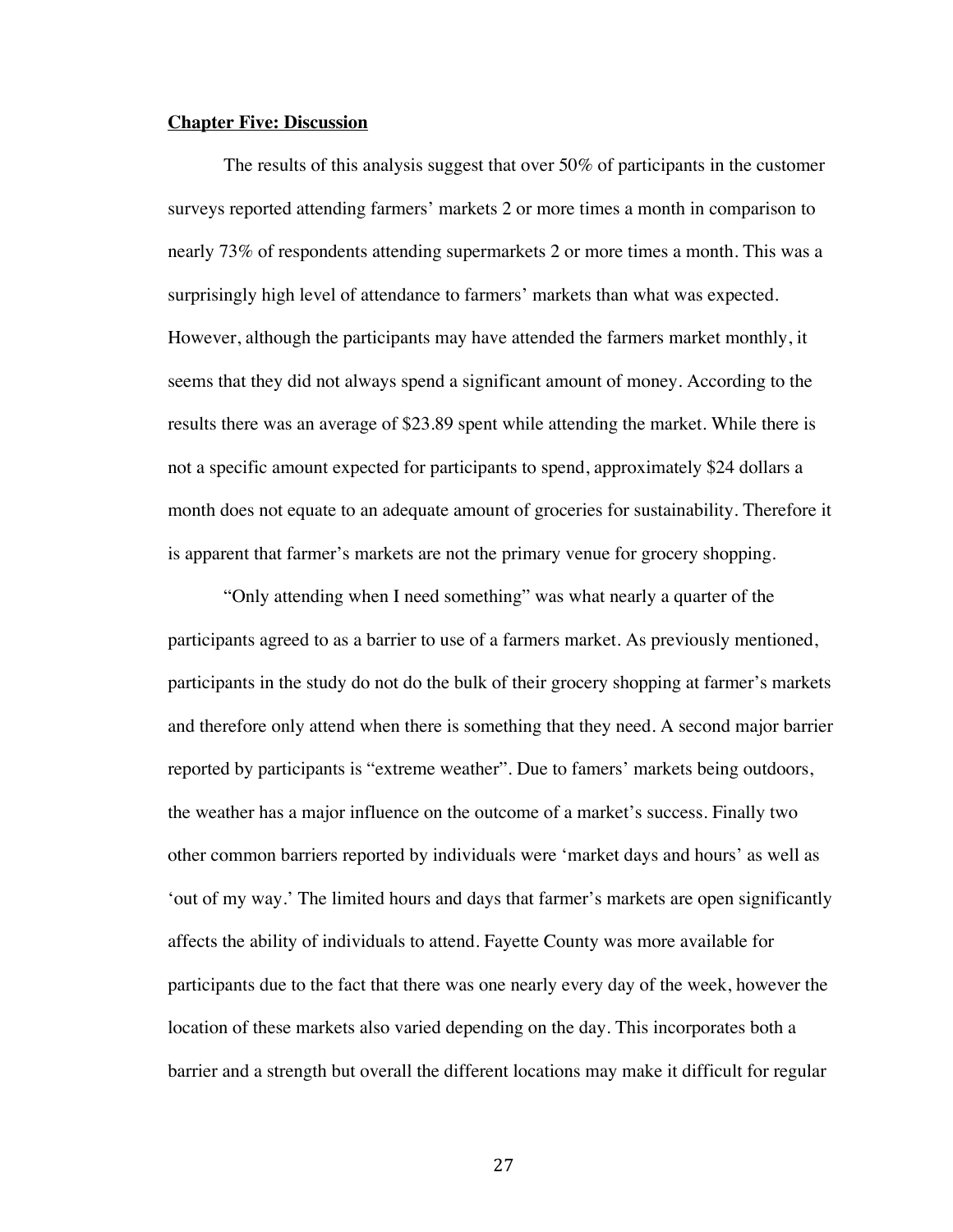attendance. Research has determined that locating farmers' markets in areas that are accessible to low income neighborhoods or public transportation may also be an important way to attract more users. In addition, mobile markets, set up in convenient locations such as benefit offices or workplaces, may increase the likelihood of reaching new customers. One study completed in North Carolina determined that nearly half of all respondents said that they would be very likely to purchase fruit and vegetables at these convenient locations. According to researchers this may be particularly useful for reducing barriers in rural areas where geographic dispersion of customers' homes makes it even more difficult to choose one central location for a market (Leone et al. 6).

According to the survey results, the Kentucky farmers' market customers Fruit and Vegetable Score was positively associated with frequency of purchase of locally grown fruits and vegetables at farmers' markets and produce stands. This data shows that participants attending farmers' market are more likely to consume fruits and vegetables. This is in opposition to a study done by Jilcott and colleagues that found associations between access to farmers' markets and obesity in an ecologic, national sample. This was an earlier study that showed that individuals attending farmers' markets are less likely to consume fruits and vegetables (Jillcot et al., 570).

Limited studies have examined the variables that influence Americans purchases of fruit and vegetable intake. Zhifeng completed a study that recognized the rapid expansion of farmers' markets and what can encourage continuing the growth. Gaining a complete comprehension of individuals' insights and knowledge of farmers' markets, and their allegiance to them farmers' markets will give critical information which could help further the expansion of farmers' markets in the future. This study showed that improving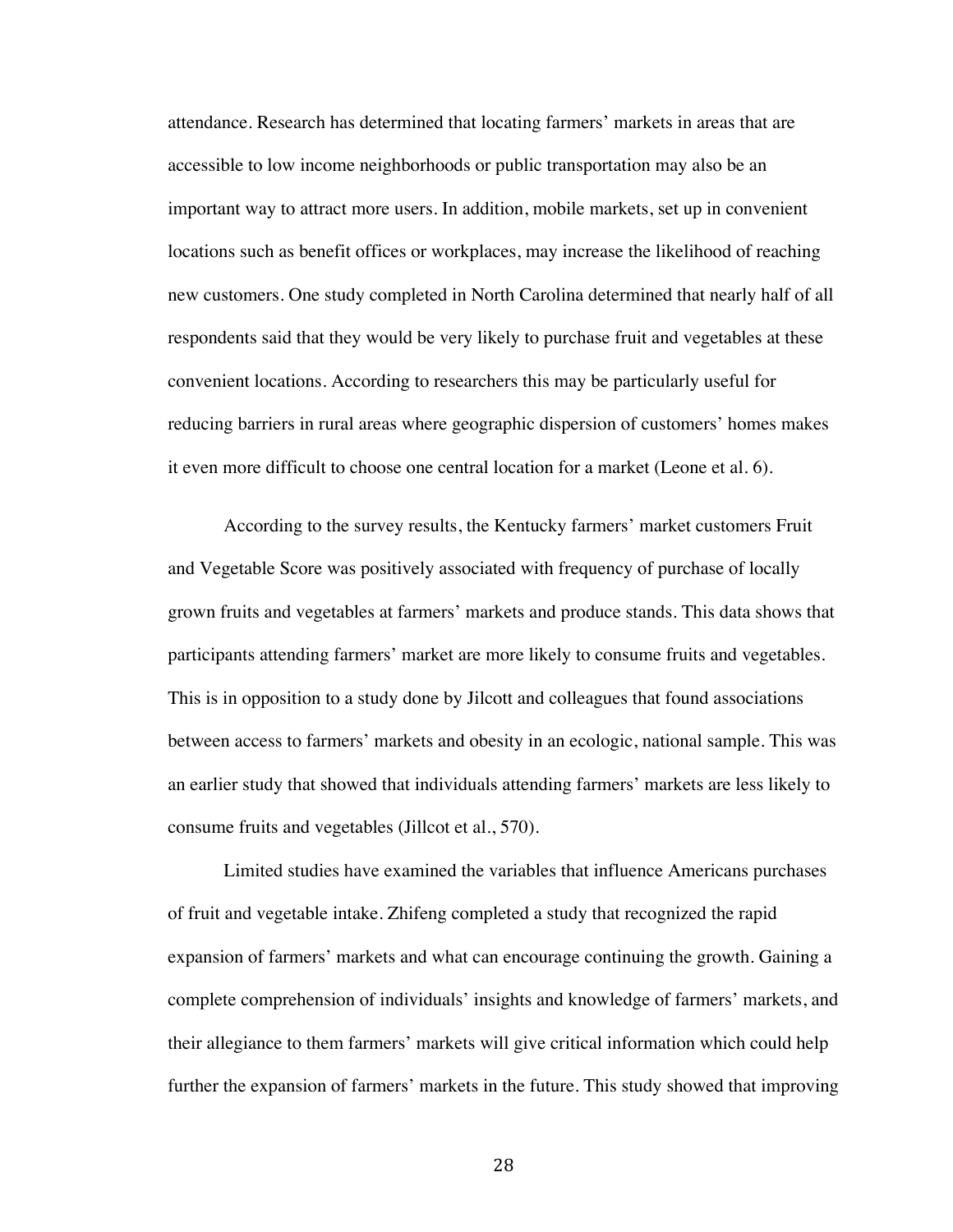social amenities of farmers' markets can increase consumers attendance rate. As a result it is suggested that farmers' market managers should focus on improving the social atmosphere of the farmers' markets before making any other alterations (Zhifeng et al., 1106).

An additional study conducted by Hofman et al. examined the factors that influence the growth of farmers'' markets. This research focused in Indiana counties similar to those in this study. It was found that there are three major reasons for a markets existence according to the 'master market customer' that visit farmers' market. It was reported that the major reasons in which farmers' markets are developed is 'to bring economic activity to the area.' Hofman found that while this is the reason for a market's development, some farmers' markets can be set up in a city or county, at a location that may have sufficient amenities for the market itself however may not be the most ideal location for the consumer. They typically are located further from densely populated areas (Hofman et al., 715). This may defeat the ultimate purpose of bringing economic activity to the area. This result is also similar to the current study's variable 'barriers to use of farmers' markets.'

It appears that alleviating the barriers customers face to use farmers' markets is the best way to increase the attendance of farmers' markets. Therefore by increasing the number of individuals who attend farmers market, there may simultaneously be an improvement of fruit and vegetable intake. This is based on the positive correlation between farmers' market attendance and fruit and vegetable intake in this study. It may be more impactful to focus on the location of farmers' market due to that being the number one barrier that consumers face. This is supported from another study by Racine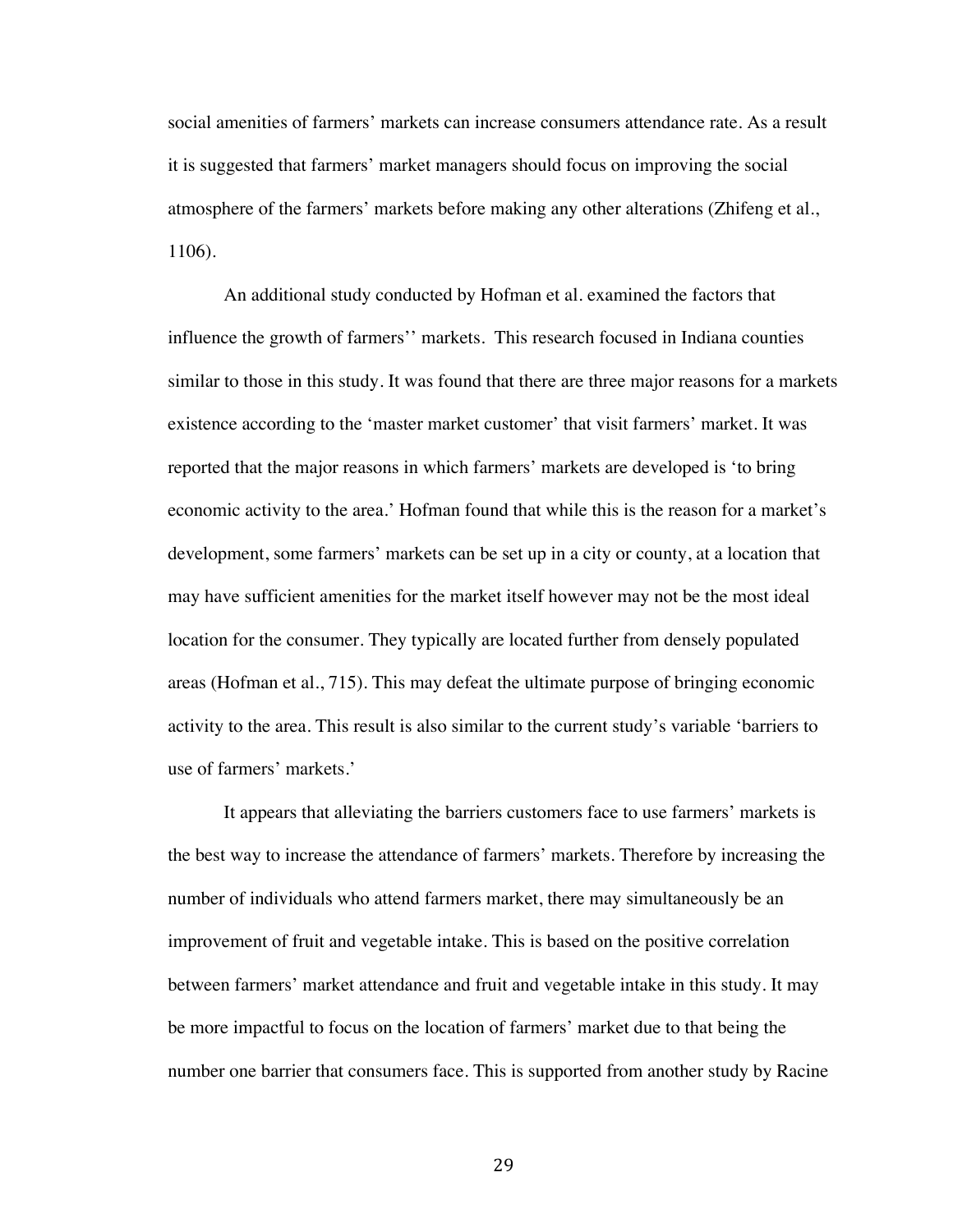et al., which concluded that location and transportation are two major restrictions of consumers' ability to attend farmers' markets. The authors determine that even with WIC and SNAP programs established at various farmers' markets, the geographical barriers affect nearly 25% of participants (Racine et al., 444). It appears that it will take a more elaborate approach to improve farmers' markets location and lesson the current barriers that restrict customers. It is also critical to recognize that increasing the number of individuals who shop at farmers' markets has been shown to increase fruit and vegetable consumption.

#### **Limitations**

There are a number of limitations of this study. First, the descriptive correlation study creates limitations in what data is accurate. Second, the participants completed the surveys independently and may not necessarily provide completely truthful information. Also, the questionnaire does not ask probing questions. As a result the researcher is not able to further investigate certain information. It would be of interest to include children in a study due their poor diet, essentially low levels of fruit and vegetable intake. These limitations need to be taken into consideration upon the interpretation and application of the results.

## **Implications**

A current guideline of fruit and vegetable intake is approximately five to nine servings of fruits and vegetables a day. However the reality is that nearly three-fourths of Americans are not reaching these levels. Therefore, it is important to examine ways in which to increase the amount of fruit and vegetables that individuals consume daily. According to this study the level of fruits and vegetables consumed is positively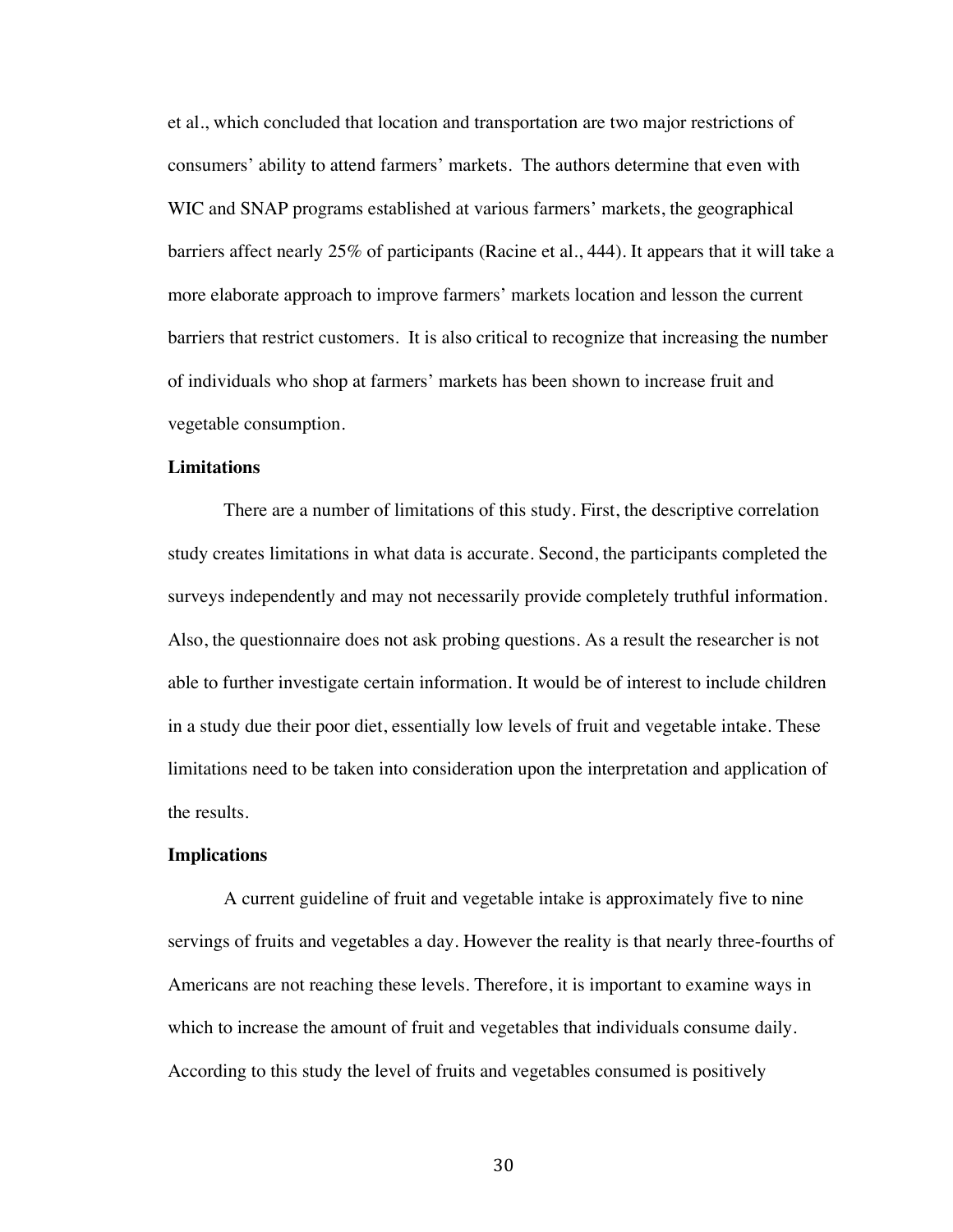associated with a person's attendance of local farmers' markets. However, the alleviating the difficulty of attending the farmers' markets is is critical to their success. A complex approach of increasing motivators and decreasing barriers to use farmers' markets is needed to improve fruit and vegetable intake among adults.

#### **Recommendations for Future Studies**

Based on this study, there are several areas in which the research can be expanded. Recommendations include, long-term research on the benefits of attending farmers' markets and reducing barriers that individuals face to use farmers' markets. Further research is needed to determine what will motivate individuals to attend farmers' markets on a regular basis. While there has been some research on the topic, further examine of what motivates people to buy from local farmers' markets has the potential to increase the nation's fruit and vegetable intake. Long-term effects should also be studied on those who currently attend farmers' markets approximately once a week. More research is needed on lessening the barriers to use farmers' markets including expansion of items offered and providing more convenient times and locations of the markets.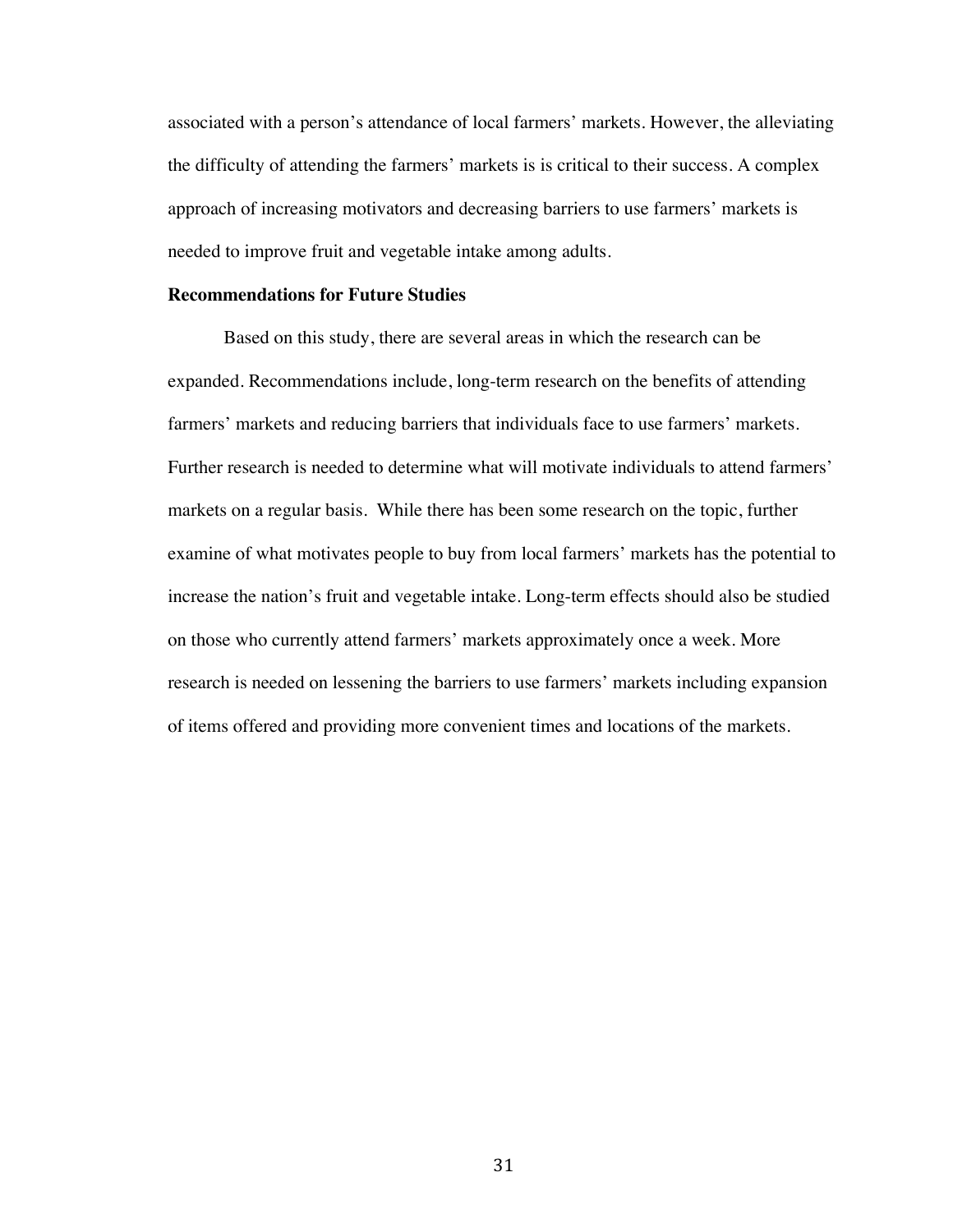# **Appendix Appendix A: Customer Intercept Survey**

We work at the University of Kentucky Department of Nutrition and are conducting a research study to learn more about where you shop for food, your eating habits, and health. We are asking customers to take part in a 10 minute survey. Are you interested in participating? Are you over 18 years of age? Do you speak English? Your participation is voluntary, and we thank you for your time.

[IF participant agrees:] Thank you for being willing to participate in this survey.

# **Questions about you:**

- 1. What is your gender ?
	- Male
	- $\Box$  Female
- 2. What is your age in years?
- 3. How long have you lived at your current address? **Years: \_\_\_\_\_\_\_ (If known)Months: \_\_\_\_\_\_**
- 4. Do you use the local transit service?
	- D Yes
	- $\neg$  No
	- 4a. **If yes**, which service?
		- D LexTran
		- □ Other
- 5. What is your current marital status? [Mark only one choice.]
	- single
	- $\Box$  living with my partner (unmarried)
	- married
	- separated
	- divorced
	- widowed
- 6. What is the highest grade of school you completed?
	- $\Box$  0-5
	- $\Box$  6-8
	- $\Box$  9-12
	- □ high school graduate or GED
	- some college
	- $\Box$  college graduate
- 7. Do you currently receive WIC (Special Supplemental Nutrition Program for Women, Infants, and Children) benefits?
	- Yes
	- $\Box$  No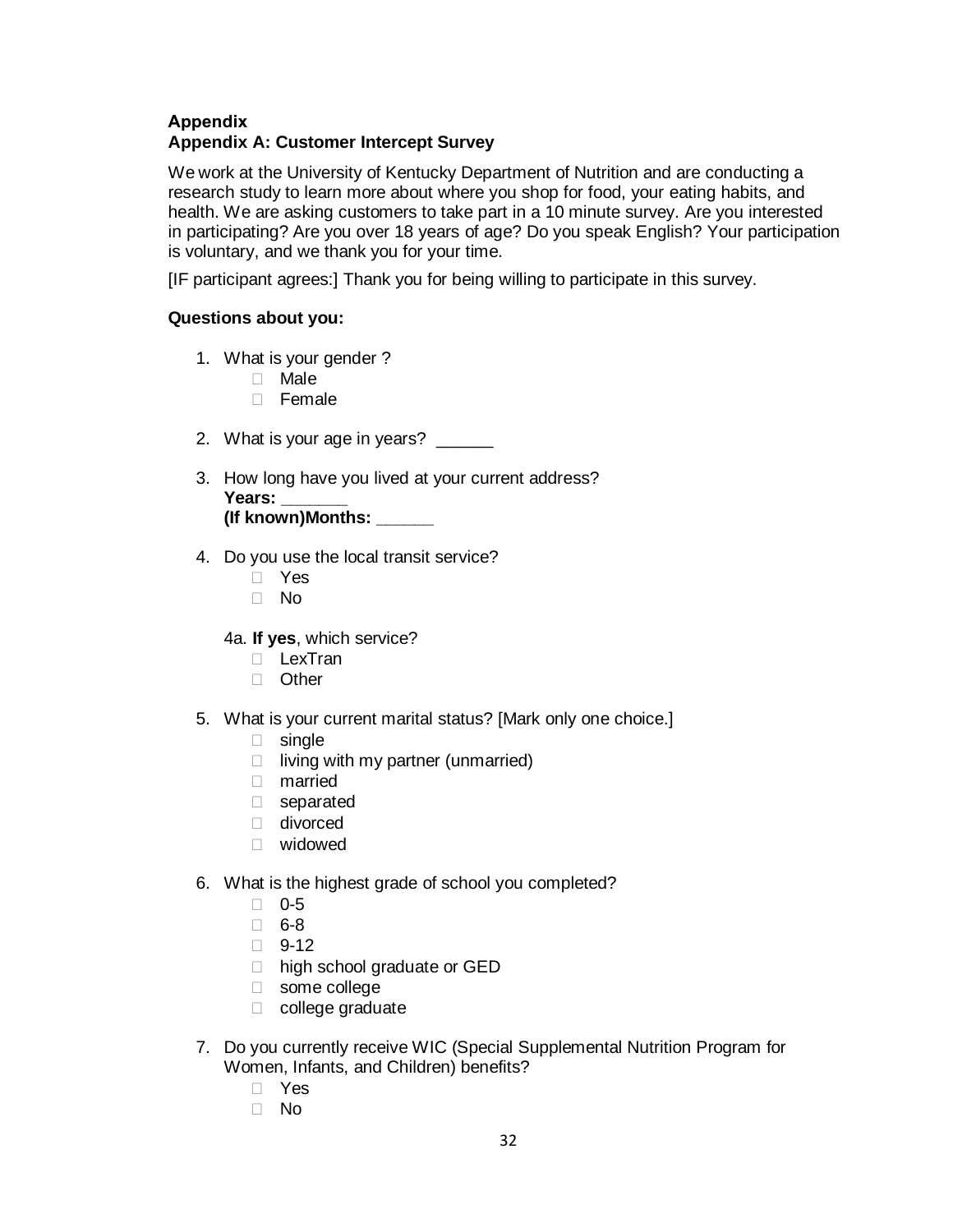**7a. IF YES**: Have you ever redeemed WIC Farmers' Market Nutrition Program coupons at the farmers' market?

- D Yes
- $\Box$  No
- 8. Do you currently receive SNAP (Supplemental Nutrition Assistance Program) or food stamps?
	- Yes
	- $\Box$  No
- 9. Do you currently participate in the Senior Farmers' Market Nutrition Program?
	- D Yes
	- No

## 10. What is your race? **[Mark all that apply.]**

- American Indian
- Asian
- D Black
- □ Native Hawaiian/Pacific Islander
- White
- Unknown
- 11. What is your ethnicity? **[Mark all that apply.]**
	- **Hispanic Cuban**
	- **Hispanic Mexican American**
	- □ Hispanic Other
	- □ Hispanic Puerto Rican
	- □ Not Hispanic/Latino
	- D Unreported
- 12. What is your annual household income?
	- $\Box$  <\$20,000
	- \$21,000-\$39,000
	- $\Box$  \$40,000-\$59,000
	- \$60,000-\$79,000
	- $\Box$  \$80,000 \$99,000
	- $\Box > $100,000$
- 13. How far, in minutes and miles, is this market from your home?

\_\_\_Minutes

\_\_\_Miles

- 14. Are you the primary food shopper in your household?
	- Yes
	- No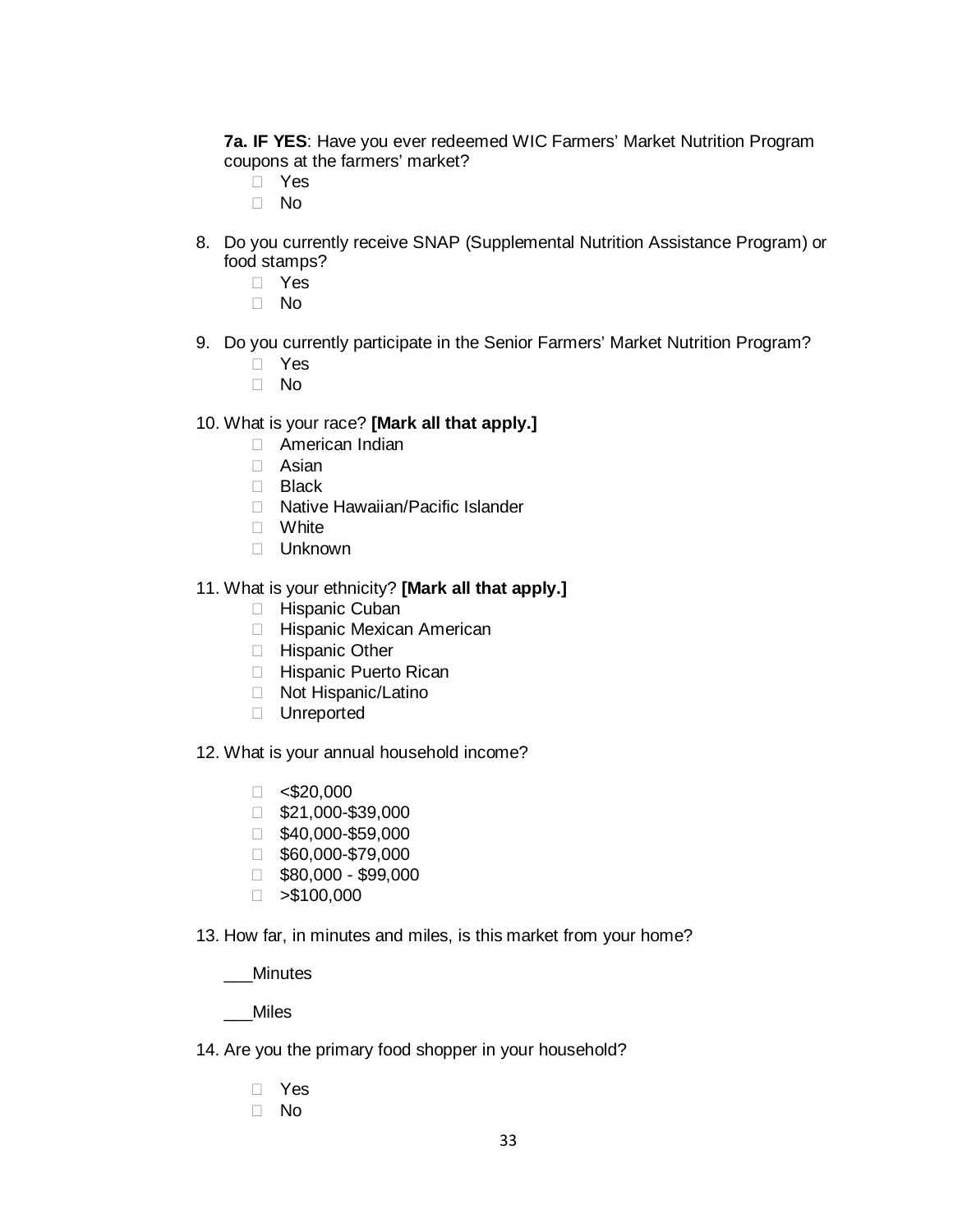**Where You Shop for Food** – These next few questions will be about the primary shopping habits in your household.

- 15. Do you (or the primary food shopper in your household) ever get groceries (food items) from
	- a **discount superstore** such as WalMart or Meijer's?
		- D ves
		- $\Box$  no
		- don't know
	- 15a. **If yes**, how often do you shop at these locations?
		- $\Box$  2 or more times per week
		- $\Box$  one time per week
		- □ once a month
		- □ 2-3 times per month
		- $\Box$  a few times per year
- 16. Do you (or the primary food shopper in your household) ever get groceries (food items) from

a **supermarket** such as Kroger or Aldi's?

- D ves
- no
- don't know
- 18b. **If yes**, how often do you shop at these locations?
	- $\Box$  2 or more times per week
	- $\Box$  one time per week
	- □ once a month
	- □ 2-3 times per month
	- $\Box$  a few times per year
- 17. What is the name and location of the supermarket or other major food store where you (or the primary shopper) do most of your grocery shopping?

**Name: \_\_\_\_\_\_\_\_\_\_\_\_\_\_\_\_\_\_\_\_\_\_\_\_\_\_\_\_\_\_\_\_\_**

| Location: |  |  |  |
|-----------|--|--|--|
|           |  |  |  |

- 18. How often in the past 12 months did you buy fruits or vegetables locally grown such as from a farmer's market, CSA (community supported agriculture), roadside stand, or pick-your-own produce farm?
	- □ 2 or more times per week
	- $\Box$  one time per week
	- □ once a month
	- □ 2-3 times per month
	- □ a few times per vear
	- □ never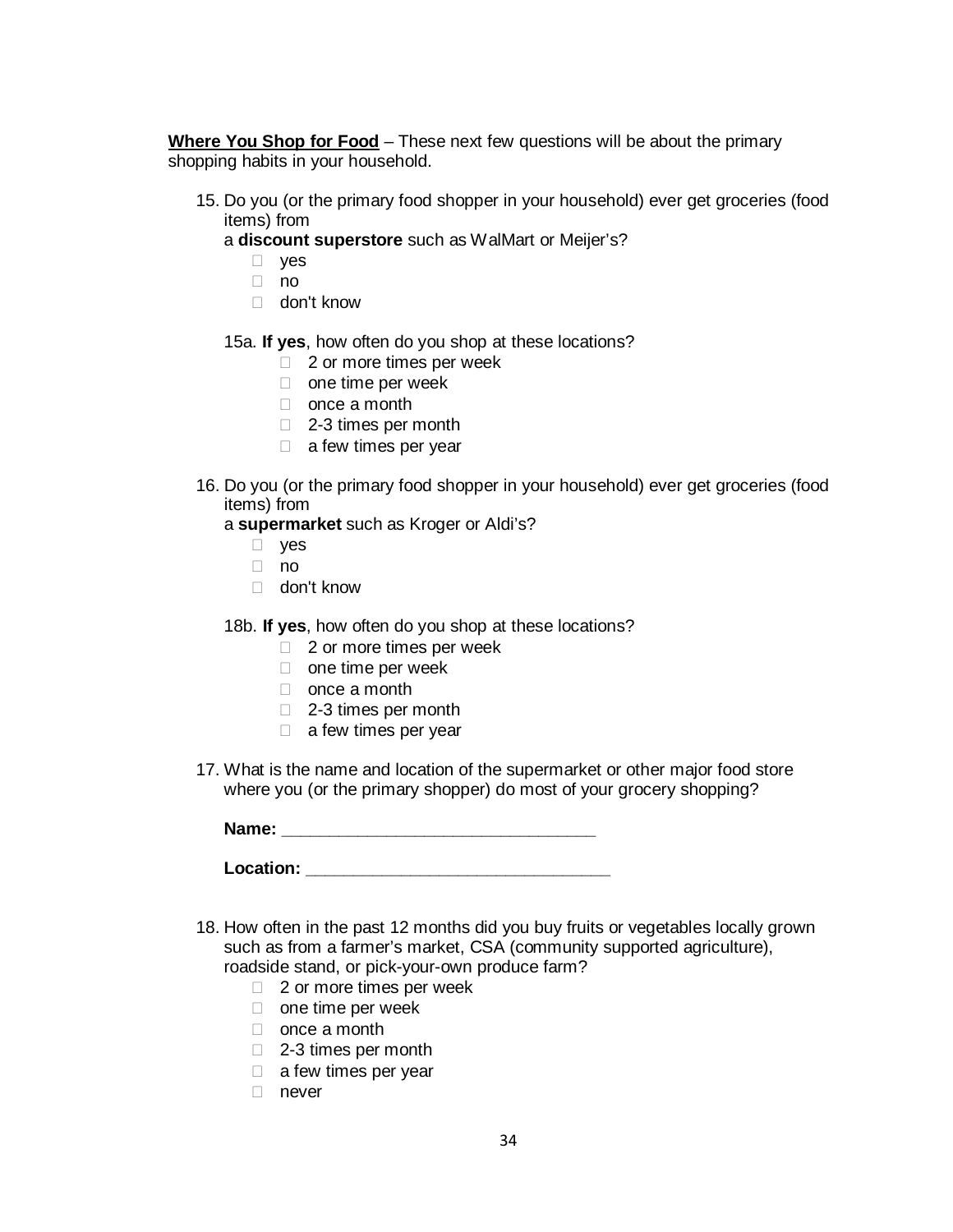19. What do you typically purchase at the farmers' market (be specific) [List below]?

| 20. During a normal shopping trip, how much money do you typically spend at this or<br>another farmers' market on produce?                                                                                                                                                                                                                                                                                                                                                                                                                              |
|---------------------------------------------------------------------------------------------------------------------------------------------------------------------------------------------------------------------------------------------------------------------------------------------------------------------------------------------------------------------------------------------------------------------------------------------------------------------------------------------------------------------------------------------------------|
| <b>DOLLAR AMOUNT</b>                                                                                                                                                                                                                                                                                                                                                                                                                                                                                                                                    |
| 21. When you shop at a farmers' market, how much produce (fruits and vegetables)<br>do you purchase, relative to other goods (e.g., baked goods, crafts, jams/<br>jellies)?                                                                                                                                                                                                                                                                                                                                                                             |
| 100% produce<br>u.<br>$\Box$ 75 – 99% produce<br>$\Box$ 50 - 74% produce<br>$\Box$ 25 - 49% produce<br>$\Box$ 0 - 24% produce                                                                                                                                                                                                                                                                                                                                                                                                                           |
| 22. Compared to other places you purchase food, is the farmers' market more or less<br>expensive?<br>More expensive<br><b>Less Expensive</b><br>The same price<br>u.                                                                                                                                                                                                                                                                                                                                                                                    |
| 23. What is the main reason you come to this market [Mark only one choice]?                                                                                                                                                                                                                                                                                                                                                                                                                                                                             |
| Support local farmers<br>$\Box$<br>Fresher produce<br>$\Box$<br>Produce tastes better<br>П.<br><b>Better Prices</b><br>П<br>It is close to home<br>Ш<br>It is close to work<br>П<br>Produce is grown with fewer pesticides<br>$\Box$<br>Good service<br>П.<br>Quality of the products<br>П<br>Variety of the products<br>Ш<br>Consistency of the products<br>Ш<br>Convenient location<br>$\mathbf{L}$<br>Friendly atmosphere<br>П<br>24. Do recipe cards available at the market influence your buying of fruits and<br>vegetables while at the market? |
| No<br>Ħ<br>Somewhat<br>Ш                                                                                                                                                                                                                                                                                                                                                                                                                                                                                                                                |
|                                                                                                                                                                                                                                                                                                                                                                                                                                                                                                                                                         |

Yes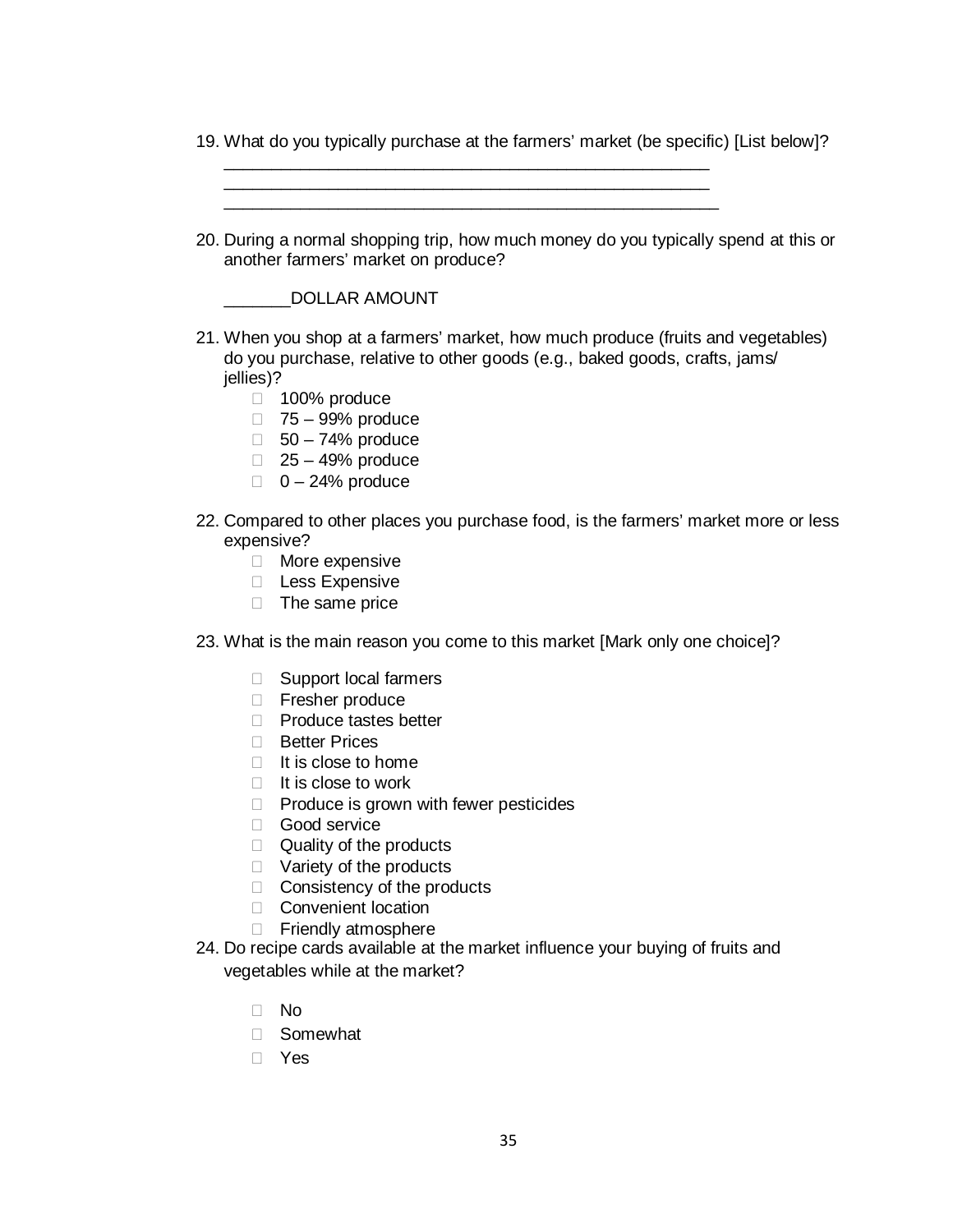- 25. Do recipe samples available at the market influence your buying of fruits and vegetables while at the market?
	- □ No
	- □ Somewhat
	- Yes
- 26. What is/are the main features that you would use on a farmers market mobile device "App"? Check all that apply.
	- $\Box$  Map feature that shows location of markets
	- $\Box$  Weekly update on the items available at the market
	- $\Box$  Fruit and vegetable purchase and storage tips
	- $\Box$  Healthy recipes using locally grown fruits and vegetables
	- □ Nutrition information
	- $\Box$  Interactive farmers market game
- 27. What is the main thing that stops you from coming to the market more frequently? [Mark only one]
	- No EBT
	- $\Box$  Mode of transportation (walked, biked, or rode bus)
	- $\Box$  Prices
	- Extreme weather
	- D Parking
	- □ Market days and hours
	- $\Box$  Out of the way
	- $\Box$  I only come when needed
- 28. What is the main thing that prevented you from buying more today at the market? [Mark only one]
	- No EBT
	- □ Nothing else I wanted
	- □ Couldn't carry more
	- D Out of money
- 29. Please indicate how often you or the primary shopper in your household have purchased the following items from this or another farmers' market during this season. Check one box to the right of each item.

|                  | <b>Never</b> | Occasionally | Regularly |
|------------------|--------------|--------------|-----------|
|                  | Purchased    | Purchase     | Purchase  |
| Vegetables       |              |              |           |
| Squash           |              |              |           |
| <b>Cucumbers</b> |              |              |           |
| Tomatoes         |              |              |           |
| Peppers          |              |              |           |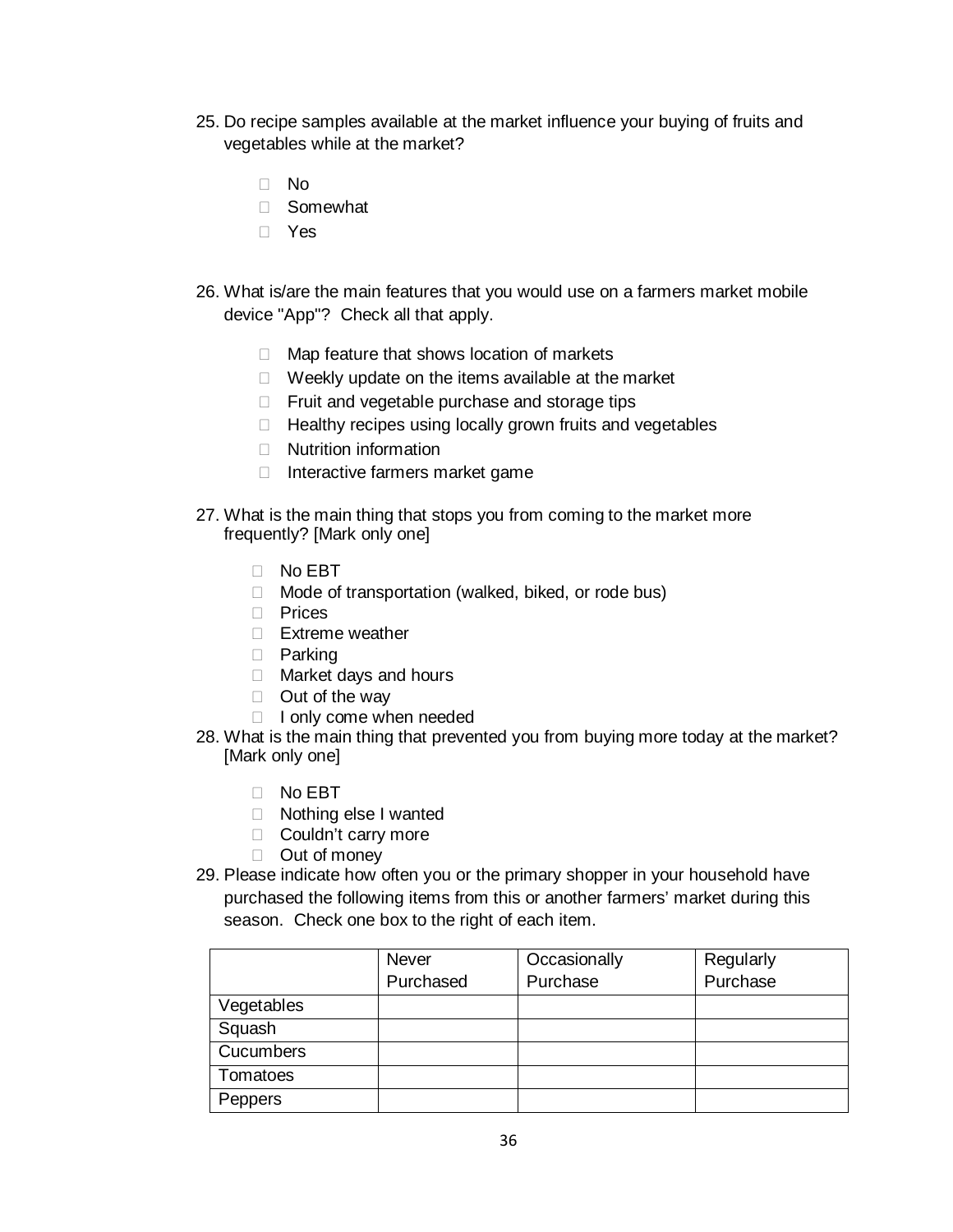| Corn                      |  |  |
|---------------------------|--|--|
| Onions                    |  |  |
| Zucchini                  |  |  |
| Peas                      |  |  |
| Potatoes                  |  |  |
| Leafy Greens              |  |  |
| Other                     |  |  |
| Fruit                     |  |  |
| Berries (all types)       |  |  |
| Melons (all types)        |  |  |
| Grapes                    |  |  |
| <b>Peaches</b>            |  |  |
| Apples                    |  |  |
| Other $\_\_$              |  |  |
| Fresh Herbs               |  |  |
| <b>Dried Herbs</b>        |  |  |
| <b>Herb Plants</b>        |  |  |
| Vegetable                 |  |  |
| Transplants               |  |  |
| <b>Cut Flowers</b>        |  |  |
| <b>Bedding and Potted</b> |  |  |
| <b>Plants</b>             |  |  |
| Hand-crafted Items        |  |  |
| Soaps                     |  |  |
| <b>Bread</b>              |  |  |
| Muffins, Cookies,         |  |  |
| Cakes, etc.               |  |  |
| Jams, Jellies,            |  |  |
| <b>Pickled Items</b>      |  |  |
| Honey                     |  |  |
| <b>Nuts</b>               |  |  |
| Eggs                      |  |  |
| Cheese                    |  |  |
| Meat                      |  |  |
| Other                     |  |  |

NOTE: If customers happen to mention any items they frequently buy that is not listed, list here (you do not need to ask this question though):

\_\_\_\_\_\_\_\_\_\_\_\_\_\_\_\_\_\_\_\_\_\_\_\_\_\_\_\_\_\_\_\_\_\_\_\_\_\_\_\_\_\_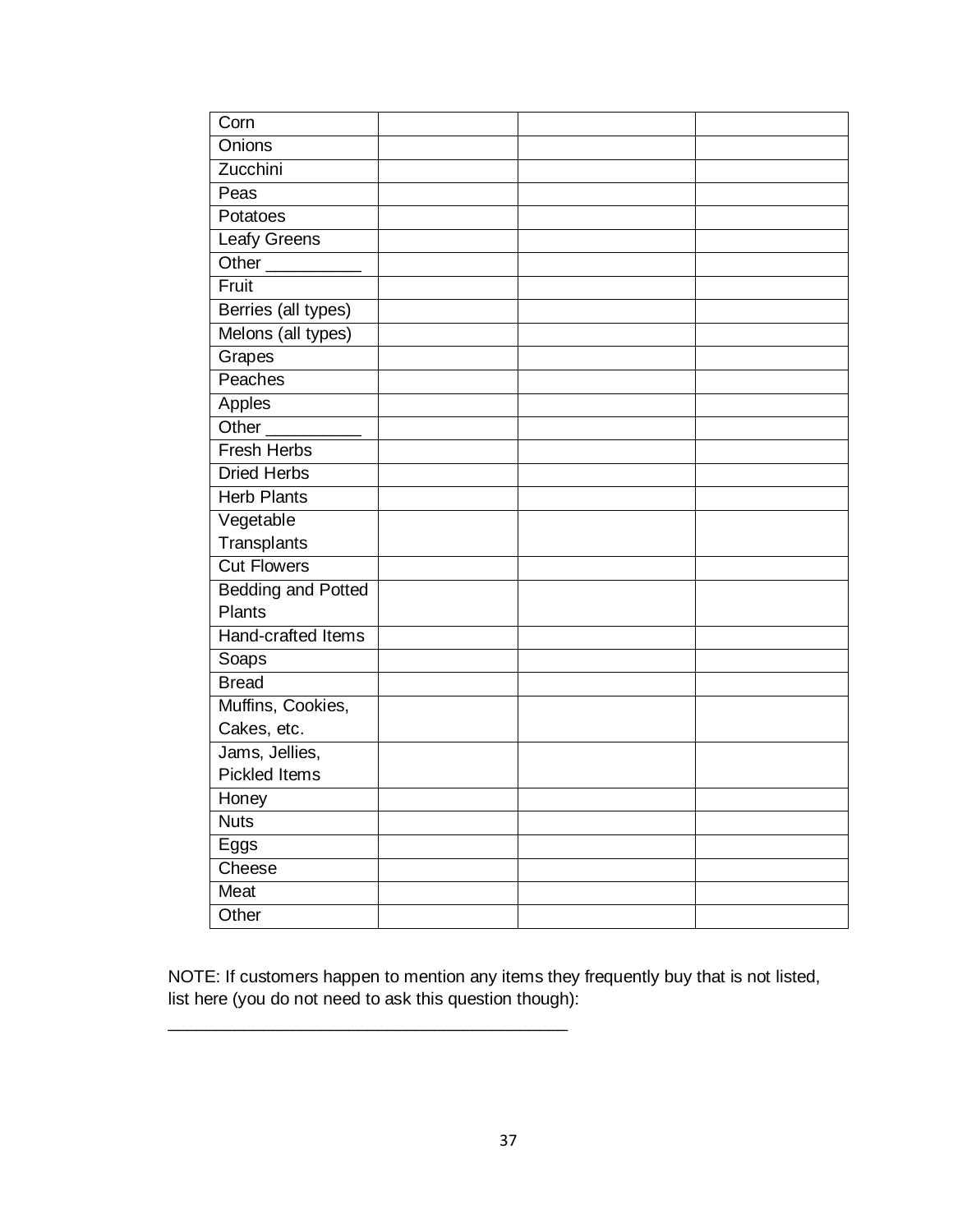## **Fruit and vegetable consumption**

- 30. On a typical day, how many servings of fruits do you consume? (A serving of fruit is like a medium sized apple or half a cup of fresh fruit.- this does not include fruit juice)
	- $\Box$  1 serving
	- □ 2 servings
	- 3 servings
	- □ 4 servings
	- 5 servings
	- 6 or more servings
- 31. On a typical day, how many servings of vegetables do you ear, not including french fries? (A serving of vegetables is like one cup of green salad or half a cup of cooked vegetables.)
	- $\Box$  1 serving
	- □ 2 servings
	- 3 servings
	- □ 4 servings
	- □ 5 servings
	- □ 6 or more servings
- 32. As a result of your shopping at this Farmers' Market, have you been eating more fruits and/or vegetables than before you started to shop here?
	- No change
	- □ A lot more fruits/vegetables
	- □ A little more fruits/vegetables
	- $\Box$  This is my first time at this market
- 33. As a result of shopping at this Farmers' Market, have you been eating more different kinds of fruits and/or vegetables than before you started to shop here?
	- □ No change
	- □ A few more kinds
	- □ Many more kinds
	- $\Box$  This is my first time at this market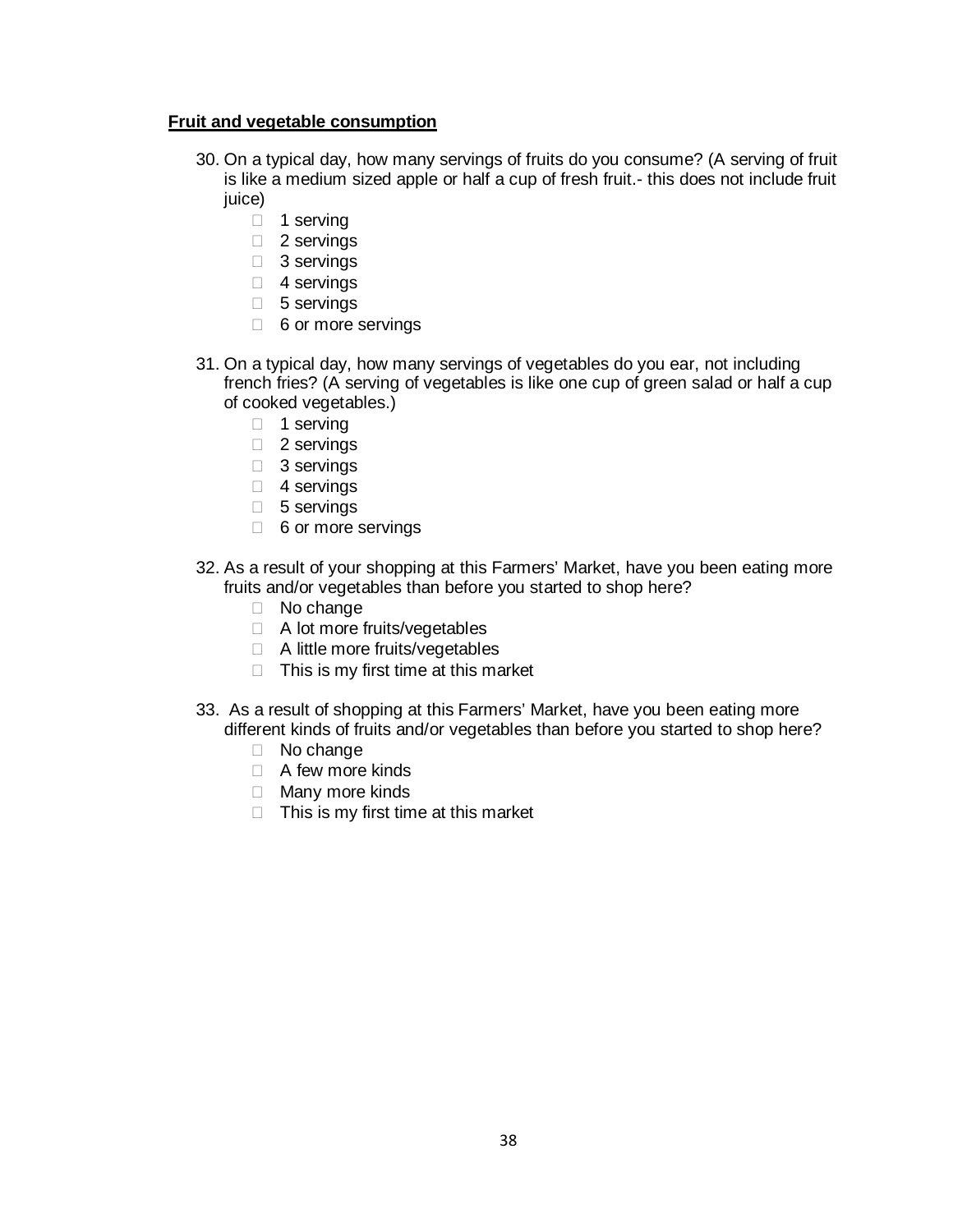#### **Section F: Eating Habits**

Thinking about your eating habits over the past year or so, about how often do you eat each of the<br>following foods? Remember breakfast, lunch, dinner, snacks and eating out.

|                                                                                                      | less than<br><i><b>1/WEEK</b></i> | once a<br><b>WEEK</b> | 2-3 times<br>a WEEK | 4-6 times<br>a WEEK | once a<br>DAY | $2+$ a DAY |
|------------------------------------------------------------------------------------------------------|-----------------------------------|-----------------------|---------------------|---------------------|---------------|------------|
| 1. Fruit juice, like orange, apple,<br>grape, fresh, frozen or canned<br>(not sodas or other drinks) | $F1$ O                            | $\circ$               | $\circ$             | $\circ$             | O             | O          |
| 2. How often do you eat any<br>fruit, fresh or canned<br>(not counting juice)?                       | F2O                               | $\circ$               | $\circ$             | $\circ$             | O             | O          |
| 3. Vegetable juice like tomato<br>juice, V-8, or carrot                                              | $F^3$ O                           | $\circ$               | $\circ$             | $\circ$             | O             | O          |
| 4. Green salad                                                                                       | $F^4O$                            | $\circ$               | $\circ$             | O                   | O             | $\circ$    |
| 5. Potatoes, any kind, including<br>baked, mashed or french fried                                    | 55                                | $\circ$               | $\circ$             | O                   | O             | O          |
| 6. Vegetable soup, or stew with<br>vegetables                                                        | $^{F6}$ O                         | $\circ$               | $\circ$             | O                   | $\circ$       | O          |
| 7. Any other vegetables, including<br>string beans, peas, corn,<br>broccoli or any other kind        | FZ                                | $\circ$               | O                   | $\circ$             | $\circ$       | O          |
| 8. Fiber cereals like Raisin Bran,<br>Shredded Wheat or<br>Fruit-n-Fiber                             | $F^g$ O                           | $\circ$               | O                   | $\circ$             | $\circ$       | O          |
| 9. Beans such as baked beans,<br>pinto, kidney, or lentils<br>(not green beans)                      | $F^g$ O                           | $\circ$               | $\circ$             | $\circ$             | $\circ$       | O          |
| 10. Dark bread such as whole<br>wheat or rye                                                         | F10O                              | O                     | O                   | O                   | O             | O          |

## 34. What is your height (self-reported)? \_\_\_FEET \_\_\_INCHES

35. What is your weight (self-reported)?

\_\_\_\_\_POUNDS

36. BMI? (We will calculate and fill in later) \_\_\_\_\_\_\_\_\_\_\_\_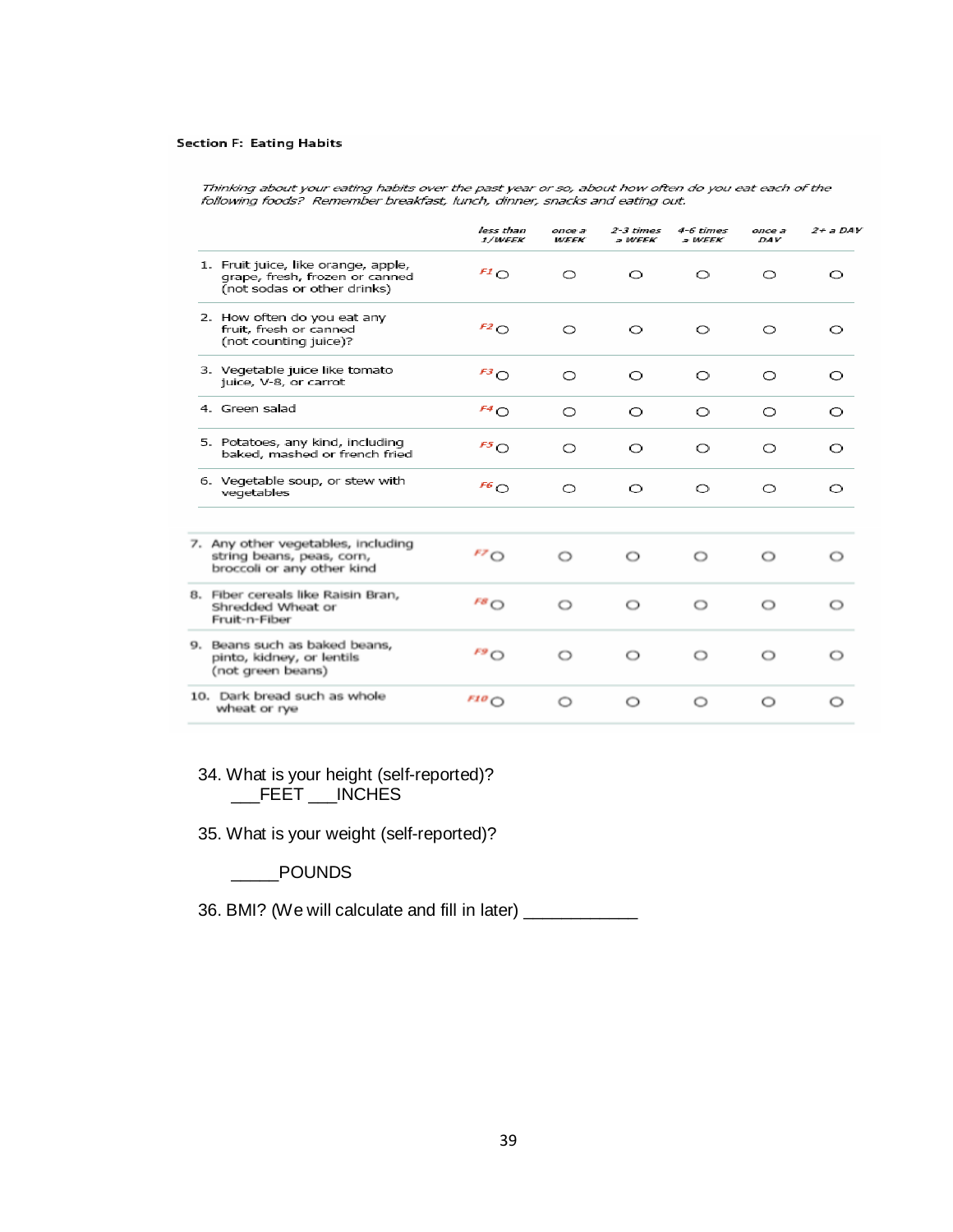#### BIBLIOGRAPHY

- Block G, Gillespie C. Rosenbaum EH, Jenson C. A rapid food screener to assess fat and fruit and vegetable intake. Am J Prev Med. 2000; 18(4):284-288.
- Brunner Huber, Larissa. Validity of Self-reported Height and Weight in Women of Reproductive Age. Maternal and Child Health Journal. 2007. Vol: 11
- Centers for Disease Control and Prevention. County Level Estimates of Obesity State Maps (2009). Diabetes Data & Trends.

http://apps.nccd.cdc.gov/DDT\_STRS2/CountyPrevalenceData.aspx?mode=OBS.

- Elizabeth A Spencer, Paul N Appleby, Gwyneth K Davey and Timothy J Key (2002). Validity of self-reported height and weight in 4808 EPIC–Oxford participants. Public Health Nutrition,5, pp 561565 doi:10.1079/PHN2001322
- Ettienne-Gittens, R., McKyer, E. L. J., Odum, M., Diep, C. S., Li, Y., Girimaji, A., & Murano, P. S. (2013). Rural versus urban Texas WIC participants' fruit and vegetable consumption. *Am J Health Behav, 37*(1), 130-140. doi: 10.5993/AJHB.37.1.15
- Foundation for a Healthy Kentucky. Recommended Fruit and Vegetable Intake (percent adults), 2005-2009. Kentuckyhealthfacts.org. http://www.kentuckyhealthfacts.org/data/topic/show.aspx?loc=8%2c34%2c55&in d=67&tf=17.
- Freedman, D. A., Choi, S., Hurley, T., Anadu, E., & Hébert, J. R. (2013). A farmers' market at a federally qualified health center improves fruit and vegetable intake among low-income diabetics. Preventive Medicine, 56(5), 288-292. doi:10.1016/j.ypmed.2013.01.018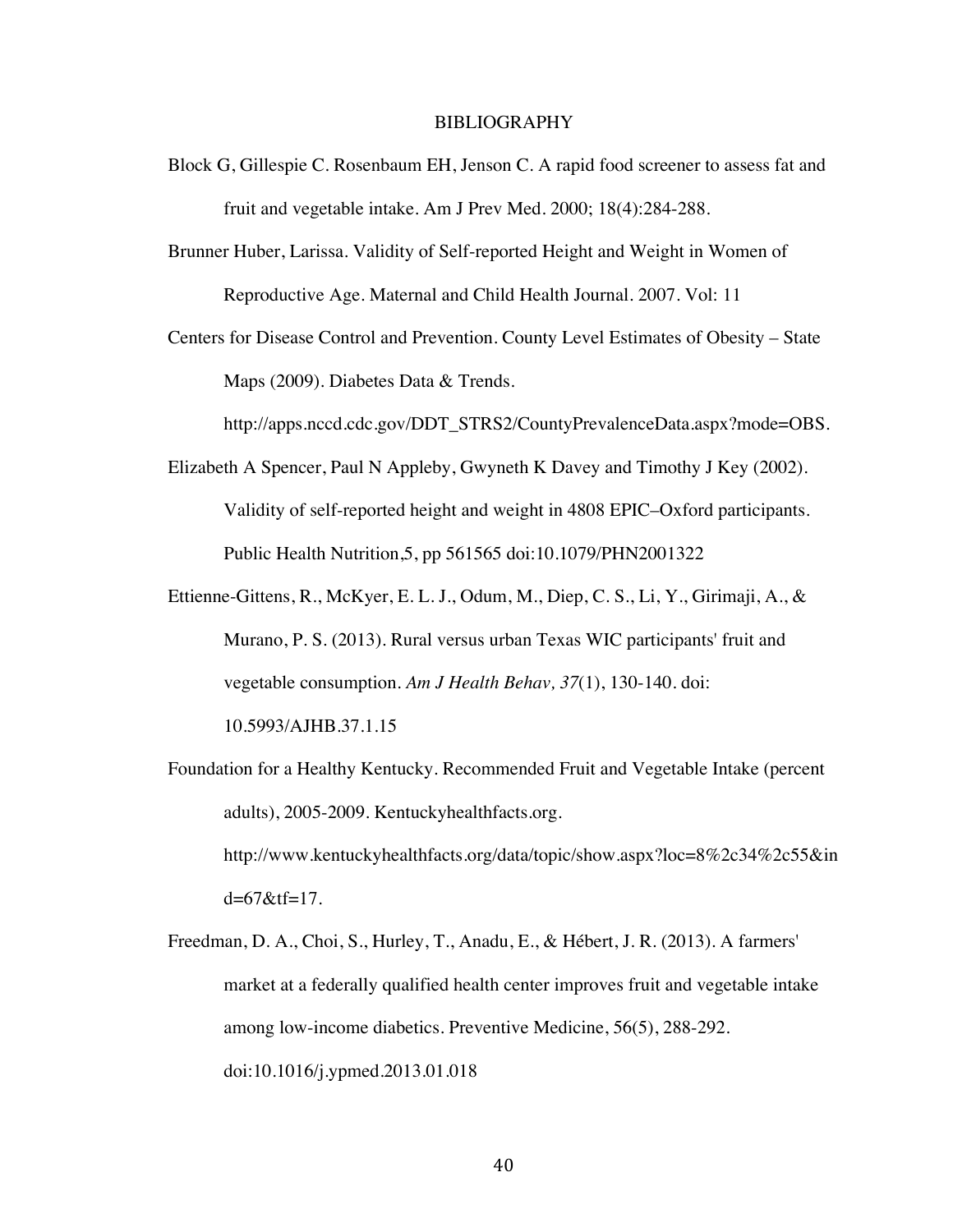- Glanz, K., & Yaroch, A. L. (2004). Strategies for increasing fruit and vegetable intake in grocery stores and communities: policy, pricing, and environmental change. Preventive Medicine, 3975-80. doi:10.1016/j.ypmed.2004.01.004
- Guthrie JF, Lin BH, Frazao E. Role of food prepared away from home in the American diet, 1977–78 versus 1994–96: Changes and consequences. J Nutr Educ Behav. 2002 May–Jun;34(3):140-50.

Healthy People 2010 midcourse review [Internet]. Washington: Department of Health and Human Services, Office of Disease Prevention and Health Promotion; 2007. Available

from:http://www.healthypeople.gov/2010/Data/midcourse/html/focusareas/FA19P rogressHP.htm

Hofmann, C., Dennis, J. H., & Marshall, M. (2009). Factors Influencing the Growth of Farmers' Markets in Indiana. Hortscience, 44(3), 712-716.

Jilcott, S. B., Keyserling, T. C., Crawford, T., McGuirt, J. T., & Ammerman, A. S. (2011). Examining Associations among Obesity and Per Capita Farmers' Markets, Grocery Stores/Supermarkets, and Supercenters in US Counties. *J American Dietetic Association, 111 (4)*, 567-572.

Larson NI, Story MT, Nelson MC. Neighborhood environments: Disparities in access to healthy foods in the US. Am J Prev Med. 2009 Jan;36(1):74-81.

Leone,L., Beth, D., Ickes, S., MacGuire, K., Nelson, E., Smith, R., Tate, D., & Ammerman, A. (2012). Attitudes Toward Fruit and Vegetable Consumption and Farmers' Market Usage Among Low-Income North Carolinians. Journl of Hunger Environmental Nutrition 2012; 7(1): 64-76. Doi:10.1080/19320248.2012.651386.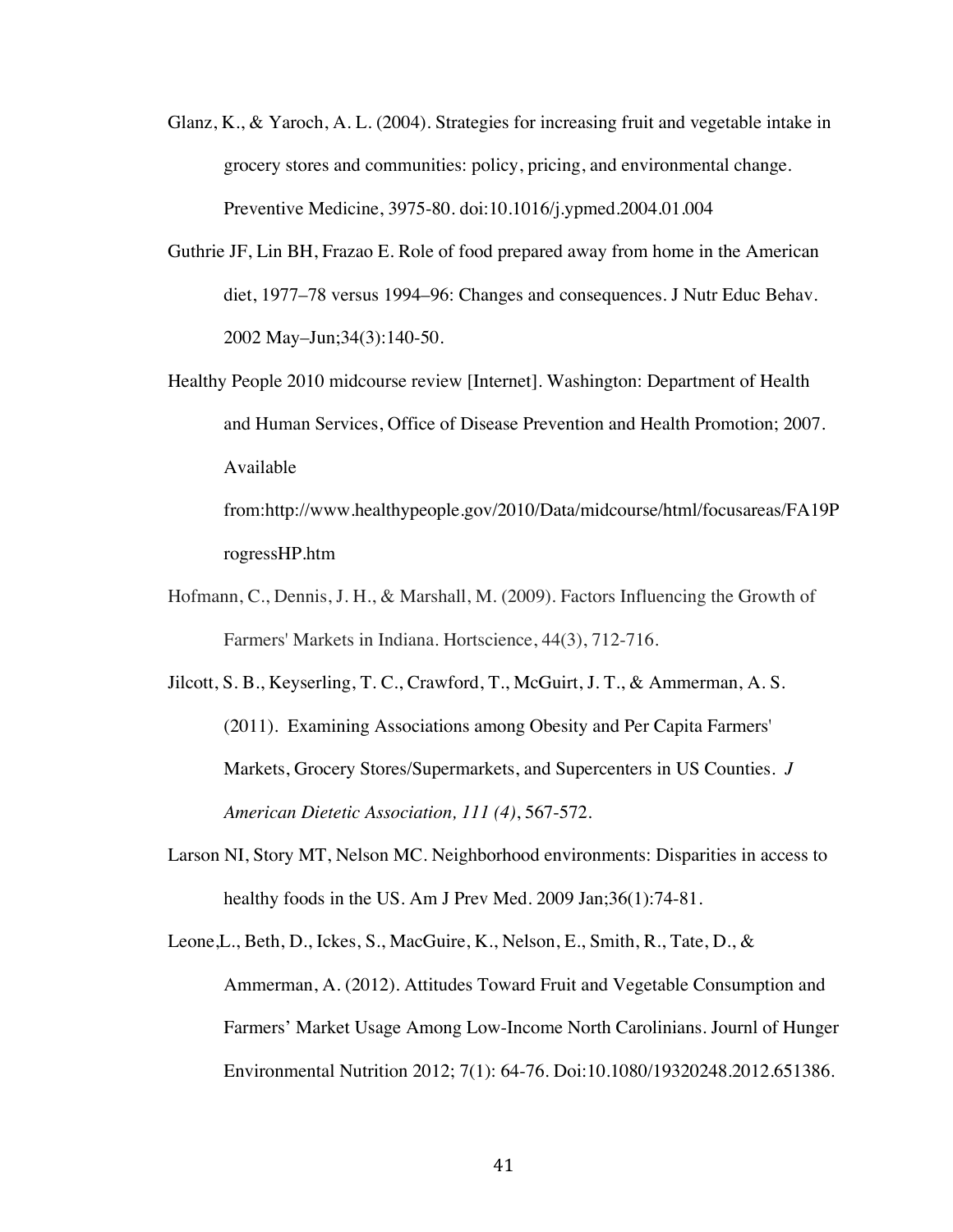- Liu, J., Jones, S. J., Sun, H., Probst, J. C., Merchant, A. T., & Cavicchia, P. (2012). Diet, physical activity, and sedentary behaviors as risk factors for childhood obesity: An urban and rural comparison. *Child Obes, 8*(5), 44-448. doi: 10.1089/chi.2012.0090
- Racine, E. F., Vaughn, A., & Laditka, S. B. (2010). Farmers' Market Use among African-American Women Participating in the Special Supplemental Nutrition Program for Women, Infants, and Children. Journal Of The American Dietetic Association, 110(3), 441-446. doi:10.1016/j.jada.2009.11.019
- Ritenbaugh P, Ritenbaugh C, Treiber F, Block G. Evaluation of a brief telephone questionnaire to estimate fruit and vegetable consumption in diverse study populations. Epidemiology 4:455-463, 1993.
- Rural Obesity: Strategies to support rural counties in building capacity. National Association of Counties, Produced by the Community Services Division of NACo's County Services Department, January 2008. http://65.181.142.130/images/stories/ruralobesity\_naco.pdf, accessed September 2012.
- Story M, Kaphingst KM, Robinson-O'Brien R, et al. Creating healthy food and eating environments: Policy and environmental approaches. Annu Rev Public Health. 2008;29:253-72.
- Thornton, L. E., Pearce, J. R., Macdonald, L., Lamb, K. E., & Ellaway, A. (2012). Does the choice of neighbourhood supermarket access measure influence associations with individual-level fruit and vegetable consumption? A case study from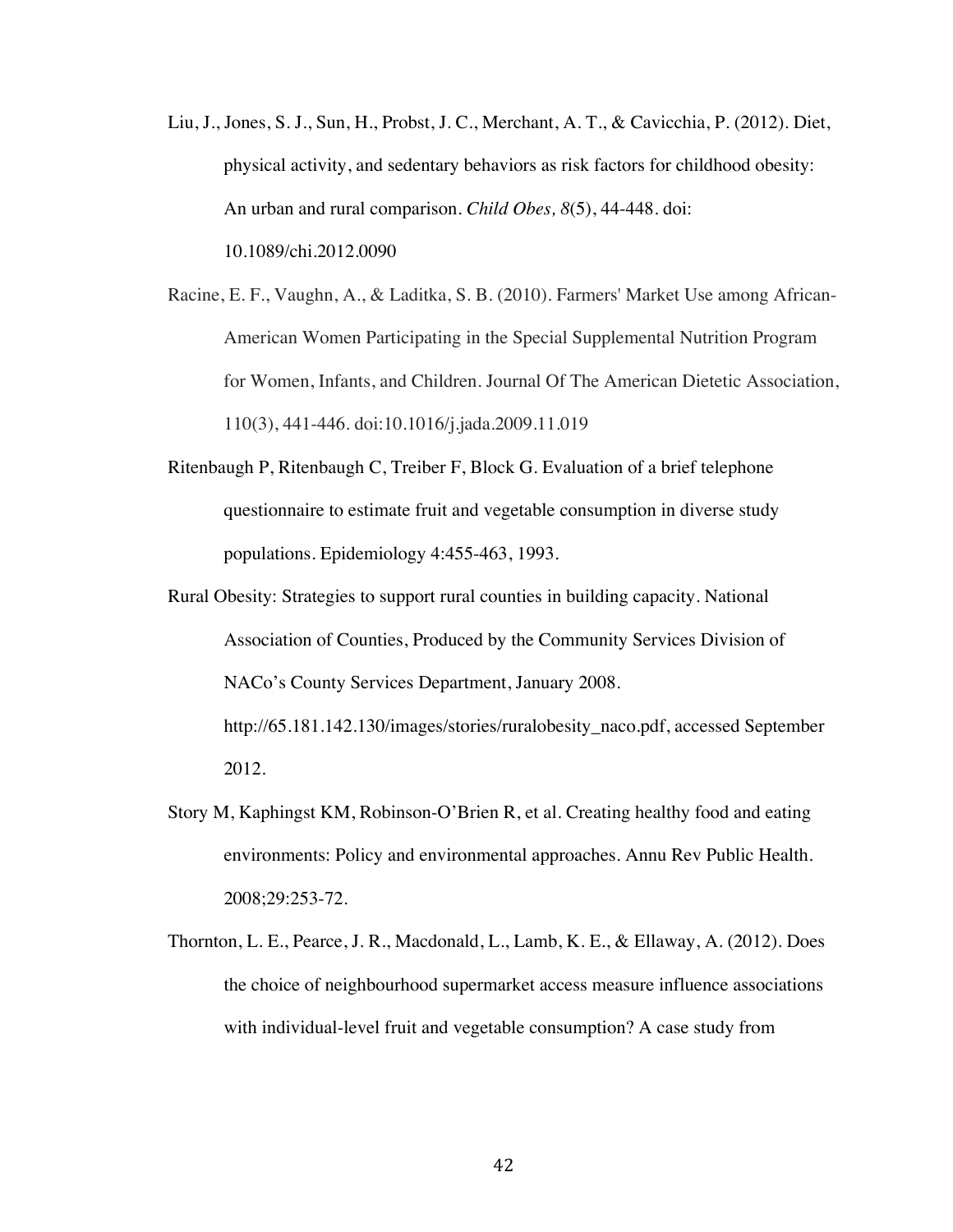Glasgow. International Journal Of Health Geographics, 11(1), 29-40. doi:10.1186/1476-072X-11-29

- United States Census. Percent urban and rural in 2010 by state and county [XLS]. 2010 Census Urban and Rural Classification and Urban Area Criteria. http://www.census.gov/geo/reference/urban-rural-2010.html. Updated January 30, 2013.
- United States Census Bureau. Fayette County, Kentucky. State & County QuickFacts. http://quickfacts.census.gov/qfd/states/21/21067.html. Updated January 13, 2012.
- United States Census Bureau. Jackson County, Kentucky. State & County QuickFacts. http://quickfacts.census.gov/qfd/states/21/21109.html. Updated January 13, 2012.
- United States Census Bureau. Boone County, Kentucky. State & County QuickFacts. http://quickfacts.census.gov/qfd/states/21/21015.html. Updated January 13, 2012.
- US Department of Agriculture (USDA), Center for Nutrition Policy and Promotion. Diet quality of low-income and higher-income Americans in 2003–04 as measured by the Healthy Eating Index, 2005. Nutrition Insight, 2008 December, no. 42.
- US Department of Health and Human Services, US Department of Agriculture. Dietary guidelines for Americans, 2005. 6th ed. Washington, DC: US Government Printing Office; 2005. Available at http://www.health.gov/dietaryguidelines.
- Zhifeng, G., Swisher, M., & Xin, Z. (2012). A New Look at Farmers' Markets: Consumer Knowledge and Loyalty. Hortscience, 47(8), 1102-1107.